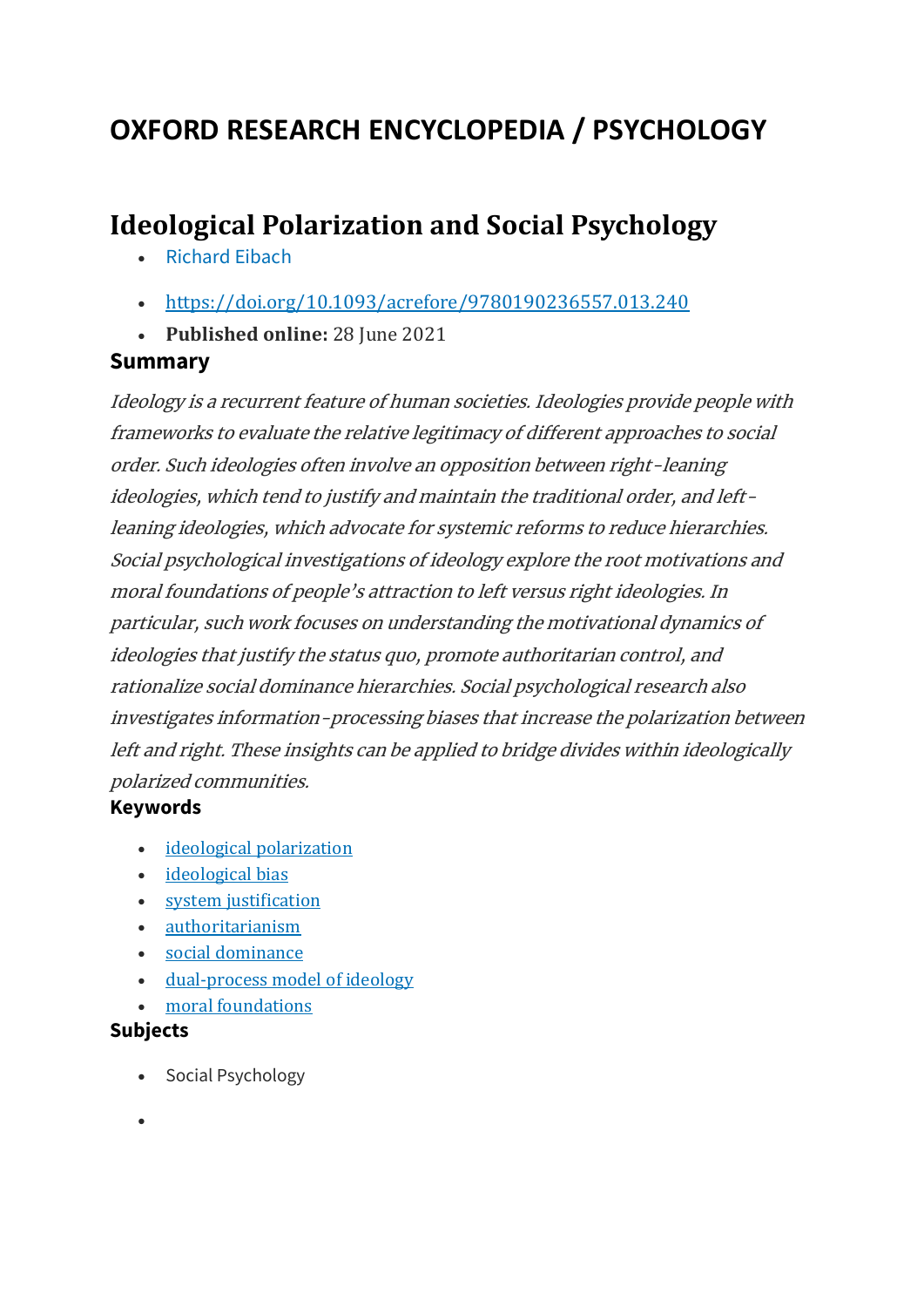## **Introduction**

Conflicts over ideas tend to fracture communities. The conventional wisdom to never discuss politics or religion at the dinner table acknowledges the power of ideological divisions to corrode relationships. Indeed, when the ideological climate is highly polarized, people are reluctant to fraternize with the opposing ideological camp—couples break up over political disagreements (Afifi et al., [2020\)](https://oxfordre.com/psychology/view/10.1093/acrefore/9780190236557.001.0001/acrefore-9780190236557-e-240?utm_content=relatedarticles2&utm_source=adestra&utm_medium=email&utm_term=Researcher%20SocSci-Law-Psych&utm_campaign=oupac-campaign%3A%201430502204924832381#acrefore-9780190236557-e-240-bibItem-0002), and parents object to their children marrying someone from an opposite political party (Iyengar et al., [2019\)](https://oxfordre.com/psychology/view/10.1093/acrefore/9780190236557.001.0001/acrefore-9780190236557-e-240?utm_content=relatedarticles2&utm_source=adestra&utm_medium=email&utm_term=Researcher%20SocSci-Law-Psych&utm_campaign=oupac-campaign%3A%201430502204924832381#acrefore-9780190236557-e-240-bibItem-0058). At an extreme, ideological polarization becomes "cancel culture," where people shut out anyone whose opinions they deem politically incorrect. To turn a popular slogan on its head, it seems the political is personal.

How does ideology come to have such a powerful hold on people's hearts and minds? Two key lines of inquiry in social psychology address this question. The first examines dispositional and situational factors that determine what particular ideology a person is likely to align with. The second investigates general information-processing biases that increase the polarization between people who are aligned with opposing ideological camps.

This article reviews theories and research findings related to each of these key contributions. Ideological polarization is a complex, multi-determined phenomenon that is influenced not just by psychological factors but also by a variety of historical, sociological, economic, and political institutional factors. The intention of this review is not to oversimplify polarization by reducing this phenomenon just to psychological causes. Rather the intention is to highlight some of the insights that psychological approaches can provide to potentially complement insights from other disciplines and levels of analysis.

Before delving into social psychological work on these topics, it is useful to define what is meant by ideology because this term has a variety of potentially distinct referents (Eagleton, [2007\)](https://oxfordre.com/psychology/view/10.1093/acrefore/9780190236557.001.0001/acrefore-9780190236557-e-240?utm_content=relatedarticles2&utm_source=adestra&utm_medium=email&utm_term=Researcher%20SocSci-Law-Psych&utm_campaign=oupac-campaign%3A%201430502204924832381#acrefore-9780190236557-e-240-bibItem-0023). Social psychological work on ideology focuses on sociopolitical ideologies, which encompass people's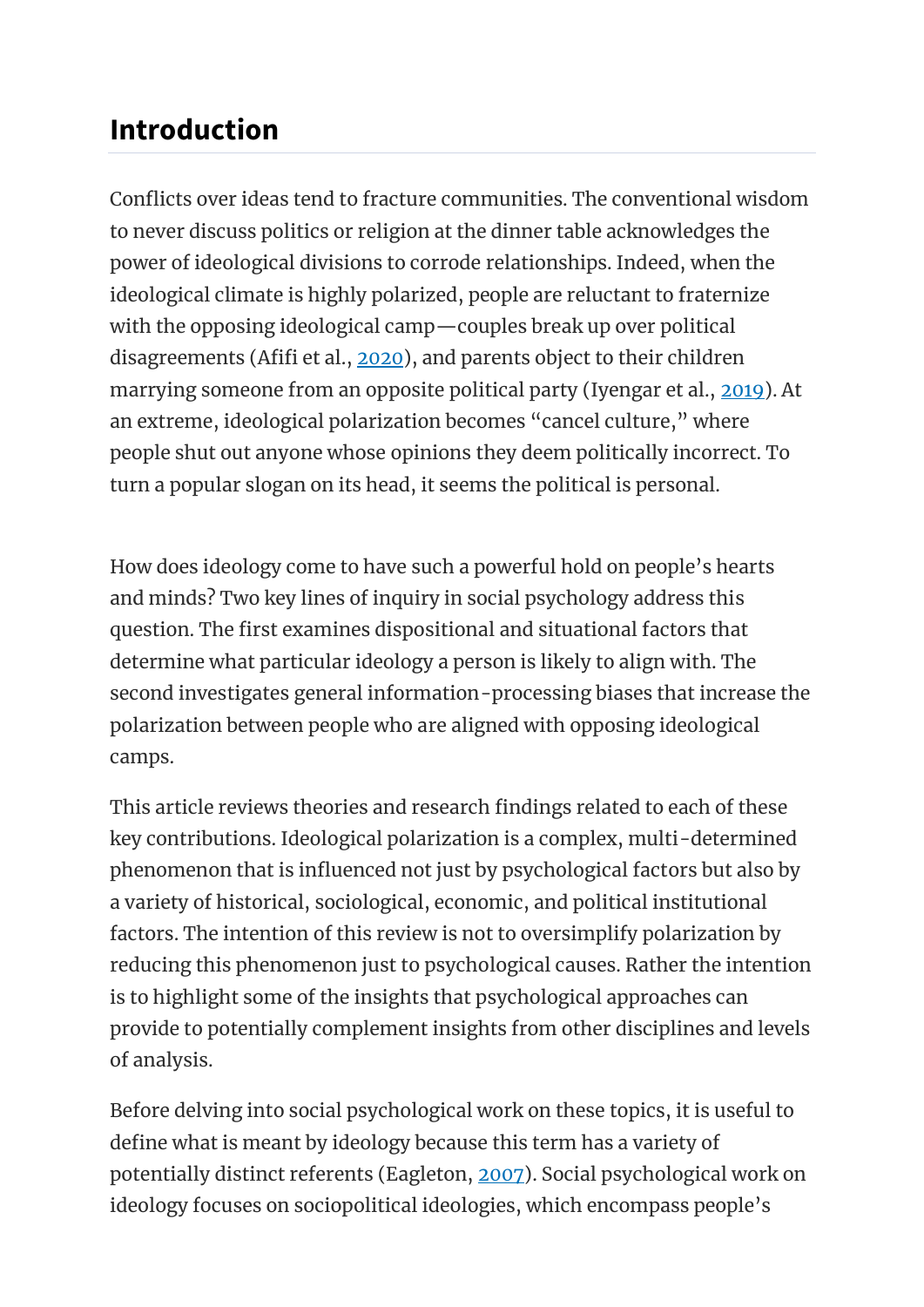beliefs about the legitimate bases of authority and social order, the duties of the state to the person and of the person to the state, and the acceptability of status and power inequalities. An ideology is essentially a morality of the social order, and ideological judgments can thus be characterized as moral judgments about what sociopolitical institutions ought to exist and how those institutions ought to behave. There are a wide variety of such ideologies, but many can be mapped onto a bipolar left–right spectrum (Jost et al., [2009\)](https://oxfordre.com/psychology/view/10.1093/acrefore/9780190236557.001.0001/acrefore-9780190236557-e-240?utm_content=relatedarticles2&utm_source=adestra&utm_medium=email&utm_term=Researcher%20SocSci-Law-Psych&utm_campaign=oupac-campaign%3A%201430502204924832381#acrefore-9780190236557-e-240-bibItem-0063). Ideologies aligned with the right tend to justify the sociopolitical order and uphold traditional norms, whereas ideologies aligned with the left typically challenge traditional norms and seek to reform or replace the sociopolitical order, typically to reduce group-based hierarchies.

# **Social-Cognitive Roots of Sociopolitical Ideology**

To gain insight into the roots of modern ideological conflicts, it is essential to analyze the factors that influence people to align with a particular ideological camp. Social psychological work on this topic investigates how people are attracted to particular ideologies in order to fulfill underlying social-cognitive needs.

### **Psychological Advantages of System-Justifying Ideologies**

System justification theory (SJT) provides a particularly rich analysis of psychological factors that determine the relative appeal of ideologies on the right versus the left of the political spectrum. SJT proposes that people have a general motivation to believe that their sociopolitical system is basically fair and rational, and preferable to any potential alternatives (Jost et al., [2004\)](https://oxfordre.com/psychology/view/10.1093/acrefore/9780190236557.001.0001/acrefore-9780190236557-e-240?utm_content=relatedarticles2&utm_source=adestra&utm_medium=email&utm_term=Researcher%20SocSci-Law-Psych&utm_campaign=oupac-campaign%3A%201430502204924832381#acrefore-9780190236557-e-240-bibItem-0061). This motivation grants a considerable psychological advantage to ideologies that justify the system over ideologies that challenge the system. SJT posits that the motivation to justify the system emerges from more basic epistemic, existential, and social relational needs (Jost et al., [2017\)](https://oxfordre.com/psychology/view/10.1093/acrefore/9780190236557.001.0001/acrefore-9780190236557-e-240?utm_content=relatedarticles2&utm_source=adestra&utm_medium=email&utm_term=Researcher%20SocSci-Law-Psych&utm_campaign=oupac-campaign%3A%201430502204924832381#acrefore-9780190236557-e-240-bibItem-0062). Epistemic needs involve seeking an ordered, structured, and predictable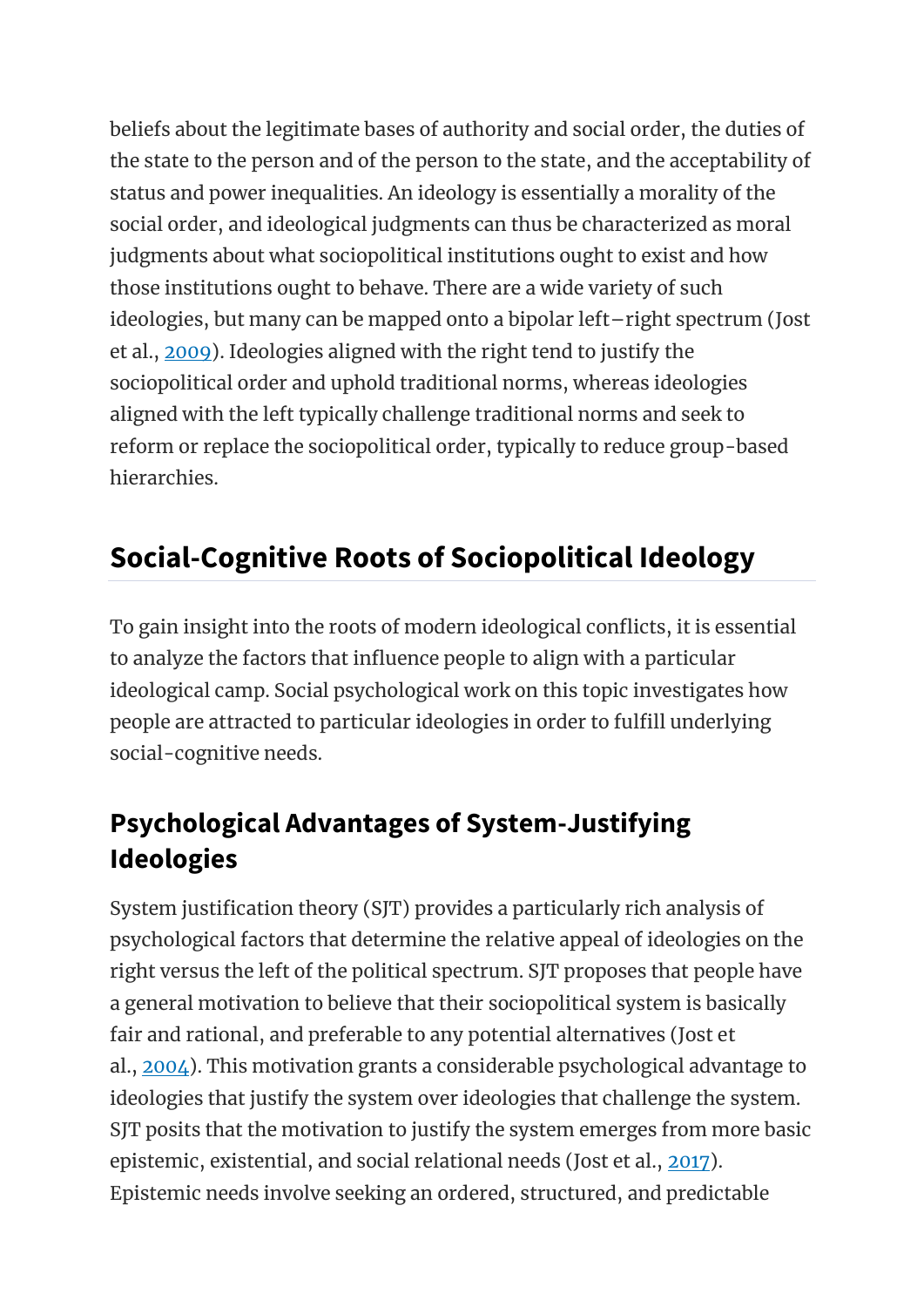experience of the world. To the extent that the sociopolitical system provides a normative framework with clear rules, expectations, and codes of conduct, then upholding that system is one means to express a preference for epistemic clarity and structure (Jost et al., [2017\)](https://oxfordre.com/psychology/view/10.1093/acrefore/9780190236557.001.0001/acrefore-9780190236557-e-240?utm_content=relatedarticles2&utm_source=adestra&utm_medium=email&utm_term=Researcher%20SocSci-Law-Psych&utm_campaign=oupac-campaign%3A%201430502204924832381#acrefore-9780190236557-e-240-bibItem-0062).

Existential needs involve a desire for personal security and material or symbolic continuity of identity. To the extent that the sociopolitical system provides protection from physical threats, economic sustenance, and symbolic attachments that transcend the mortal self, then supporting the system is one means to express existential needs for security and symbolic continuity (Jost et al., [2017\)](https://oxfordre.com/psychology/view/10.1093/acrefore/9780190236557.001.0001/acrefore-9780190236557-e-240?utm_content=relatedarticles2&utm_source=adestra&utm_medium=email&utm_term=Researcher%20SocSci-Law-Psych&utm_campaign=oupac-campaign%3A%201430502204924832381#acrefore-9780190236557-e-240-bibItem-0062). Finally, relational needs involve a desire to connect with others and maintain a shared reality that expresses and sustains such connections. To the extent that the sociopolitical system provides a common reference point of meaning, then people may express their need to share reality with others by conforming to the traditions, norms, and rituals of their shared system (Jost et al., [2017;](https://oxfordre.com/psychology/view/10.1093/acrefore/9780190236557.001.0001/acrefore-9780190236557-e-240?utm_content=relatedarticles2&utm_source=adestra&utm_medium=email&utm_term=Researcher%20SocSci-Law-Psych&utm_campaign=oupac-campaign%3A%201430502204924832381#acrefore-9780190236557-e-240-bibItem-0062) Shepherd et al., [2017\)](https://oxfordre.com/psychology/view/10.1093/acrefore/9780190236557.001.0001/acrefore-9780190236557-e-240?utm_content=relatedarticles2&utm_source=adestra&utm_medium=email&utm_term=Researcher%20SocSci-Law-Psych&utm_campaign=oupac-campaign%3A%201430502204924832381#acrefore-9780190236557-e-240-bibItem-0105). For example, people may bond through their co-participation in traditional rituals, such as nationalist holidays, that express collective pride and gratitude towards their system (Eibach et al., [2015\)](https://oxfordre.com/psychology/view/10.1093/acrefore/9780190236557.001.0001/acrefore-9780190236557-e-240?utm_content=relatedarticles2&utm_source=adestra&utm_medium=email&utm_term=Researcher%20SocSci-Law-Psych&utm_campaign=oupac-campaign%3A%201430502204924832381#acrefore-9780190236557-e-240-bibItem-0027).

Classical conservatism represents a prototypic example of a systemjustifying ideology because conservatives tend to support traditional norms and institutions, whereas liberals advocate for changes that disrupt the system's norms and traditional practices (Jost et al., [2009\)](https://oxfordre.com/psychology/view/10.1093/acrefore/9780190236557.001.0001/acrefore-9780190236557-e-240?utm_content=relatedarticles2&utm_source=adestra&utm_medium=email&utm_term=Researcher%20SocSci-Law-Psych&utm_campaign=oupac-campaign%3A%201430502204924832381#acrefore-9780190236557-e-240-bibItem-0063). In particular, conservatives tend to support policies that have the consequence of maintaining traditional hierarchies within their sociopolitical system, including economic and social/moral hierarchies, whereas liberals support policies that seek to dismantle such hierarchies (Jost et al., [2009\)](https://oxfordre.com/psychology/view/10.1093/acrefore/9780190236557.001.0001/acrefore-9780190236557-e-240?utm_content=relatedarticles2&utm_source=adestra&utm_medium=email&utm_term=Researcher%20SocSci-Law-Psych&utm_campaign=oupac-campaign%3A%201430502204924832381#acrefore-9780190236557-e-240-bibItem-0063). Evidence linking conservatism to system-justification includes research showing that conservatives report more favorable explicit evaluations of the institutions and symbols of their sociopolitical system (Jost et al., [2008\)](https://oxfordre.com/psychology/view/10.1093/acrefore/9780190236557.001.0001/acrefore-9780190236557-e-240?utm_content=relatedarticles2&utm_source=adestra&utm_medium=email&utm_term=Researcher%20SocSci-Law-Psych&utm_campaign=oupac-campaign%3A%201430502204924832381#acrefore-9780190236557-e-240-bibItem-0069). Even on implicit attitude measures, conservatives show a stronger automatic preference for the concepts of tradition (vs. progress) and conformity (vs. rebellion) compared to liberals (Jost et al., [2008\)](https://oxfordre.com/psychology/view/10.1093/acrefore/9780190236557.001.0001/acrefore-9780190236557-e-240?utm_content=relatedarticles2&utm_source=adestra&utm_medium=email&utm_term=Researcher%20SocSci-Law-Psych&utm_campaign=oupac-campaign%3A%201430502204924832381#acrefore-9780190236557-e-240-bibItem-0069). Compared to liberals,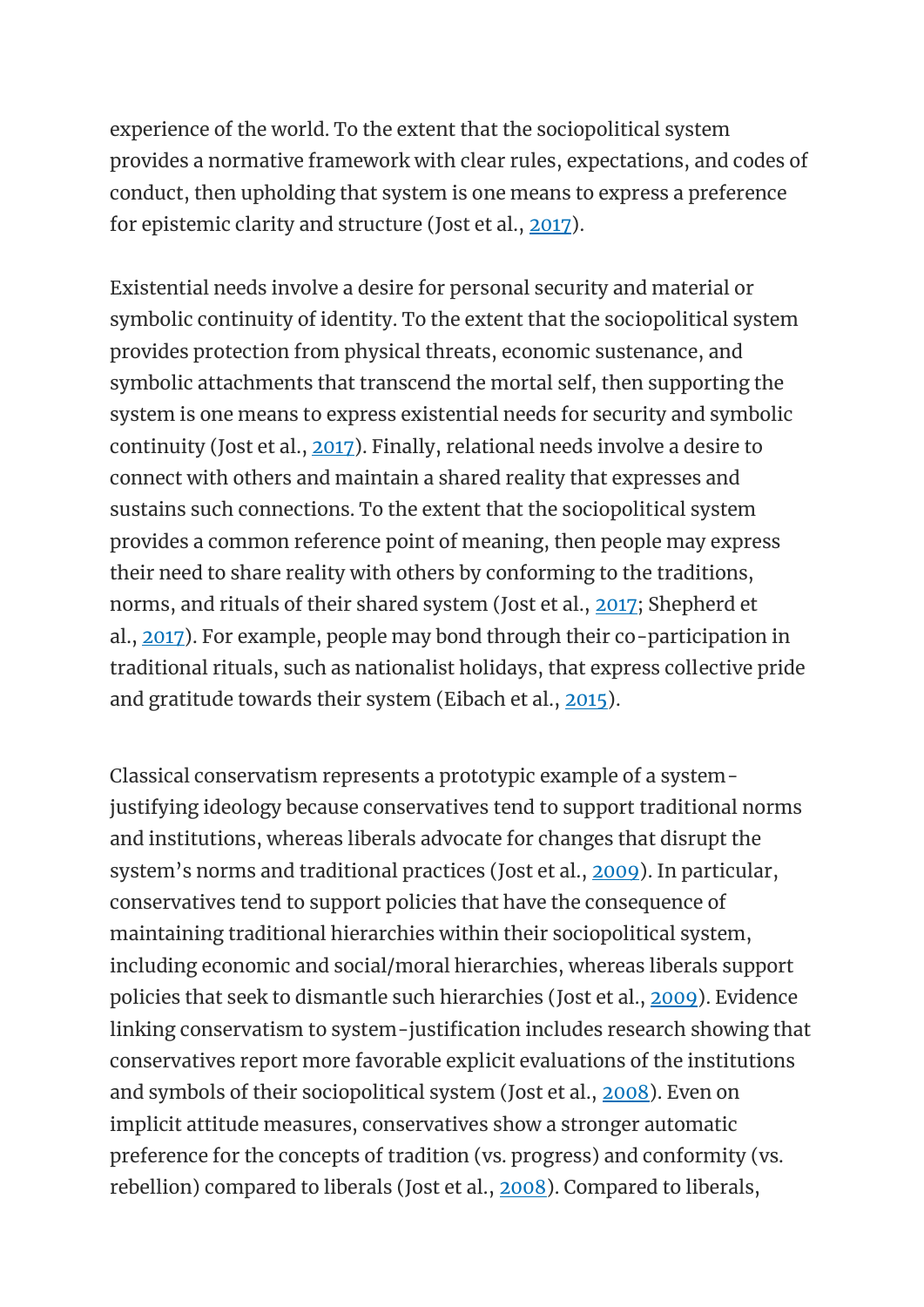conservatives also show a stronger automatic preference for groups that have high status in the social hierarchy (Jost et al., [2008\)](https://oxfordre.com/psychology/view/10.1093/acrefore/9780190236557.001.0001/acrefore-9780190236557-e-240?utm_content=relatedarticles2&utm_source=adestra&utm_medium=email&utm_term=Researcher%20SocSci-Law-Psych&utm_campaign=oupac-campaign%3A%201430502204924832381#acrefore-9780190236557-e-240-bibItem-0069). Of course, people who self-identify as conservatives may sometimes be vocal critics of their current sociopolitical reality, particularly when they perceive social trends as undermining the traditional foundations of social order. The section on "pseudoconservatism" discusses how such system critical expressions of conservatism could be accounted for within SJT.

#### **Linking System Justification to Social-Cognitive Needs**

A variety of lines of evidence link endorsement of system-justifying ideologies to chronic and situationally induced activation of epistemic, existential, and relational needs (Jost, [2017\)](https://oxfordre.com/psychology/view/10.1093/acrefore/9780190236557.001.0001/acrefore-9780190236557-e-240?utm_content=relatedarticles2&utm_source=adestra&utm_medium=email&utm_term=Researcher%20SocSci-Law-Psych&utm_campaign=oupac-campaign%3A%201430502204924832381#acrefore-9780190236557-e-240-bibItem-0060). Endorsement of systemjustifying ideologies, such as social conservatism, is reliably associated with chronic epistemic needs, such as need for closure (Jost, [2017\)](https://oxfordre.com/psychology/view/10.1093/acrefore/9780190236557.001.0001/acrefore-9780190236557-e-240?utm_content=relatedarticles2&utm_source=adestra&utm_medium=email&utm_term=Researcher%20SocSci-Law-Psych&utm_campaign=oupac-campaign%3A%201430502204924832381#acrefore-9780190236557-e-240-bibItem-0060). System justification is also linked to greater cognitive rigidity, which may reflect a need for epistemic security. For example, North Americans who endorse system-justifying ideologies, including free market ideology and social conservatism, are less likely to use analytical reasoning to override erroneous intuitive responses even to apolitical inferential reasoning problems compared to individuals who reject system-justifying ideologies (Sterling et al., [2016\)](https://oxfordre.com/psychology/view/10.1093/acrefore/9780190236557.001.0001/acrefore-9780190236557-e-240?utm_content=relatedarticles2&utm_source=adestra&utm_medium=email&utm_term=Researcher%20SocSci-Law-Psych&utm_campaign=oupac-campaign%3A%201430502204924832381#acrefore-9780190236557-e-240-bibItem-0115).

Endorsement of system-justifying ideologies is also associated with chronic reactivity to existential threats such as frightening and disgusting stimuli (e.g., Ahn et al., [2014;](https://oxfordre.com/psychology/view/10.1093/acrefore/9780190236557.001.0001/acrefore-9780190236557-e-240?utm_content=relatedarticles2&utm_source=adestra&utm_medium=email&utm_term=Researcher%20SocSci-Law-Psych&utm_campaign=oupac-campaign%3A%201430502204924832381#acrefore-9780190236557-e-240-bibItem-0003) Hibbing et al., [2014\)](https://oxfordre.com/psychology/view/10.1093/acrefore/9780190236557.001.0001/acrefore-9780190236557-e-240?utm_content=relatedarticles2&utm_source=adestra&utm_medium=email&utm_term=Researcher%20SocSci-Law-Psych&utm_campaign=oupac-campaign%3A%201430502204924832381#acrefore-9780190236557-e-240-bibItem-0049). For example, endorsement of system-justifying ideology is linked to larger bilateral amygdala volume, a neural region that processes threatening information (Nam et al., [2018\)](https://oxfordre.com/psychology/view/10.1093/acrefore/9780190236557.001.0001/acrefore-9780190236557-e-240?utm_content=relatedarticles2&utm_source=adestra&utm_medium=email&utm_term=Researcher%20SocSci-Law-Psych&utm_campaign=oupac-campaign%3A%201430502204924832381#acrefore-9780190236557-e-240-bibItem-0093). However, other work indicates that conservatives have heightened neural reactivity to stimuli in general, not just threats (Tritt et al., [2016\)](https://oxfordre.com/psychology/view/10.1093/acrefore/9780190236557.001.0001/acrefore-9780190236557-e-240?utm_content=relatedarticles2&utm_source=adestra&utm_medium=email&utm_term=Researcher%20SocSci-Law-Psych&utm_campaign=oupac-campaign%3A%201430502204924832381#acrefore-9780190236557-e-240-bibItem-0123). Finally, research has linked system-justifying ideologies to social relational needs. For instance, conservatives are more likely than liberals to overestimate the degree to which members of their ingroup agree with their views, and this overestimation of ingroup consensus is mediated by conservatives' greater need to share reality with others (Stern et al., [2014\)](https://oxfordre.com/psychology/view/10.1093/acrefore/9780190236557.001.0001/acrefore-9780190236557-e-240?utm_content=relatedarticles2&utm_source=adestra&utm_medium=email&utm_term=Researcher%20SocSci-Law-Psych&utm_campaign=oupac-campaign%3A%201430502204924832381#acrefore-9780190236557-e-240-bibItem-0116).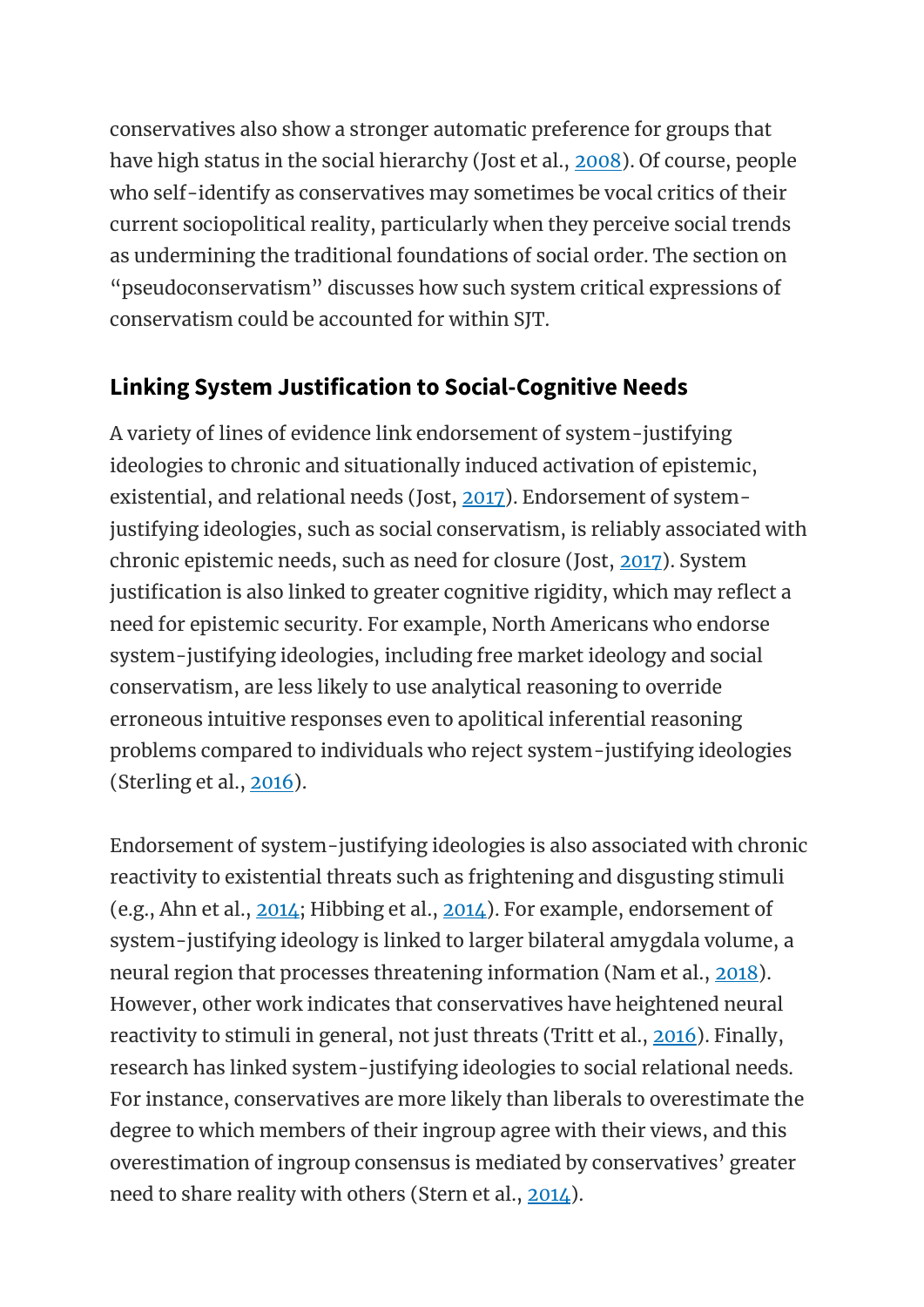The function of system-justifying ideologies to fulfill basic psychological needs has been explored in particular depth in research on compensatory control theory (CCT; Kay et al., [2008\)](https://oxfordre.com/psychology/view/10.1093/acrefore/9780190236557.001.0001/acrefore-9780190236557-e-240?utm_content=relatedarticles2&utm_source=adestra&utm_medium=email&utm_term=Researcher%20SocSci-Law-Psych&utm_campaign=oupac-campaign%3A%201430502204924832381#acrefore-9780190236557-e-240-bibItem-0072). CCT emphasizes that thoughts of randomness threaten people's epistemic need for order and existential need for security, and these combined threats are acutely anxiety-provoking (Kay et al., [2010\)](https://oxfordre.com/psychology/view/10.1093/acrefore/9780190236557.001.0001/acrefore-9780190236557-e-240?utm_content=relatedarticles2&utm_source=adestra&utm_medium=email&utm_term=Researcher%20SocSci-Law-Psych&utm_campaign=oupac-campaign%3A%201430502204924832381#acrefore-9780190236557-e-240-bibItem-0075). To fend off the anxieties of perceiving randomness, people are motivated to believe that life circumstances are controllable.

However, when the limits of internal, personal control over events become salient, people idealize the sociopolitical system as a compensatory, external source of control. The need to rely on the system as an external source of control when personal control is limited can thus be a particularly powerful impetus to engage in system-justifying reasoning. Indeed, a series of experiments supported CCT by showing that both chronic and situationally induced threats to personal control increase people's idealization of their sociopolitical system (Kay et al., [2008\)](https://oxfordre.com/psychology/view/10.1093/acrefore/9780190236557.001.0001/acrefore-9780190236557-e-240?utm_content=relatedarticles2&utm_source=adestra&utm_medium=email&utm_term=Researcher%20SocSci-Law-Psych&utm_campaign=oupac-campaign%3A%201430502204924832381#acrefore-9780190236557-e-240-bibItem-0072).

#### **System Justification Is Goal Directed**

The hypothesis that system justification is a motivated belief system receives direct support from research that examines how justification of the sociopolitical system fluctuates in response to motivationally relevant triggers (Jost et al., [2010;](https://oxfordre.com/psychology/view/10.1093/acrefore/9780190236557.001.0001/acrefore-9780190236557-e-240?utm_content=relatedarticles2&utm_source=adestra&utm_medium=email&utm_term=Researcher%20SocSci-Law-Psych&utm_campaign=oupac-campaign%3A%201430502204924832381#acrefore-9780190236557-e-240-bibItem-0068) Kay & Friesen, [2011;](https://oxfordre.com/psychology/view/10.1093/acrefore/9780190236557.001.0001/acrefore-9780190236557-e-240?utm_content=relatedarticles2&utm_source=adestra&utm_medium=email&utm_term=Researcher%20SocSci-Law-Psych&utm_campaign=oupac-campaign%3A%201430502204924832381#acrefore-9780190236557-e-240-bibItem-0071) Kay & Zanna, [2009\)](https://oxfordre.com/psychology/view/10.1093/acrefore/9780190236557.001.0001/acrefore-9780190236557-e-240?utm_content=relatedarticles2&utm_source=adestra&utm_medium=email&utm_term=Researcher%20SocSci-Law-Psych&utm_campaign=oupac-campaign%3A%201430502204924832381#acrefore-9780190236557-e-240-bibItem-0076). A hallmark property of psychological goals is that when progress towards a given goal is threatened, goal-relevant cognitions and behaviors tend to be activated. By extension, researchers have investigated whether people activate system-justifying cognitions when the legitimacy of the status quo is challenged in order to maintain their preferred level of confidence in the system. For instance, people rationalize the status quo more after they have been exposed to system-threatening information (Lau et al., [2008\)](https://oxfordre.com/psychology/view/10.1093/acrefore/9780190236557.001.0001/acrefore-9780190236557-e-240?utm_content=relatedarticles2&utm_source=adestra&utm_medium=email&utm_term=Researcher%20SocSci-Law-Psych&utm_campaign=oupac-campaign%3A%201430502204924832381#acrefore-9780190236557-e-240-bibItem-0080) than after they have been exposed to system-affirming information (Kay et al., [2009\)](https://oxfordre.com/psychology/view/10.1093/acrefore/9780190236557.001.0001/acrefore-9780190236557-e-240?utm_content=relatedarticles2&utm_source=adestra&utm_medium=email&utm_term=Researcher%20SocSci-Law-Psych&utm_campaign=oupac-campaign%3A%201430502204924832381#acrefore-9780190236557-e-240-bibItem-0073). In a particularly striking demonstration of the goal-like properties of system justification, individuals showed stronger automatic positive evaluation of symbols of the sociopolitical system if they were experimentally exposed to system-threatening information (Liviatan &  $Jost, 2014$ .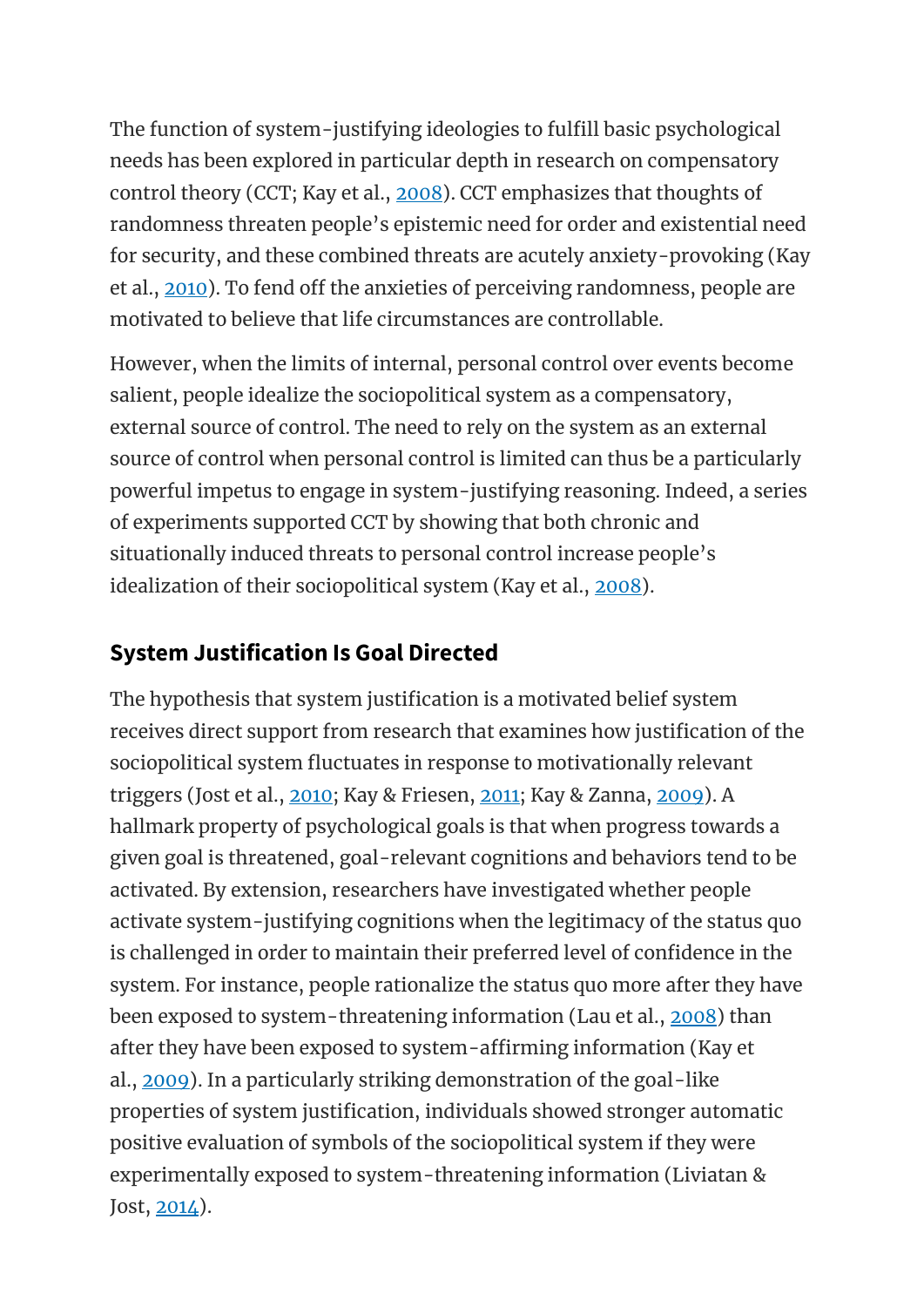People also express stronger confidence in the legitimacy of their sociopolitical system if they are reminded of how their own well-being is dependent on that system (Kay et al., [2009;](https://oxfordre.com/psychology/view/10.1093/acrefore/9780190236557.001.0001/acrefore-9780190236557-e-240?utm_content=relatedarticles2&utm_source=adestra&utm_medium=email&utm_term=Researcher%20SocSci-Law-Psych&utm_campaign=oupac-campaign%3A%201430502204924832381#acrefore-9780190236557-e-240-bibItem-0073) Shepherd & Kay, [2012\)](https://oxfordre.com/psychology/view/10.1093/acrefore/9780190236557.001.0001/acrefore-9780190236557-e-240?utm_content=relatedarticles2&utm_source=adestra&utm_medium=email&utm_term=Researcher%20SocSci-Law-Psych&utm_campaign=oupac-campaign%3A%201430502204924832381#acrefore-9780190236557-e-240-bibItem-0106) or if they are led to believe that it would not be feasible to emigrate to an alternative system (Kay et al., [2009;](https://oxfordre.com/psychology/view/10.1093/acrefore/9780190236557.001.0001/acrefore-9780190236557-e-240?utm_content=relatedarticles2&utm_source=adestra&utm_medium=email&utm_term=Researcher%20SocSci-Law-Psych&utm_campaign=oupac-campaign%3A%201430502204924832381#acrefore-9780190236557-e-240-bibItem-0073) Laurin et al., [2010\)](https://oxfordre.com/psychology/view/10.1093/acrefore/9780190236557.001.0001/acrefore-9780190236557-e-240?utm_content=relatedarticles2&utm_source=adestra&utm_medium=email&utm_term=Researcher%20SocSci-Law-Psych&utm_campaign=oupac-campaign%3A%201430502204924832381#acrefore-9780190236557-e-240-bibItem-0082). The motivation to trust the system is so compelling that, when people are induced to feel dependent on the system, they actively avoid learning about relevant issues out of fear that learning might shake their confidence in the adequacy of the system's handling of those issues (Shepherd & Kay, [2012\)](https://oxfordre.com/psychology/view/10.1093/acrefore/9780190236557.001.0001/acrefore-9780190236557-e-240?utm_content=relatedarticles2&utm_source=adestra&utm_medium=email&utm_term=Researcher%20SocSci-Law-Psych&utm_campaign=oupac-campaign%3A%201430502204924832381#acrefore-9780190236557-e-240-bibItem-0106).

This creates a self-reinforcing feedback loop where dependency on the system motivates people to avoid learning about issues that they rely on the system to handle, and this motivated ignorance in turn further entrenches their dependency on the system (Shepherd & Kay, [2012\)](https://oxfordre.com/psychology/view/10.1093/acrefore/9780190236557.001.0001/acrefore-9780190236557-e-240?utm_content=relatedarticles2&utm_source=adestra&utm_medium=email&utm_term=Researcher%20SocSci-Law-Psych&utm_campaign=oupac-campaign%3A%201430502204924832381#acrefore-9780190236557-e-240-bibItem-0106). Thus, when people perceive themselves as "patients of the state" (Auyero, [2012\)](https://oxfordre.com/psychology/view/10.1093/acrefore/9780190236557.001.0001/acrefore-9780190236557-e-240?utm_content=relatedarticles2&utm_source=adestra&utm_medium=email&utm_term=Researcher%20SocSci-Law-Psych&utm_campaign=oupac-campaign%3A%201430502204924832381#acrefore-9780190236557-e-240-bibItem-0007), they will be motivated to blissfully ignore the deficiencies of the sociopolitical system and thereby become more entrapped in their passive dependency.

### **Psychological Rewards of System Justification**

A number of lines of evidence supports the hypothesis that endorsing system-justifying ideologies promotes psychological well-being by buffering people from uncertainty and threats (Jost & Hunyady, [2003\)](https://oxfordre.com/psychology/view/10.1093/acrefore/9780190236557.001.0001/acrefore-9780190236557-e-240?utm_content=relatedarticles2&utm_source=adestra&utm_medium=email&utm_term=Researcher%20SocSci-Law-Psych&utm_campaign=oupac-campaign%3A%201430502204924832381#acrefore-9780190236557-e-240-bibItem-0064). For instance, an analysis of nationally representative samples from 10 countries found that conservatives tend to report higher happiness and life satisfaction than liberals and these differences are mediated by conservatives' greater endorsement of the system-justifying belief that status inequities are due to hard work rather than luck (Napier & Jost, [2008\)](https://oxfordre.com/psychology/view/10.1093/acrefore/9780190236557.001.0001/acrefore-9780190236557-e-240?utm_content=relatedarticles2&utm_source=adestra&utm_medium=email&utm_term=Researcher%20SocSci-Law-Psych&utm_campaign=oupac-campaign%3A%201430502204924832381#acrefore-9780190236557-e-240-bibItem-0094).

The link between conservatism and well-being is especially strong during periods of rising economic inequality, which supports SJT's premise that conservatives' belief that inequalities are justified protects them from experiencing frustration when they perceive widespread inequality (Napier & Jost, [2008\)](https://oxfordre.com/psychology/view/10.1093/acrefore/9780190236557.001.0001/acrefore-9780190236557-e-240?utm_content=relatedarticles2&utm_source=adestra&utm_medium=email&utm_term=Researcher%20SocSci-Law-Psych&utm_campaign=oupac-campaign%3A%201430502204924832381#acrefore-9780190236557-e-240-bibItem-0094).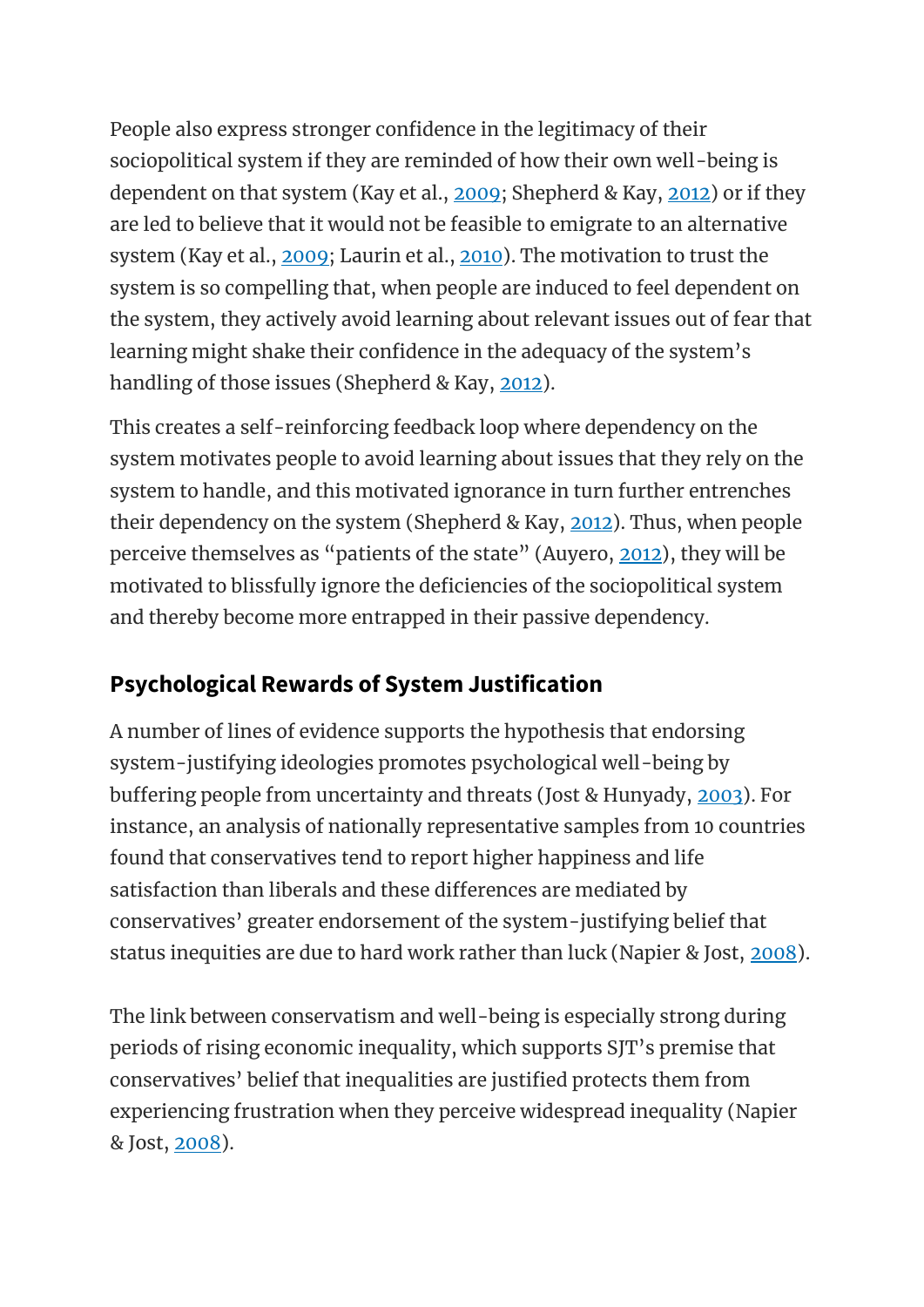Laurin et al. [\(2011\)](https://oxfordre.com/psychology/view/10.1093/acrefore/9780190236557.001.0001/acrefore-9780190236557-e-240?utm_content=relatedarticles2&utm_source=adestra&utm_medium=email&utm_term=Researcher%20SocSci-Law-Psych&utm_campaign=oupac-campaign%3A%201430502204924832381#acrefore-9780190236557-e-240-bibItem-0081) made a particularly powerful contribution to understanding the psychological rewards of system justification through a series of studies that showed that exaggerating the fairness of the sociopolitical system functions to bolster the agentic motivation of members of low-status groups. Laurin et al. [\(2011\)](https://oxfordre.com/psychology/view/10.1093/acrefore/9780190236557.001.0001/acrefore-9780190236557-e-240?utm_content=relatedarticles2&utm_source=adestra&utm_medium=email&utm_term=Researcher%20SocSci-Law-Psych&utm_campaign=oupac-campaign%3A%201430502204924832381#acrefore-9780190236557-e-240-bibItem-0081) found that people who belonged to low-status socioeconomic or ethnic groups were more willing to invest time and resources in pursing their long-term career and educational goals to the extent that they believed that the system was fair. By contrast, the goal investments of people who belonged to high socioeconomic status and ethnic majority groups were not contingent on their belief that the system is fair. The ironic implication is that ideological faith in the justice of the system may function to bolster the personal motivation of the very individuals and groups who are the victims of systemic injustice.

#### **System Justification and "Pseudo-Conservatism"**

By linking system-justifying ideology to basic epistemic and existential needs, SJT not only explains why conservatives usually tend to endorse ideologies that justify the status quo, but it also helps to explain why conservatives sometimes become ardent critics of the status quo. The tendency of self-identified conservatives to sometimes support radical political movements has long puzzled social scientists to the point that such individuals have been branded "pseudo-conservatives" (Adorno et al., [1950;](https://oxfordre.com/psychology/view/10.1093/acrefore/9780190236557.001.0001/acrefore-9780190236557-e-240?utm_content=relatedarticles2&utm_source=adestra&utm_medium=email&utm_term=Researcher%20SocSci-Law-Psych&utm_campaign=oupac-campaign%3A%201430502204924832381#acrefore-9780190236557-e-240-bibItem-0001) Hofstadter, [1954\)](https://oxfordre.com/psychology/view/10.1093/acrefore/9780190236557.001.0001/acrefore-9780190236557-e-240?utm_content=relatedarticles2&utm_source=adestra&utm_medium=email&utm_term=Researcher%20SocSci-Law-Psych&utm_campaign=oupac-campaign%3A%201430502204924832381#acrefore-9780190236557-e-240-bibItem-0050).

SJT helps to resolve this puzzle by explaining that conservatives' dispositionally higher epistemic and existential needs usually lead them to prefer the tried-and-true status quo because they are more confident it will provide the structure and security they seek compared to the "social experiments" proposed by progressive reformers. However, SJT predicts that if the status quo appears to be failing to maintain an acceptable level of social order, then conservatives' unmet epistemic and existential needs will motivate them to seek to replace the status quo with some more structured, orderly alternative (e.g., Friesen et al., [2014\)](https://oxfordre.com/psychology/view/10.1093/acrefore/9780190236557.001.0001/acrefore-9780190236557-e-240?utm_content=relatedarticles2&utm_source=adestra&utm_medium=email&utm_term=Researcher%20SocSci-Law-Psych&utm_campaign=oupac-campaign%3A%201430502204924832381#acrefore-9780190236557-e-240-bibItem-0032). Thus, SJT indicates that "pseudo-conservatives" who critique the status quo may be authentic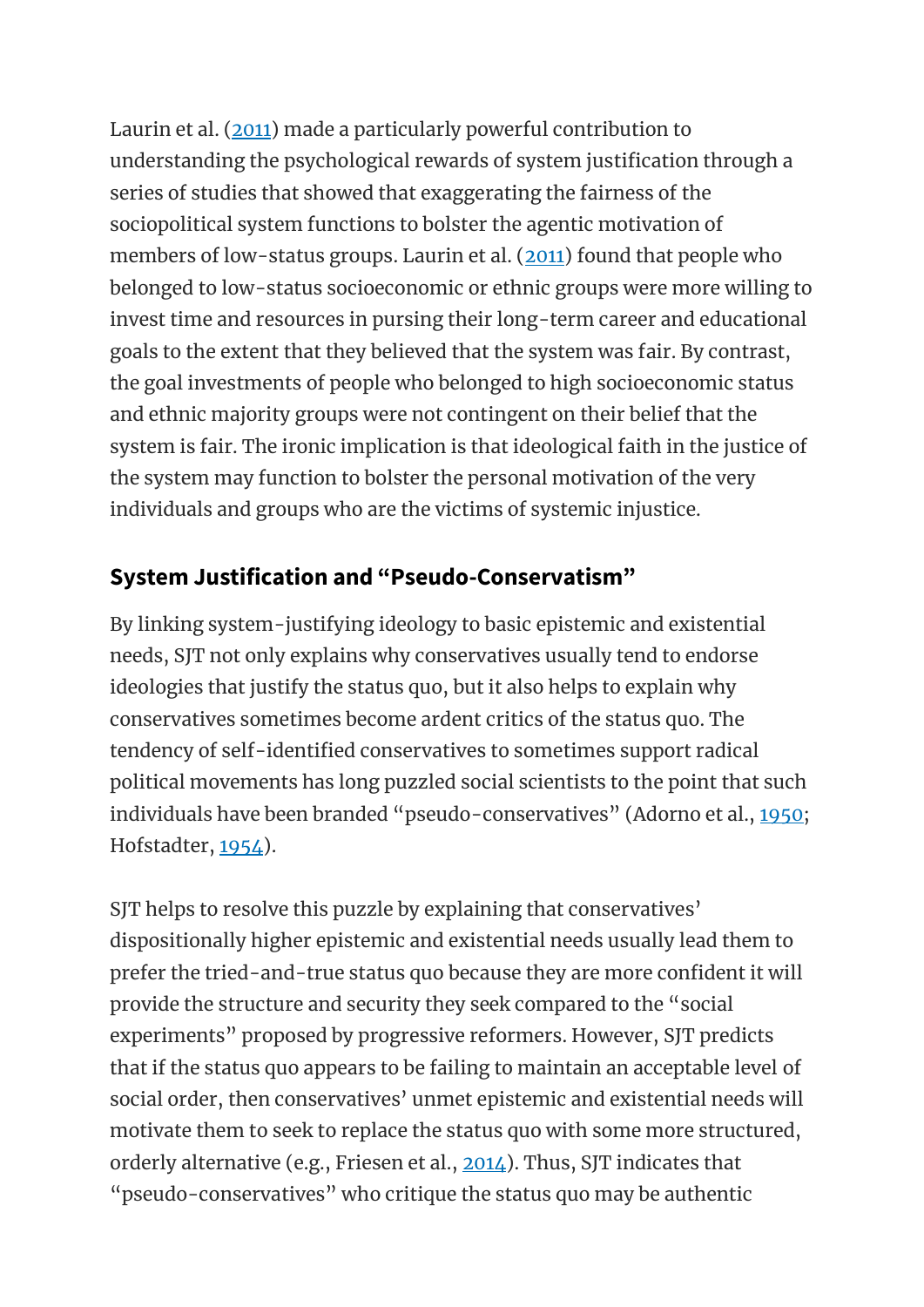conservatives in their underlying motivational profile, but they have simply lost faith in the current sociopolitical system's ability to provide the security and order that they especially seek.

Tellingly, even when conservatives challenge the status quo, they usually do not advocate replacing it with some untested innovation; rather, they seek to restore some traditional social structure that they see as more orderly and authentic than the present. This nostalgic spirit of conservatism was eloquently captured by conservative writer Andrew Sullivan [\(2006\)](https://oxfordre.com/psychology/view/10.1093/acrefore/9780190236557.001.0001/acrefore-9780190236557-e-240?utm_content=relatedarticles2&utm_source=adestra&utm_medium=email&utm_term=Researcher%20SocSci-Law-Psych&utm_campaign=oupac-campaign%3A%201430502204924832381#acrefore-9780190236557-e-240-bibItem-0118) who wrote, "All conservatism begins with loss" (p. 9). Indeed, conservatism often involves both resisting proposed changes to the system that threaten to lose valued aspects of the social order while also seeking to restore cherished aspects of the past social order that have already been lost. The voice of conservatism that focuses on restoring values that have been lost may sound system-critical because it unfavorably compares the present to the past. However, this restorative program can be seen as an attempt to defend the true essence of the system, particularly its order-conferring properties, from modernizing corruptions.

### **System-Justifying Function of Stereotypes**

Another major contribution of SJT involves illuminating how stereotypes do ideological work to justify the system's legitimacy (Kay et al., [2007\)](https://oxfordre.com/psychology/view/10.1093/acrefore/9780190236557.001.0001/acrefore-9780190236557-e-240?utm_content=relatedarticles2&utm_source=adestra&utm_medium=email&utm_term=Researcher%20SocSci-Law-Psych&utm_campaign=oupac-campaign%3A%201430502204924832381#acrefore-9780190236557-e-240-bibItem-0074). Specifically, SJT holds that group stereotypes function to rationalize the unequal distribution of social groups into high-status versus low-status roles, which serves to uphold the perceived legitimacy of the sociopolitical system. In the face of evidence of group inequalities people maintain the belief that their system is justified by stereotyping high-status groups positively and low-status groups negatively on agentic traits because these traits are considered causally relevant to success and thus provide a rationalization for their unequal status.

For example, subordinate ethnic groups tend to be stereotyped as possessing traits such as laziness that serve to explain and justify their subordinate status. However, the system justification motive also leads people to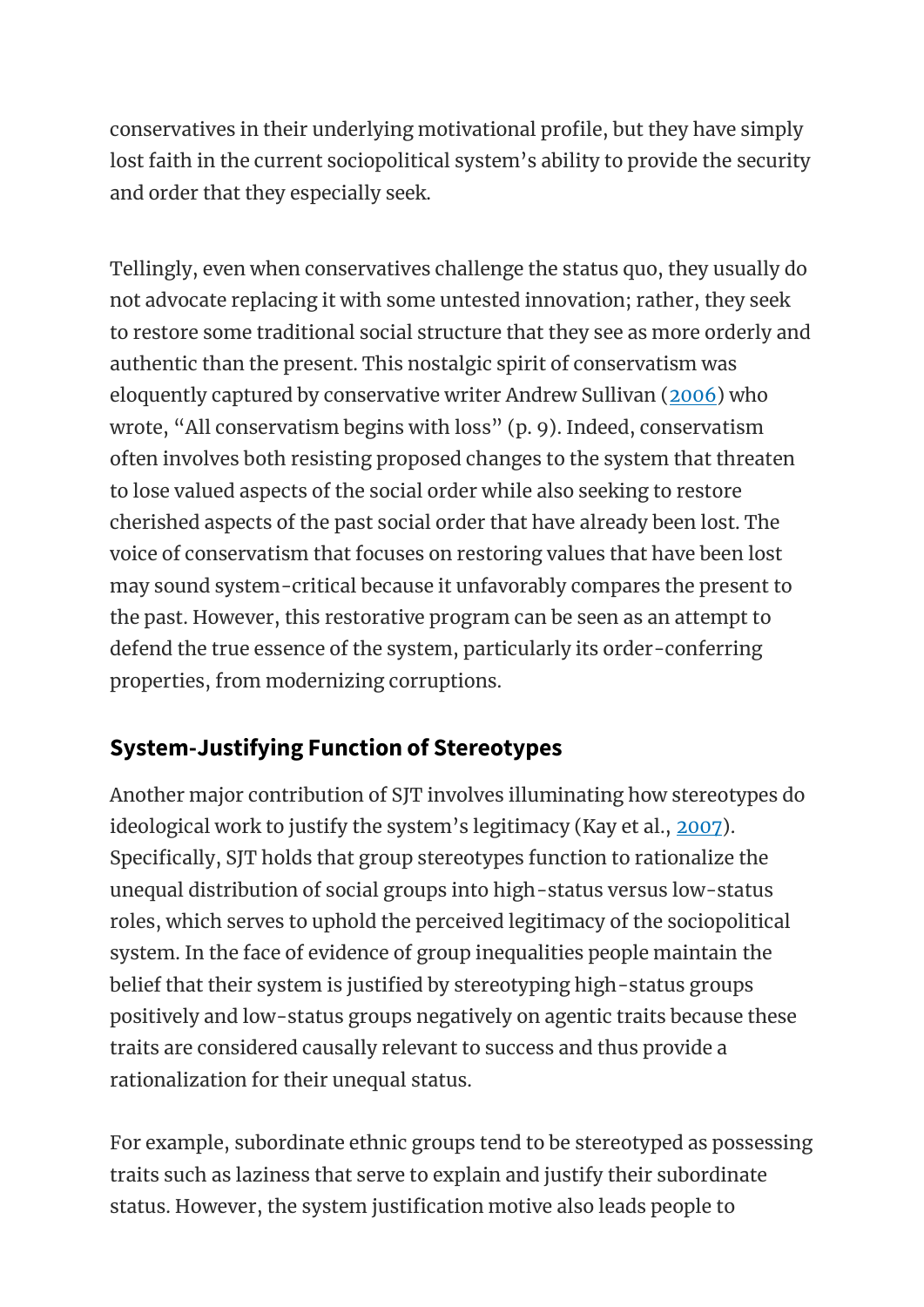stereotype dominant groups negatively and subordinate groups positively on communal traits because such traits are considered causally irrelevant to success, and thus attributing them to subordinate groups maintains a sense of the overall fairness of the system by suggesting low-status groups experience compensating rewards in other domains of life.

To test the hypothesis that the system justification motive promotes this form of group stereotyping, Jost et al. [\(2005\)](https://oxfordre.com/psychology/view/10.1093/acrefore/9780190236557.001.0001/acrefore-9780190236557-e-240?utm_content=relatedarticles2&utm_source=adestra&utm_medium=email&utm_term=Researcher%20SocSci-Law-Psych&utm_campaign=oupac-campaign%3A%201430502204924832381#acrefore-9780190236557-e-240-bibItem-0067) manipulated activation of the system justification motive by varying Israeli participants' exposure to information that threatened their sociopolitical system and then assessed the effects on their endorsement of stereotypes about low- and high-status groups. Participants rated Ashkenazi Israelis, a relatively high-status group, and Sephardic Israelis, a relatively low-status group, on a variety of agentic (e.g., responsible, intelligent, ambitious) and communal traits (e.g., traditional, friendly, valuing of family). Consistent with the hypothesis, the high-status Ashkenazim were rated significantly higher on agentic traits but lower on communal traits than the low-status Sephardim. Moreover, these group stereotypes were particularly pronounced in the system-threat condition, which indicates that endorsing the stereotypes functions to restore the perceived legitimacy of the system.

Ambivalent sexism is a particularly powerful example of a system-justifying ideology that stereotypes men and women as being ideally suited to separate spheres, with men naturally possessing agentic traits relevant to highstatus roles in the public sphere and women naturally possessing communal traits relevant to caregiving roles in the private sphere (Glick & Fiske, [2001\)](https://oxfordre.com/psychology/view/10.1093/acrefore/9780190236557.001.0001/acrefore-9780190236557-e-240?utm_content=relatedarticles2&utm_source=adestra&utm_medium=email&utm_term=Researcher%20SocSci-Law-Psych&utm_campaign=oupac-campaign%3A%201430502204924832381#acrefore-9780190236557-e-240-bibItem-0037). Because men are overrepresented in agentic roles (e.g., management) while women are overrepresented in communal roles (e.g., childcare), people stereotype men as possessing more agentic traits, such as intelligence, and they stereotype women as possessing more communal traits, such as sensitivity. Ambivalent sexism also applies positive but patronizing benevolent stereotypes to women who fulfill traditional communal caregiving roles and highly negative hostile stereotypes to women who pursue nontraditional agentic roles. Consistent with the idea that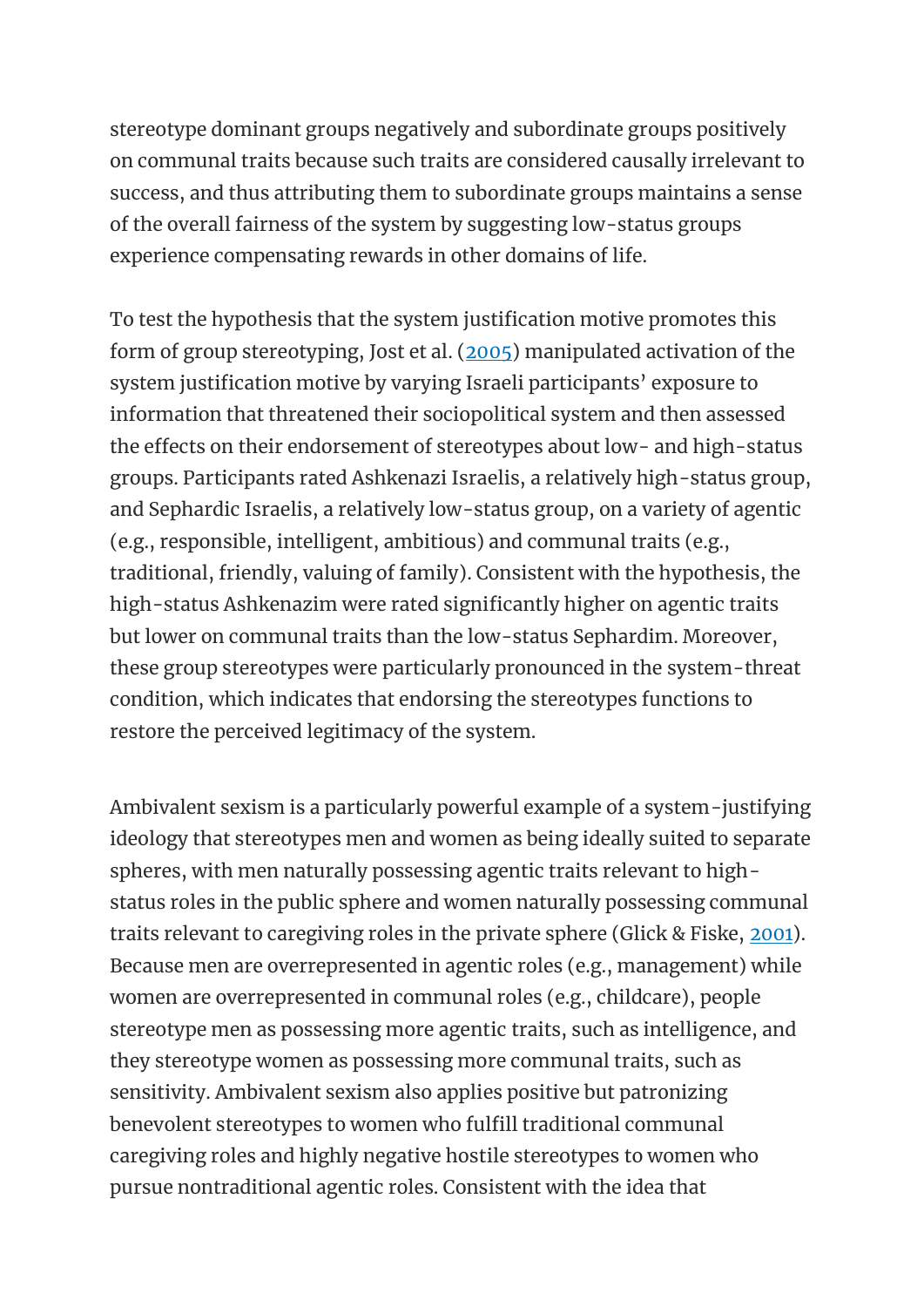benevolent sexism is a system-justifying ideology, Jost and Kay [\(2005\)](https://oxfordre.com/psychology/view/10.1093/acrefore/9780190236557.001.0001/acrefore-9780190236557-e-240?utm_content=relatedarticles2&utm_source=adestra&utm_medium=email&utm_term=Researcher%20SocSci-Law-Psych&utm_campaign=oupac-campaign%3A%201430502204924832381#acrefore-9780190236557-e-240-bibItem-0066) found that, when they experimentally activated benevolent sexist stereotypes, women perceived status quo gender inequalities as more justified than they did in a control condition where these stereotypes were not activated.

### **Dual-Process Model of Ideological Motivation**

While many valuable insights have emerged through examining social motivational processes that various system-justifying ideologies share in common, other important work has documented the distinctive social motivational profiles and dynamics of two of the major varieties of ideology—namely, authoritarianism and social dominance orientation (Duckitt, [2001\)](https://oxfordre.com/psychology/view/10.1093/acrefore/9780190236557.001.0001/acrefore-9780190236557-e-240?utm_content=relatedarticles2&utm_source=adestra&utm_medium=email&utm_term=Researcher%20SocSci-Law-Psych&utm_campaign=oupac-campaign%3A%201430502204924832381#acrefore-9780190236557-e-240-bibItem-0020). Authoritarianism encompasses variation in ideological dispositions to follow (versus resist) traditional authorities and norms while social dominance orientation encompasses variation in ideological dispositions to promote (versus challenge) group-based status hierarchies. Indeed, authoritarianism and social dominance orientation account for unique additive variance in predicting people's scores on measures of liberal and conservative attitudes (Wilson & Sibley, [2013\)](https://oxfordre.com/psychology/view/10.1093/acrefore/9780190236557.001.0001/acrefore-9780190236557-e-240?utm_content=relatedarticles2&utm_source=adestra&utm_medium=email&utm_term=Researcher%20SocSci-Law-Psych&utm_campaign=oupac-campaign%3A%201430502204924832381#acrefore-9780190236557-e-240-bibItem-0131). They also have distinct personality correlates, with higher authoritarianism correlating with higher conscientiousness and lower openness while higher social dominance correlates with lower agreeableness (Sibley & Duckitt, [2008\)](https://oxfordre.com/psychology/view/10.1093/acrefore/9780190236557.001.0001/acrefore-9780190236557-e-240?utm_content=relatedarticles2&utm_source=adestra&utm_medium=email&utm_term=Researcher%20SocSci-Law-Psych&utm_campaign=oupac-campaign%3A%201430502204924832381#acrefore-9780190236557-e-240-bibItem-0107).

The dual-process model hypothesizes that a person's ideological position on each of these dimensions is a motivated response to their underlying worldview. Specifically, the model indicates that identification with high (versus low) authoritarianism is rooted in a tendency to view the world as dangerous (versus safe), whereas high (versus low) social dominance ideology is rooted in a tendency to view social groups as competitive (versus cooperative) (Duckitt, [2001\)](https://oxfordre.com/psychology/view/10.1093/acrefore/9780190236557.001.0001/acrefore-9780190236557-e-240?utm_content=relatedarticles2&utm_source=adestra&utm_medium=email&utm_term=Researcher%20SocSci-Law-Psych&utm_campaign=oupac-campaign%3A%201430502204924832381#acrefore-9780190236557-e-240-bibItem-0020). The theoretical background and key findings related to these distinct types of system-justifying ideology will be examined.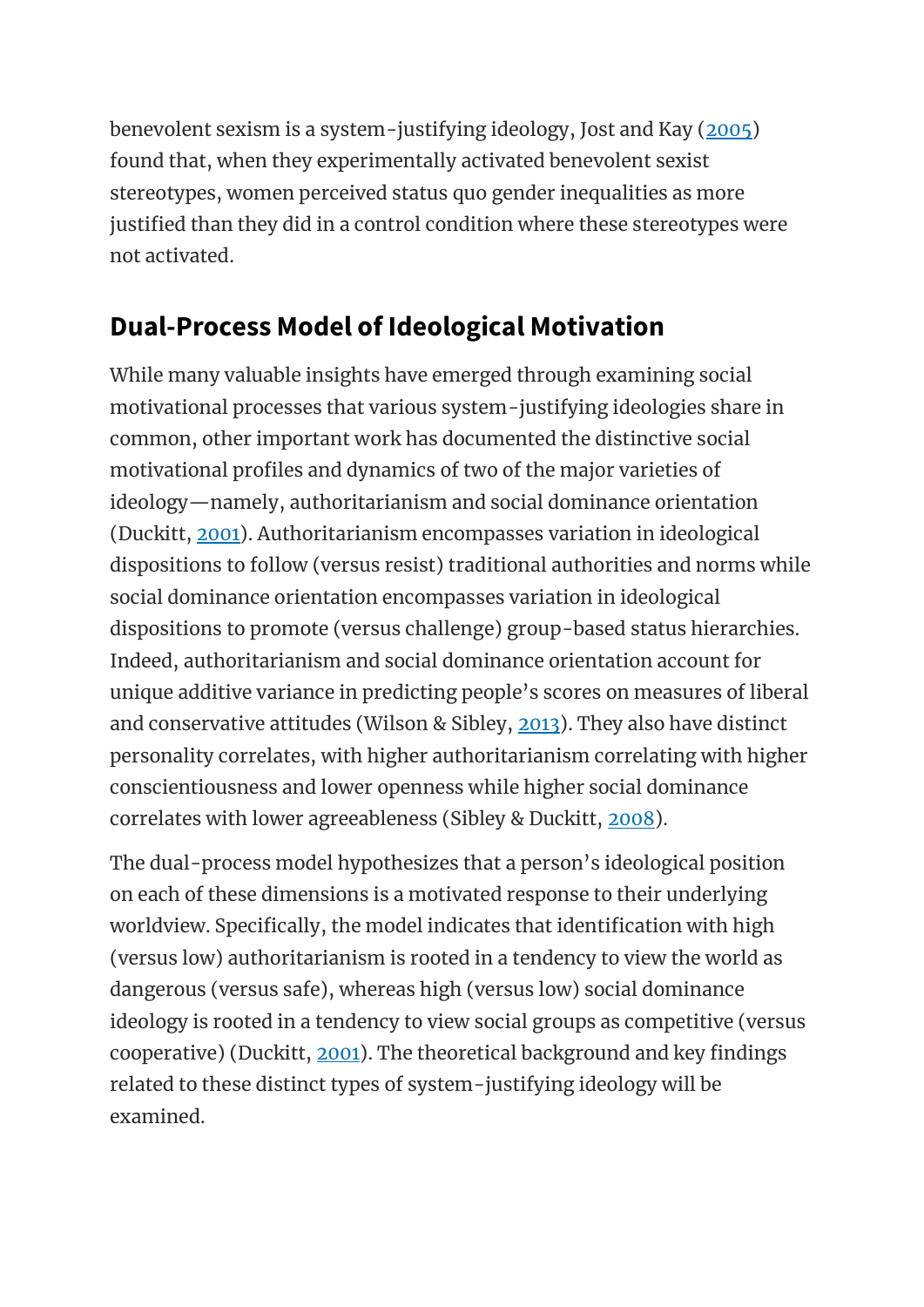#### **Authoritarianism and Perceptions of a Dangerous World**

Authoritarianism entails a tendency to favor a strong normative social order as a bulwark against potentially dangerous and chaotic forces (Duckitt, [2001\)](https://oxfordre.com/psychology/view/10.1093/acrefore/9780190236557.001.0001/acrefore-9780190236557-e-240?utm_content=relatedarticles2&utm_source=adestra&utm_medium=email&utm_term=Researcher%20SocSci-Law-Psych&utm_campaign=oupac-campaign%3A%201430502204924832381#acrefore-9780190236557-e-240-bibItem-0020). Psychologists and political scientists have long recognized that a major fault line in sociopolitical ideology centers on variability in people's inclination to defer to authorities and aggressively enforce traditional norms and rules (Adorno et al., [1950\)](https://oxfordre.com/psychology/view/10.1093/acrefore/9780190236557.001.0001/acrefore-9780190236557-e-240?utm_content=relatedarticles2&utm_source=adestra&utm_medium=email&utm_term=Researcher%20SocSci-Law-Psych&utm_campaign=oupac-campaign%3A%201430502204924832381#acrefore-9780190236557-e-240-bibItem-0001). Indeed, analyses of people's responses to four questions about values to instill in children have found that those who emphasize qualities like obedience and good manners over self-reliance and curiosity tend to have more conservative views on issues ranging from national security to social inclusion (Hetherington & Weiler, [2009\)](https://oxfordre.com/psychology/view/10.1093/acrefore/9780190236557.001.0001/acrefore-9780190236557-e-240?utm_content=relatedarticles2&utm_source=adestra&utm_medium=email&utm_term=Researcher%20SocSci-Law-Psych&utm_campaign=oupac-campaign%3A%201430502204924832381#acrefore-9780190236557-e-240-bibItem-0048).

Altemeyer [\(1988\)](https://oxfordre.com/psychology/view/10.1093/acrefore/9780190236557.001.0001/acrefore-9780190236557-e-240?utm_content=relatedarticles2&utm_source=adestra&utm_medium=email&utm_term=Researcher%20SocSci-Law-Psych&utm_campaign=oupac-campaign%3A%201430502204924832381#acrefore-9780190236557-e-240-bibItem-0005) developed and validated a modern measure of right-wing authoritarianism (RWA) that has been shown to be a composite of three distinct, positively correlated dimensions: a conservatism dimension that involves submission towards established authorities; an authoritarian dimension that involves punitiveness towards groups whom authorities designate as legitimate targets; and a traditionalism dimension that involves adherence to conventional norms (see also Duckitt et al., [2010\)](https://oxfordre.com/psychology/view/10.1093/acrefore/9780190236557.001.0001/acrefore-9780190236557-e-240?utm_content=relatedarticles2&utm_source=adestra&utm_medium=email&utm_term=Researcher%20SocSci-Law-Psych&utm_campaign=oupac-campaign%3A%201430502204924832381#acrefore-9780190236557-e-240-bibItem-0021). RWA scores predict attitudes and behaviors reflecting these three dimensions. For instance, relevant to the authoritarian dimension, RWA scores correlate positively with willingness to participate in governmentsanctioned posses to oppress a variety of targets, including political radicals, LGBT+ people, and abortion providers (Altemeyer, [1988\)](https://oxfordre.com/psychology/view/10.1093/acrefore/9780190236557.001.0001/acrefore-9780190236557-e-240?utm_content=relatedarticles2&utm_source=adestra&utm_medium=email&utm_term=Researcher%20SocSci-Law-Psych&utm_campaign=oupac-campaign%3A%201430502204924832381#acrefore-9780190236557-e-240-bibItem-0005).

### **Motivational Roots of Authoritarianism**

The dual-process model hypothesizes that authoritarianism is rooted in a worldview that emphasizes danger and the risk of social disorder (Duckitt, [2001\)](https://oxfordre.com/psychology/view/10.1093/acrefore/9780190236557.001.0001/acrefore-9780190236557-e-240?utm_content=relatedarticles2&utm_source=adestra&utm_medium=email&utm_term=Researcher%20SocSci-Law-Psych&utm_campaign=oupac-campaign%3A%201430502204924832381#acrefore-9780190236557-e-240-bibItem-0020). Authoritarians are motivated to seek strong leadership and strict social norms to defend against the dangerous conditions and disorder that they perceive in the world (Duckitt, [2001\)](https://oxfordre.com/psychology/view/10.1093/acrefore/9780190236557.001.0001/acrefore-9780190236557-e-240?utm_content=relatedarticles2&utm_source=adestra&utm_medium=email&utm_term=Researcher%20SocSci-Law-Psych&utm_campaign=oupac-campaign%3A%201430502204924832381#acrefore-9780190236557-e-240-bibItem-0020). Several lines of evidence support the hypothesis that authoritarianism is a motivated reaction to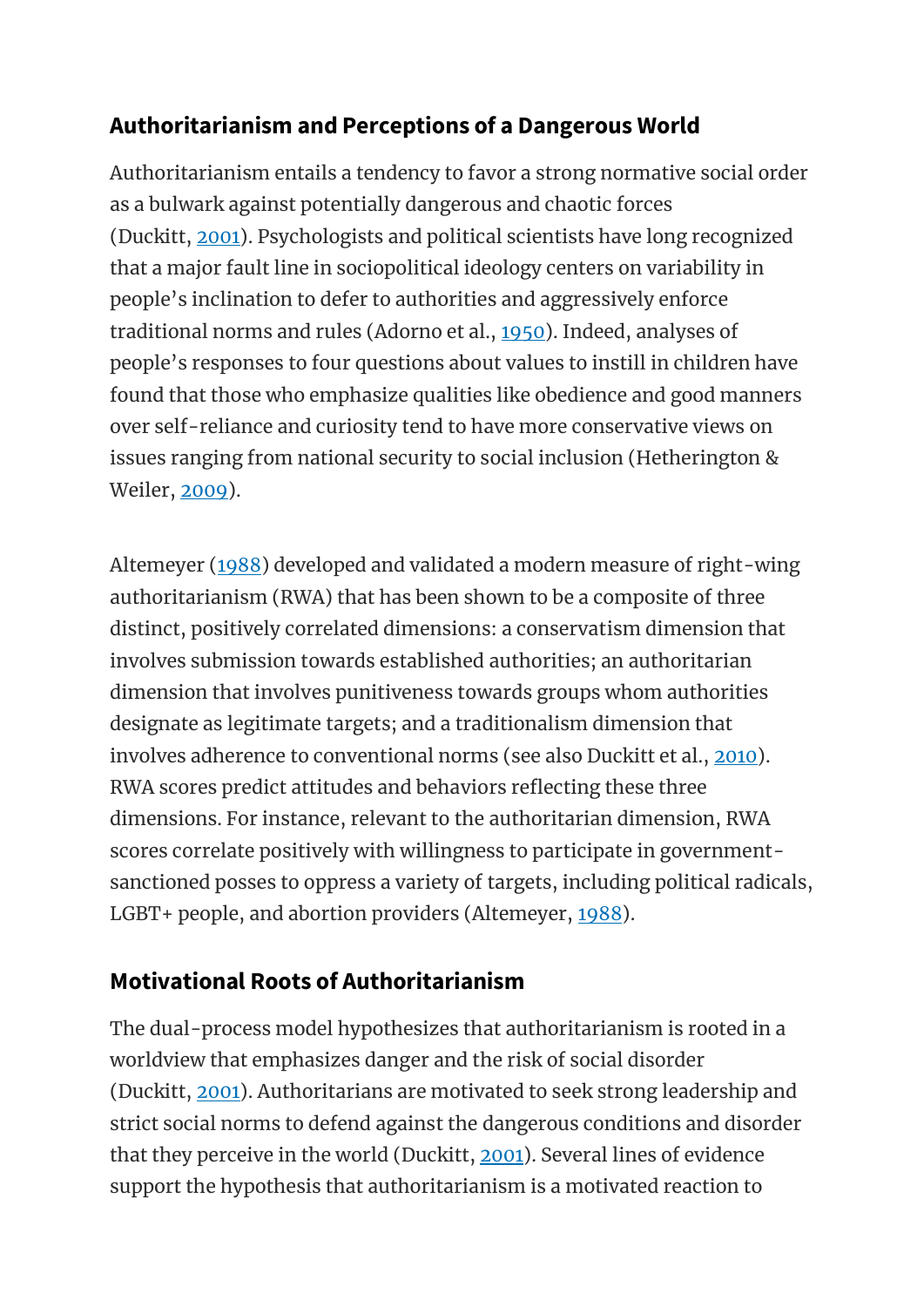perceiving a dangerous world. For instance, RWA scores are positively correlated with endorsement of beliefs that dangers are prevalent (Altemeyer, [1988\)](https://oxfordre.com/psychology/view/10.1093/acrefore/9780190236557.001.0001/acrefore-9780190236557-e-240?utm_content=relatedarticles2&utm_source=adestra&utm_medium=email&utm_term=Researcher%20SocSci-Law-Psych&utm_campaign=oupac-campaign%3A%201430502204924832381#acrefore-9780190236557-e-240-bibItem-0005). Authoritarianism also tends to increase when dangers become more salient.

A provocative set of studies by Sales [\(1972,](https://oxfordre.com/psychology/view/10.1093/acrefore/9780190236557.001.0001/acrefore-9780190236557-e-240?utm_content=relatedarticles2&utm_source=adestra&utm_medium=email&utm_term=Researcher%20SocSci-Law-Psych&utm_campaign=oupac-campaign%3A%201430502204924832381#acrefore-9780190236557-e-240-bibItem-0100) [1973\)](https://oxfordre.com/psychology/view/10.1093/acrefore/9780190236557.001.0001/acrefore-9780190236557-e-240?utm_content=relatedarticles2&utm_source=adestra&utm_medium=email&utm_term=Researcher%20SocSci-Law-Psych&utm_campaign=oupac-campaign%3A%201430502204924832381#acrefore-9780190236557-e-240-bibItem-0101) showed that populationlevel rates of authoritarian behaviors, such as conversions to religious orthodoxy, increase when there is widespread economic threat. Experimentally inducing people to think about social disorder also increases authoritarianism (Duckitt & Fisher, [2003\)](https://oxfordre.com/psychology/view/10.1093/acrefore/9780190236557.001.0001/acrefore-9780190236557-e-240?utm_content=relatedarticles2&utm_source=adestra&utm_medium=email&utm_term=Researcher%20SocSci-Law-Psych&utm_campaign=oupac-campaign%3A%201430502204924832381#acrefore-9780190236557-e-240-bibItem-0022). For example, Altemeyer [\(1988\)](https://oxfordre.com/psychology/view/10.1093/acrefore/9780190236557.001.0001/acrefore-9780190236557-e-240?utm_content=relatedarticles2&utm_source=adestra&utm_medium=email&utm_term=Researcher%20SocSci-Law-Psych&utm_campaign=oupac-campaign%3A%201430502204924832381#acrefore-9780190236557-e-240-bibItem-0005) found that participants who were manipulated to imagine a future in which radicals created widespread social disruption through violent antigovernment protests subsequently showed higher RWA scores than participants who were led to imagine a more quiescent future. The finding that political protests can backfire because the social disruption that they create triggers an increase in bystanders' authoritarianism highlights an important psychological barrier to the success of movements that challenge the status quo.

### **Socio-Ecological Perspectives on Authoritarianism**

Other work rooted in the dual-process framework has taken a socioecological perspective to explore possible adaptive functions of authoritarian motivation. This work speculates that the traditional moral norms that authoritarians seek to enforce may function to discourage behaviors, such as sexual promiscuity, that transmit pathogens (Inbar & Pizarro, [2016\)](https://oxfordre.com/psychology/view/10.1093/acrefore/9780190236557.001.0001/acrefore-9780190236557-e-240?utm_content=relatedarticles2&utm_source=adestra&utm_medium=email&utm_term=Researcher%20SocSci-Law-Psych&utm_campaign=oupac-campaign%3A%201430502204924832381#acrefore-9780190236557-e-240-bibItem-0055). Supporting this provocative hypothesis, research shows that cultures in pathogen-rich environments tend to have higher levels of traditionalist attitudes (Tybur et al., [2016\)](https://oxfordre.com/psychology/view/10.1093/acrefore/9780190236557.001.0001/acrefore-9780190236557-e-240?utm_content=relatedarticles2&utm_source=adestra&utm_medium=email&utm_term=Researcher%20SocSci-Law-Psych&utm_campaign=oupac-campaign%3A%201430502204924832381#acrefore-9780190236557-e-240-bibItem-0124), and individuals with more pathogen-avoidant motivation, as indexed by higher disgust sensitivity, tend to be more conservative (Inbar et al., [2009,](https://oxfordre.com/psychology/view/10.1093/acrefore/9780190236557.001.0001/acrefore-9780190236557-e-240?utm_content=relatedarticles2&utm_source=adestra&utm_medium=email&utm_term=Researcher%20SocSci-Law-Psych&utm_campaign=oupac-campaign%3A%201430502204924832381#acrefore-9780190236557-e-240-bibItem-0056) [2012\)](https://oxfordre.com/psychology/view/10.1093/acrefore/9780190236557.001.0001/acrefore-9780190236557-e-240?utm_content=relatedarticles2&utm_source=adestra&utm_medium=email&utm_term=Researcher%20SocSci-Law-Psych&utm_campaign=oupac-campaign%3A%201430502204924832381#acrefore-9780190236557-e-240-bibItem-0057). In particular, disgust sensitivity is correlated with the authoritarian–traditionalist dimension of conservatism but not with the social dominance dimension of conservatism, which supports the discriminant validity of these constructs (Tybur et al., [2016\)](https://oxfordre.com/psychology/view/10.1093/acrefore/9780190236557.001.0001/acrefore-9780190236557-e-240?utm_content=relatedarticles2&utm_source=adestra&utm_medium=email&utm_term=Researcher%20SocSci-Law-Psych&utm_campaign=oupac-campaign%3A%201430502204924832381#acrefore-9780190236557-e-240-bibItem-0124).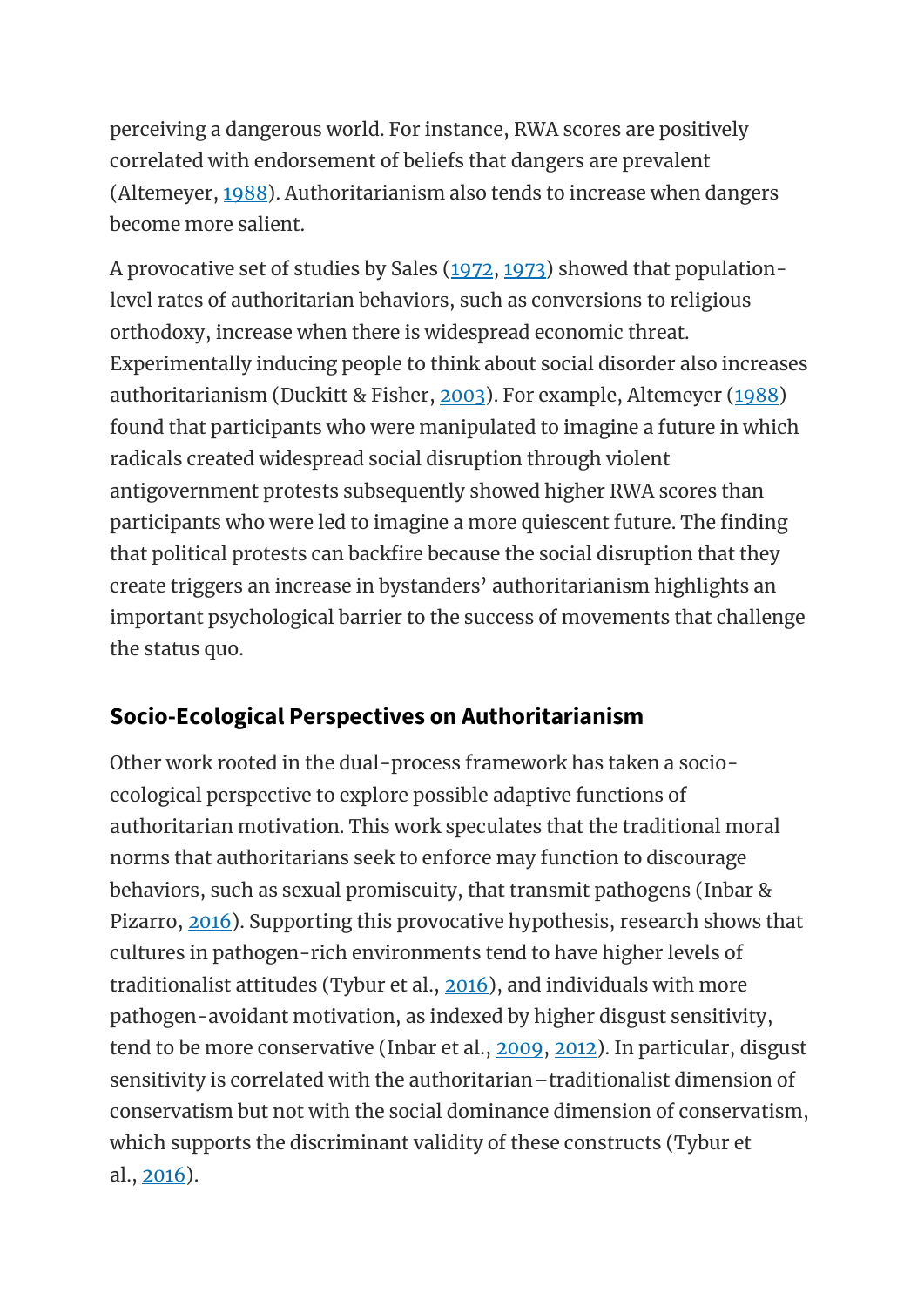#### **Authoritarian Themes in Life Narratives**

To the extent that authoritarianism is rooted in a worldview that emphasizes the need for strong moral rules to provide security against disorder, then this worldview may influence how authoritarians make sense of events in their own personal lives. Indeed, McAdams et al. [\(2013\)](https://oxfordre.com/psychology/view/10.1093/acrefore/9780190236557.001.0001/acrefore-9780190236557-e-240?utm_content=relatedarticles2&utm_source=adestra&utm_medium=email&utm_term=Researcher%20SocSci-Law-Psych&utm_campaign=oupac-campaign%3A%201430502204924832381#acrefore-9780190236557-e-240-bibItem-0089) hypothesized that, when authoritarians tell autobiographical stories, they tend to emphasize Augustinian themes of acquiring self-discipline to gain control over their chaotic impulses and avoid temptations, reflecting their wariness towards a dangerous world, whereas non-authoritarians emphasize themes of exploration and self-discovery, reflecting their openness to a world that they perceive as benign and inviting. To test this, McAdams et al. [\(2013](https://oxfordre.com/psychology/view/10.1093/acrefore/9780190236557.001.0001/acrefore-9780190236557-e-240?utm_content=relatedarticles2&utm_source=adestra&utm_medium=email&utm_term=Researcher%20SocSci-Law-Psych&utm_campaign=oupac-campaign%3A%201430502204924832381#acrefore-9780190236557-e-240-bibItem-0089)) coded participants' life narratives and found that, as hypothesized, authoritarians' stories emphasized self-regulation themes that described struggling to "control, discipline, manage, restrain, protect, or preserve the self," whereas non-authoritarians emphasized selfexploration themes that involved "expanding, discovering, articulating, or fulfilling the self" (p. 201).

### **The Question of Left-Wing Authoritarianism**

From Stalinism and Maoism in the 20h century to the Chavez regime in the 21st century, historical evidence shows that authoritarianism also exists on the left. Indeed, social scientists have noted illiberal tendencies in a variety of left-wing social movements (Ellis, [1998\)](https://oxfordre.com/psychology/view/10.1093/acrefore/9780190236557.001.0001/acrefore-9780190236557-e-240?utm_content=relatedarticles2&utm_source=adestra&utm_medium=email&utm_term=Researcher%20SocSci-Law-Psych&utm_campaign=oupac-campaign%3A%201430502204924832381#acrefore-9780190236557-e-240-bibItem-0028). Such observations highlight the need to investigate the psychological bases of left-wing manifestations of authoritarianism. Despite interest in the topic, left-wing authoritarianism has long been an elusive phenomenon in research on sociopolitical attitudes (Altemeyer, [1988;](https://oxfordre.com/psychology/view/10.1093/acrefore/9780190236557.001.0001/acrefore-9780190236557-e-240?utm_content=relatedarticles2&utm_source=adestra&utm_medium=email&utm_term=Researcher%20SocSci-Law-Psych&utm_campaign=oupac-campaign%3A%201430502204924832381#acrefore-9780190236557-e-240-bibItem-0005) Stone, [1980\)](https://oxfordre.com/psychology/view/10.1093/acrefore/9780190236557.001.0001/acrefore-9780190236557-e-240?utm_content=relatedarticles2&utm_source=adestra&utm_medium=email&utm_term=Researcher%20SocSci-Law-Psych&utm_campaign=oupac-campaign%3A%201430502204924832381#acrefore-9780190236557-e-240-bibItem-0117).

However, the discovery that the RWA measure consists of distinct authoritarian, conservative, and traditionalist dimensions suggests that left-wing authoritarianism could be conceptualized as an ideological profile that is high in authoritarianism but low in traditionalism (Duckitt et al., [2010\)](https://oxfordre.com/psychology/view/10.1093/acrefore/9780190236557.001.0001/acrefore-9780190236557-e-240?utm_content=relatedarticles2&utm_source=adestra&utm_medium=email&utm_term=Researcher%20SocSci-Law-Psych&utm_campaign=oupac-campaign%3A%201430502204924832381#acrefore-9780190236557-e-240-bibItem-0021).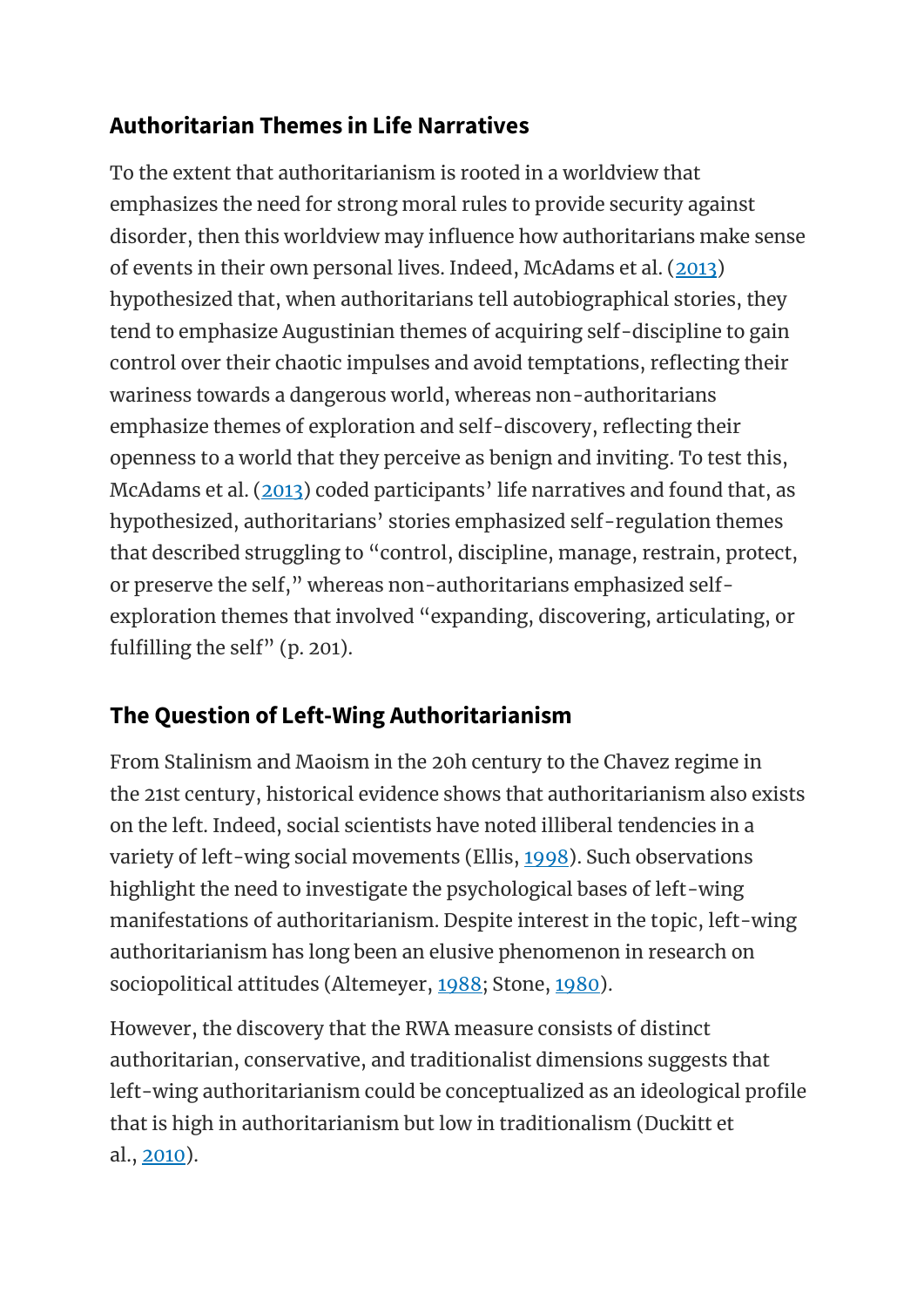Building on this insight, research has recently found that liberals endorse authoritarian views more than conservatives when those views are expressed in a distinctly anti-traditionalist voice—that is, "The only way our country can get through the crisis ahead is to get rid of our 'traditional' values, put some tough leaders in power who oppose those values, and silence the troublemakers spreading bad (and so-called 'traditional') ideas" (Conway et al., [2018\)](https://oxfordre.com/psychology/view/10.1093/acrefore/9780190236557.001.0001/acrefore-9780190236557-e-240?utm_content=relatedarticles2&utm_source=adestra&utm_medium=email&utm_term=Researcher%20SocSci-Law-Psych&utm_campaign=oupac-campaign%3A%201430502204924832381#acrefore-9780190236557-e-240-bibItem-0014). In future research it will be interesting to explore similarities and distinctions in the worldviews and social-cognitive motivations of left-wing versus right-wing authoritarians.

#### **Social Dominance Motivation and Perceptions of a Competitive World**

Attitudes regarding group-based hierarchies represent the second major ideological fault line in the dual-process model. Insights into the motivational foundations of group-based hierarchies derive from social dominance theory (SDT; Sidanius & Pratto, [1999\)](https://oxfordre.com/psychology/view/10.1093/acrefore/9780190236557.001.0001/acrefore-9780190236557-e-240?utm_content=relatedarticles2&utm_source=adestra&utm_medium=email&utm_term=Researcher%20SocSci-Law-Psych&utm_campaign=oupac-campaign%3A%201430502204924832381#acrefore-9780190236557-e-240-bibItem-0109), a powerful theoretical framework which emphasizes that hierarchies based on age, gender, ethnicity and class are recurrent organizational structures in human societies.

Groups at the top of these hierarchies enjoy greater access to financial, social, and cultural and symbolic capital, which affords them control over sociopolitical institutions such as the criminal justice system, markets, and electoral politics, in order to ensure that these institutions function to create, maintain, and enhance their hierarchical position (Sidanius & Pratto, [1999\)](https://oxfordre.com/psychology/view/10.1093/acrefore/9780190236557.001.0001/acrefore-9780190236557-e-240?utm_content=relatedarticles2&utm_source=adestra&utm_medium=email&utm_term=Researcher%20SocSci-Law-Psych&utm_campaign=oupac-campaign%3A%201430502204924832381#acrefore-9780190236557-e-240-bibItem-0109). SDT thus explains why subordinate groups are subjected to disproportionately higher surveillance, arrest, prosecution, harsher sentencing, and lower educational opportunities compared to dominant groups (Sidanius & Pratto, [1999\)](https://oxfordre.com/psychology/view/10.1093/acrefore/9780190236557.001.0001/acrefore-9780190236557-e-240?utm_content=relatedarticles2&utm_source=adestra&utm_medium=email&utm_term=Researcher%20SocSci-Law-Psych&utm_campaign=oupac-campaign%3A%201430502204924832381#acrefore-9780190236557-e-240-bibItem-0109).

To explain why group-based hierarchies are a recurrent feature of societies, SDT posits that there is a fundamental human predisposition to prefer hierarchical structures (Sidanius & Pratto, [1999\)](https://oxfordre.com/psychology/view/10.1093/acrefore/9780190236557.001.0001/acrefore-9780190236557-e-240?utm_content=relatedarticles2&utm_source=adestra&utm_medium=email&utm_term=Researcher%20SocSci-Law-Psych&utm_campaign=oupac-campaign%3A%201430502204924832381#acrefore-9780190236557-e-240-bibItem-0109). However, SDT proposes that this motivation varies depending on individual and situational factors (Chiao et al., [2009;](https://oxfordre.com/psychology/view/10.1093/acrefore/9780190236557.001.0001/acrefore-9780190236557-e-240?utm_content=relatedarticles2&utm_source=adestra&utm_medium=email&utm_term=Researcher%20SocSci-Law-Psych&utm_campaign=oupac-campaign%3A%201430502204924832381#acrefore-9780190236557-e-240-bibItem-0012) Sidanius & Pratto, [1999\)](https://oxfordre.com/psychology/view/10.1093/acrefore/9780190236557.001.0001/acrefore-9780190236557-e-240?utm_content=relatedarticles2&utm_source=adestra&utm_medium=email&utm_term=Researcher%20SocSci-Law-Psych&utm_campaign=oupac-campaign%3A%201430502204924832381#acrefore-9780190236557-e-240-bibItem-0109). Social dominance orientation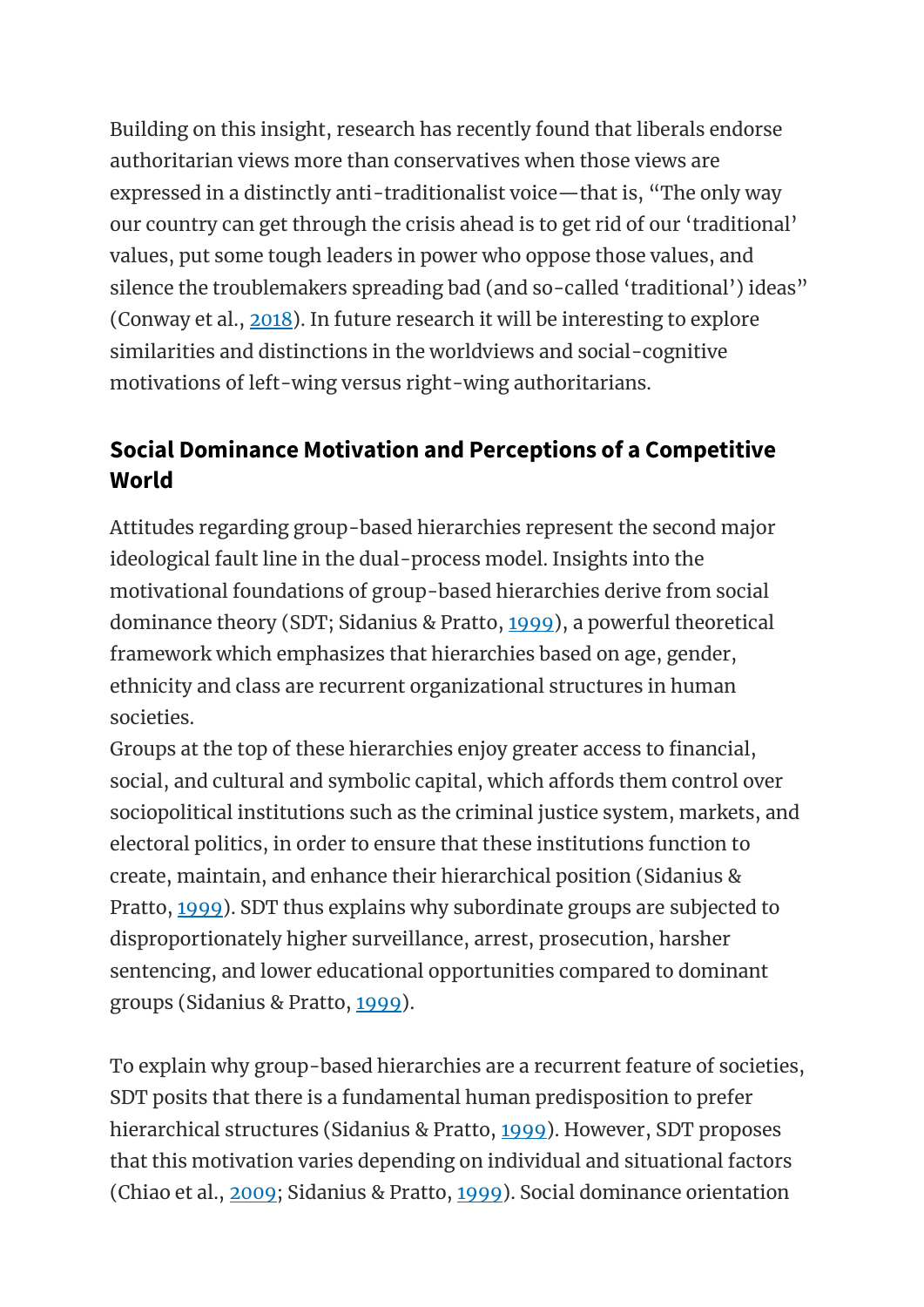(SDO) measures individual differences in this motivation by asking participants to report their level of agreement with statements about the acceptability of group-based hierarchies—namely, "Inferior groups should stay in their place" (Kteily et al., [2012;](https://oxfordre.com/psychology/view/10.1093/acrefore/9780190236557.001.0001/acrefore-9780190236557-e-240?utm_content=relatedarticles2&utm_source=adestra&utm_medium=email&utm_term=Researcher%20SocSci-Law-Psych&utm_campaign=oupac-campaign%3A%201430502204924832381#acrefore-9780190236557-e-240-bibItem-0078) Pratto et al., [1994\)](https://oxfordre.com/psychology/view/10.1093/acrefore/9780190236557.001.0001/acrefore-9780190236557-e-240?utm_content=relatedarticles2&utm_source=adestra&utm_medium=email&utm_term=Researcher%20SocSci-Law-Psych&utm_campaign=oupac-campaign%3A%201430502204924832381#acrefore-9780190236557-e-240-bibItem-0099). Higher SDO scores correlate with stronger endorsement of hierarchy-enhancing ideologies that justify group-based inequalities.

For example, higher SDO scores are associated with greater belief in meritocratic ideology, which attributes inequalities between individuals or groups to merit, and greater endorsement of stereotypes that attribute status differences between groups to inherent qualities rather than to structural inequities (Pratto et al., [1994\)](https://oxfordre.com/psychology/view/10.1093/acrefore/9780190236557.001.0001/acrefore-9780190236557-e-240?utm_content=relatedarticles2&utm_source=adestra&utm_medium=email&utm_term=Researcher%20SocSci-Law-Psych&utm_campaign=oupac-campaign%3A%201430502204924832381#acrefore-9780190236557-e-240-bibItem-0099).

Individuals who belong to higher-status groups, such as men, ethnic majorities, and heterosexuals, tend to be reliably higher in SDO than those at the bottom of status hierarchies, such as women, ethnic minorities, and LGBT+ individuals (Sidanius & Pratto, [1999](https://oxfordre.com/psychology/view/10.1093/acrefore/9780190236557.001.0001/acrefore-9780190236557-e-240?utm_content=relatedarticles2&utm_source=adestra&utm_medium=email&utm_term=Researcher%20SocSci-Law-Psych&utm_campaign=oupac-campaign%3A%201430502204924832381#acrefore-9780190236557-e-240-bibItem-0109)). Individuals' SDO scores also shift depending on whether they are experimentally prompted to think of a high-status or a low-status ingroup to which they belong (Sidanius & Pratto, [1999\)](https://oxfordre.com/psychology/view/10.1093/acrefore/9780190236557.001.0001/acrefore-9780190236557-e-240?utm_content=relatedarticles2&utm_source=adestra&utm_medium=email&utm_term=Researcher%20SocSci-Law-Psych&utm_campaign=oupac-campaign%3A%201430502204924832381#acrefore-9780190236557-e-240-bibItem-0109).

### **Motivational Roots of Social Dominance**

The underlying worldview of people who are high in social dominance motivation is distinct from the worldview of people who are high in authoritarianism (Duckitt, [2001\)](https://oxfordre.com/psychology/view/10.1093/acrefore/9780190236557.001.0001/acrefore-9780190236557-e-240?utm_content=relatedarticles2&utm_source=adestra&utm_medium=email&utm_term=Researcher%20SocSci-Law-Psych&utm_campaign=oupac-campaign%3A%201430502204924832381#acrefore-9780190236557-e-240-bibItem-0020). Specifically, high SDO individuals view the world as a competitive struggle for access to a limited supply of status, power, and resources. Consistent with this, evidence shows that high SDO individuals are more reactive to intergroup competition cues.

For example, when intergroup competition is salient high SDO individuals engage in more automatic us-versus-them thinking (Pratto & Shih, [2000\)](https://oxfordre.com/psychology/view/10.1093/acrefore/9780190236557.001.0001/acrefore-9780190236557-e-240?utm_content=relatedarticles2&utm_source=adestra&utm_medium=email&utm_term=Researcher%20SocSci-Law-Psych&utm_campaign=oupac-campaign%3A%201430502204924832381#acrefore-9780190236557-e-240-bibItem-0098). This zero-sum competitive worldview also shapes how high SDO individuals respond to relevant social issues. For example, high (versus low) SDO individuals are more likely to express zero-sum beliefs about the impact of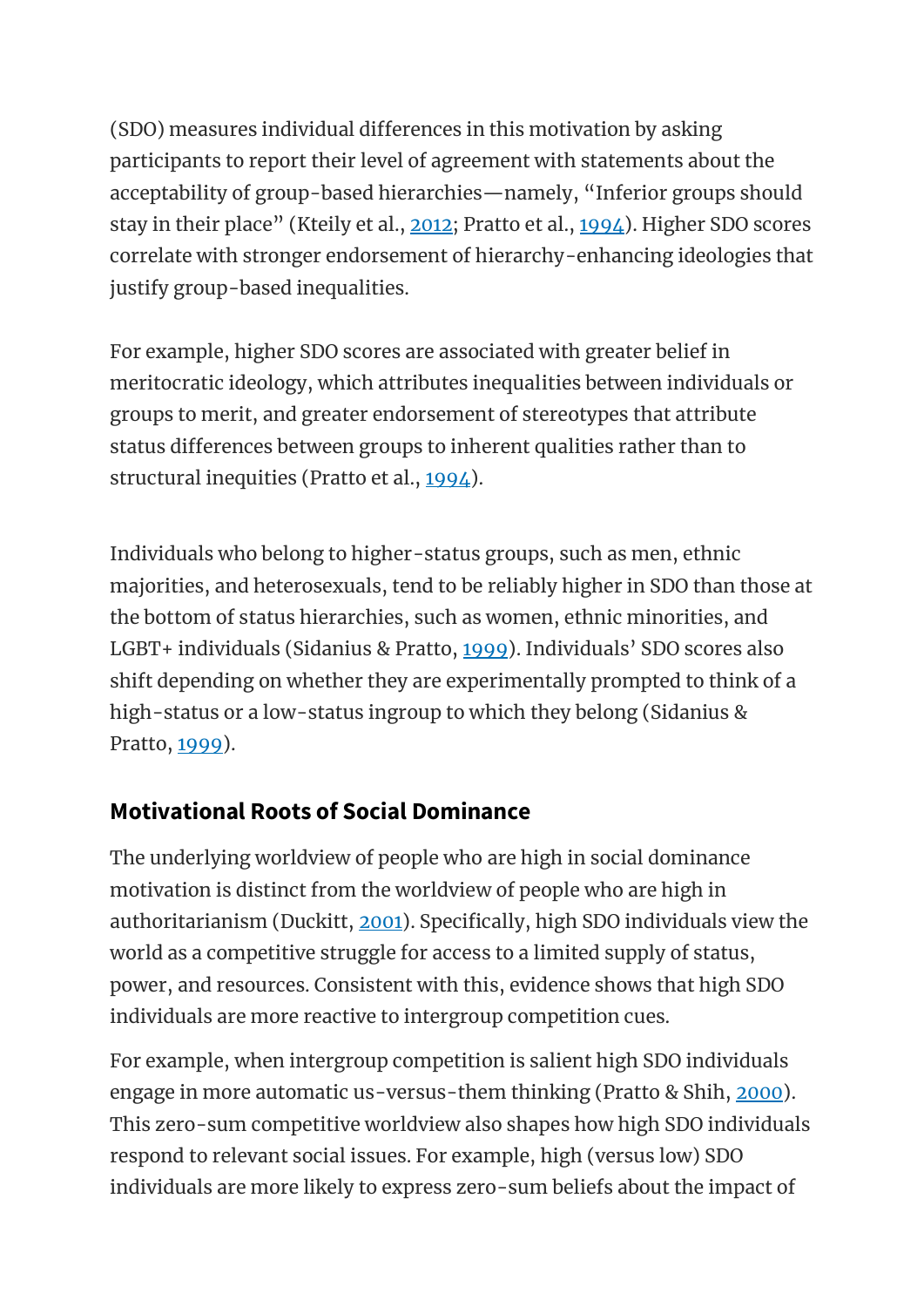immigrants on the economic opportunities for non-immigrants—such as "immigrants are taking our jobs"—which motivates them to oppose policies that might empower immigrants (Esses et al., [2001\)](https://oxfordre.com/psychology/view/10.1093/acrefore/9780190236557.001.0001/acrefore-9780190236557-e-240?utm_content=relatedarticles2&utm_source=adestra&utm_medium=email&utm_term=Researcher%20SocSci-Law-Psych&utm_campaign=oupac-campaign%3A%201430502204924832381#acrefore-9780190236557-e-240-bibItem-0029).

#### **Zero-Sum Perceptions and Conflict Over Social Change**

Other works inspired by SDT have found that members of socially dominant groups tend to have a zero-sum belief that they experience losses when subordinate groups experience gains (Eibach & Keegan, [2006;](https://oxfordre.com/psychology/view/10.1093/acrefore/9780190236557.001.0001/acrefore-9780190236557-e-240?utm_content=relatedarticles2&utm_source=adestra&utm_medium=email&utm_term=Researcher%20SocSci-Law-Psych&utm_campaign=oupac-campaign%3A%201430502204924832381#acrefore-9780190236557-e-240-bibItem-0025) Norton & Somers, [2011\)](https://oxfordre.com/psychology/view/10.1093/acrefore/9780190236557.001.0001/acrefore-9780190236557-e-240?utm_content=relatedarticles2&utm_source=adestra&utm_medium=email&utm_term=Researcher%20SocSci-Law-Psych&utm_campaign=oupac-campaign%3A%201430502204924832381#acrefore-9780190236557-e-240-bibItem-0096). Norton and Somers [\(2011\)](https://oxfordre.com/psychology/view/10.1093/acrefore/9780190236557.001.0001/acrefore-9780190236557-e-240?utm_content=relatedarticles2&utm_source=adestra&utm_medium=email&utm_term=Researcher%20SocSci-Law-Psych&utm_campaign=oupac-campaign%3A%201430502204924832381#acrefore-9780190236557-e-240-bibItem-0096) found particularly powerful evidence for such a zero-sum perception of intergroup relations. When participants were asked to estimate how much discrimination Black Americans and White Americans experienced in each decade from the 1960s to the present, White participants reported a steep decline in discrimination against Black Americans and a corresponding increase in discrimination against White Americans over this period (Norton & Somers, [2011\)](https://oxfordre.com/psychology/view/10.1093/acrefore/9780190236557.001.0001/acrefore-9780190236557-e-240?utm_content=relatedarticles2&utm_source=adestra&utm_medium=email&utm_term=Researcher%20SocSci-Law-Psych&utm_campaign=oupac-campaign%3A%201430502204924832381#acrefore-9780190236557-e-240-bibItem-0096).

By contrast, Black participants perceived a less steep decline in discrimination against Black Americans and a constant relatively low level of discrimination against White Americans. Strikingly, White Americans perceived present-day discrimination against White Americans to be higher than current discrimination against Black Americans and comparable to discrimination that they believed Black Americans experienced in the 1960s.

This zero-sum tendency to believe that gains in inclusion for subordinate groups come at the expense of traditionally dominant groups may explain why members of dominant groups are sometimes drawn to populist movements that focus on restoring an idealized past and voice concerns about social decline, whereas subordinate groups are drawn to movements that focus on progress toward hoped-for ideals (Eibach & Ehrlinger, [2006;](https://oxfordre.com/psychology/view/10.1093/acrefore/9780190236557.001.0001/acrefore-9780190236557-e-240?utm_content=relatedarticles2&utm_source=adestra&utm_medium=email&utm_term=Researcher%20SocSci-Law-Psych&utm_campaign=oupac-campaign%3A%201430502204924832381#acrefore-9780190236557-e-240-bibItem-0024) Eibach & Purdue-Vaughns, [2009\)](https://oxfordre.com/psychology/view/10.1093/acrefore/9780190236557.001.0001/acrefore-9780190236557-e-240?utm_content=relatedarticles2&utm_source=adestra&utm_medium=email&utm_term=Researcher%20SocSci-Law-Psych&utm_campaign=oupac-campaign%3A%201430502204924832381#acrefore-9780190236557-e-240-bibItem-0026).

### **Ideological Reactions to Threat**

Further insights into the motivational bases of ideology have emerged from an influential line of theory and research that conceptualizes attachment to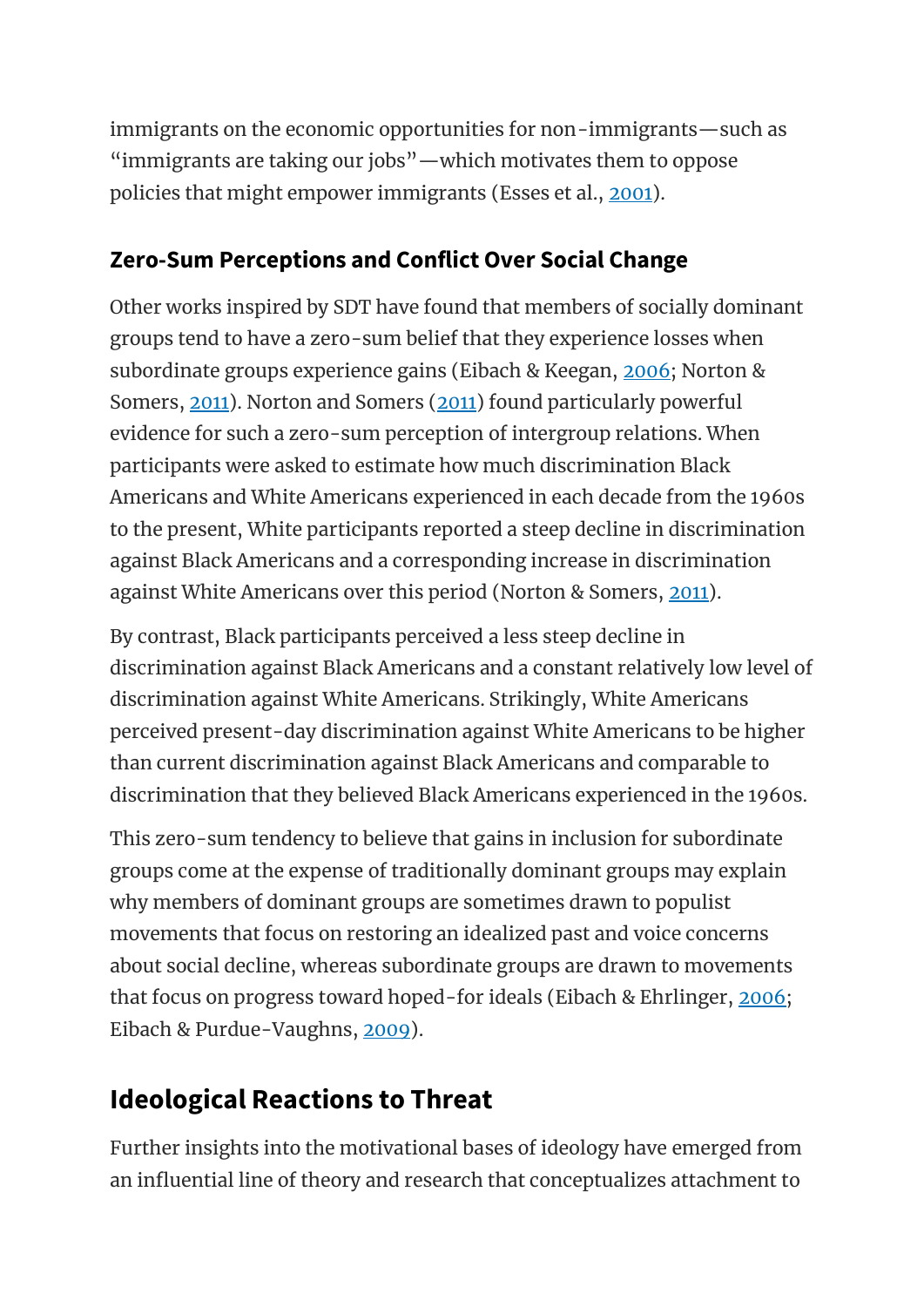ideology as a strategy to manage anxieties that people experience in response to psychosocial threats. There is extensive evidence that people's attitudes shift to a more extreme position in line with their ideology in response to a variety of threats including threats to certainty (McGregor et al., [2001;](https://oxfordre.com/psychology/view/10.1093/acrefore/9780190236557.001.0001/acrefore-9780190236557-e-240?utm_content=relatedarticles2&utm_source=adestra&utm_medium=email&utm_term=Researcher%20SocSci-Law-Psych&utm_campaign=oupac-campaign%3A%201430502204924832381#acrefore-9780190236557-e-240-bibItem-0090) Van den Bos, [2009\)](https://oxfordre.com/psychology/view/10.1093/acrefore/9780190236557.001.0001/acrefore-9780190236557-e-240?utm_content=relatedarticles2&utm_source=adestra&utm_medium=email&utm_term=Researcher%20SocSci-Law-Psych&utm_campaign=oupac-campaign%3A%201430502204924832381#acrefore-9780190236557-e-240-bibItem-0126), meaning (Heine et al., [2006\)](https://oxfordre.com/psychology/view/10.1093/acrefore/9780190236557.001.0001/acrefore-9780190236557-e-240?utm_content=relatedarticles2&utm_source=adestra&utm_medium=email&utm_term=Researcher%20SocSci-Law-Psych&utm_campaign=oupac-campaign%3A%201430502204924832381#acrefore-9780190236557-e-240-bibItem-0046), control (Kay & Eibach, [2013\)](https://oxfordre.com/psychology/view/10.1093/acrefore/9780190236557.001.0001/acrefore-9780190236557-e-240?utm_content=relatedarticles2&utm_source=adestra&utm_medium=email&utm_term=Researcher%20SocSci-Law-Psych&utm_campaign=oupac-campaign%3A%201430502204924832381#acrefore-9780190236557-e-240-bibItem-0070), mortality (Landau et al., [2004\)](https://oxfordre.com/psychology/view/10.1093/acrefore/9780190236557.001.0001/acrefore-9780190236557-e-240?utm_content=relatedarticles2&utm_source=adestra&utm_medium=email&utm_term=Researcher%20SocSci-Law-Psych&utm_campaign=oupac-campaign%3A%201430502204924832381#acrefore-9780190236557-e-240-bibItem-0079), and identity (Hogg, [2014\)](https://oxfordre.com/psychology/view/10.1093/acrefore/9780190236557.001.0001/acrefore-9780190236557-e-240?utm_content=relatedarticles2&utm_source=adestra&utm_medium=email&utm_term=Researcher%20SocSci-Law-Psych&utm_campaign=oupac-campaign%3A%201430502204924832381#acrefore-9780190236557-e-240-bibItem-0051). An integrative model proposes that threats activate the behavioral inhibition system, which produces an anxious state of suspended action (Jonas et al.,  $2014$ ).

To cope with this anxious inhibition, people are proximally motivated to seize upon ideologies that emphasize order and structure to compensate for their own sense of diminished agency. This defensive response to threat should promote adherence to system-justifying and authoritarian ideologies. However, another coping strategy involves overcoming inhibition by activating the behavioral approach system through embracing an abstract ideology that provides ideals that one can enthusiastically strive towards (Jonas et al., [2014\)](https://oxfordre.com/psychology/view/10.1093/acrefore/9780190236557.001.0001/acrefore-9780190236557-e-240?utm_content=relatedarticles2&utm_source=adestra&utm_medium=email&utm_term=Researcher%20SocSci-Law-Psych&utm_campaign=oupac-campaign%3A%201430502204924832381#acrefore-9780190236557-e-240-bibItem-0059).

These ideals could take the form either of the traditional values associated with ideologies of the right or the progressive values associated with ideologies of the left. To the extent that this approach-focused coping strategy is activated by threat, then threat can lead not just conservatives but also liberals to become more zealously committed to their respective ideological values, thus enhancing the polarization between them.

Consistent with this prediction, researchers found that high authoritarians and low authoritarians became more polarized from each other in their attitudes towards immigrants when they were exposed to the threat of thinking about death compared to a non-threatened control condition. The mortality threat shifted each group to a more extreme position in line with their distinctive values, with high authoritarians becoming more anti-immigrant and low authoritarians more pro-immigrant (Weise et al., [2012\)](https://oxfordre.com/psychology/view/10.1093/acrefore/9780190236557.001.0001/acrefore-9780190236557-e-240?utm_content=relatedarticles2&utm_source=adestra&utm_medium=email&utm_term=Researcher%20SocSci-Law-Psych&utm_campaign=oupac-campaign%3A%201430502204924832381#acrefore-9780190236557-e-240-bibItem-0128).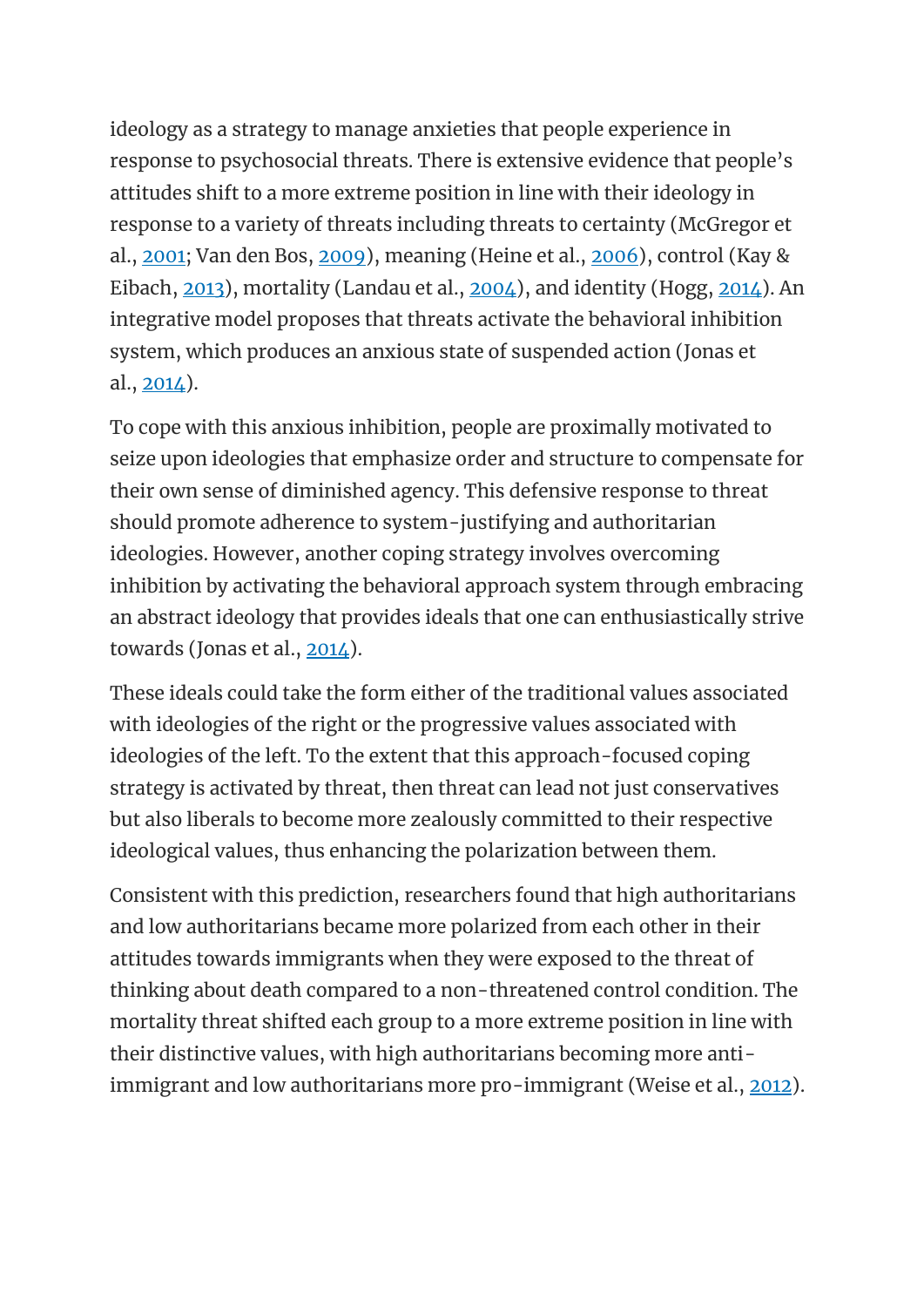# **Moral Psychology Perspectives on Ideological Polarization**

Although the social-cognitive approach to ideological conflict has generated important insights into the motivational dynamics that draw people to system-justifying, authoritarian, and social dominance ideologies, other insights have emerged by taking a cultural psychology perspective that considers how the left and right sides of the ideological divide might reflect distinct moral sub-cultures. This approach recognizes that many ideological conflicts are rooted in differences in how liberals and conservatives define the proper domain and scope of morality (Hunter, [1991\)](https://oxfordre.com/psychology/view/10.1093/acrefore/9780190236557.001.0001/acrefore-9780190236557-e-240?utm_content=relatedarticles2&utm_source=adestra&utm_medium=email&utm_term=Researcher%20SocSci-Law-Psych&utm_campaign=oupac-campaign%3A%201430502204924832381#acrefore-9780190236557-e-240-bibItem-0052).

In particular, moral foundations theory (MFT) traces the conflict between liberals and conservatives to differences in the core values that guide their moral judgments (Haidt & Graham, [2009\)](https://oxfordre.com/psychology/view/10.1093/acrefore/9780190236557.001.0001/acrefore-9780190236557-e-240?utm_content=relatedarticles2&utm_source=adestra&utm_medium=email&utm_term=Researcher%20SocSci-Law-Psych&utm_campaign=oupac-campaign%3A%201430502204924832381#acrefore-9780190236557-e-240-bibItem-0043). MFT emphasizes that people's moral judgments are influenced by a set of individualizing ethics—care and fairness—that are grouped together because they regulate how individuals treat one another, and a set of binding ethics—ingroup loyalty, respect for authority, and sacredness and purity—that are grouped together because they regulate how individuals are bound into relationships or groups (Haidt & Graham, [2009\)](https://oxfordre.com/psychology/view/10.1093/acrefore/9780190236557.001.0001/acrefore-9780190236557-e-240?utm_content=relatedarticles2&utm_source=adestra&utm_medium=email&utm_term=Researcher%20SocSci-Law-Psych&utm_campaign=oupac-campaign%3A%201430502204924832381#acrefore-9780190236557-e-240-bibItem-0043).

MFT posits that ideological communities within cultures differ in their relative emphasis on these distinct ethical domains. Specifically, binding ethics tend to be a stronger foundation of moral judgment for conservatives than for liberals, whereas individualizing ethics are relatively strong foundations for both liberals and conservatives. Consistent with these predictions, research using a variety of methods finds that, when liberals decide whether an act is right or wrong, they tend only to take into account whether someone was harmed or treated unfairly, whereas conservatives also take into account whether the act involved disloyalty, disrespect for authority, or impurity and desecration (Graham et al., [2009;](https://oxfordre.com/psychology/view/10.1093/acrefore/9780190236557.001.0001/acrefore-9780190236557-e-240?utm_content=relatedarticles2&utm_source=adestra&utm_medium=email&utm_term=Researcher%20SocSci-Law-Psych&utm_campaign=oupac-campaign%3A%201430502204924832381#acrefore-9780190236557-e-240-bibItem-0038) McAdams et al., [2008\)](https://oxfordre.com/psychology/view/10.1093/acrefore/9780190236557.001.0001/acrefore-9780190236557-e-240?utm_content=relatedarticles2&utm_source=adestra&utm_medium=email&utm_term=Researcher%20SocSci-Law-Psych&utm_campaign=oupac-campaign%3A%201430502204924832381#acrefore-9780190236557-e-240-bibItem-0088). New work \ suggested that the binding ethics may not represent a distinct moral domain because people who are morally concerned about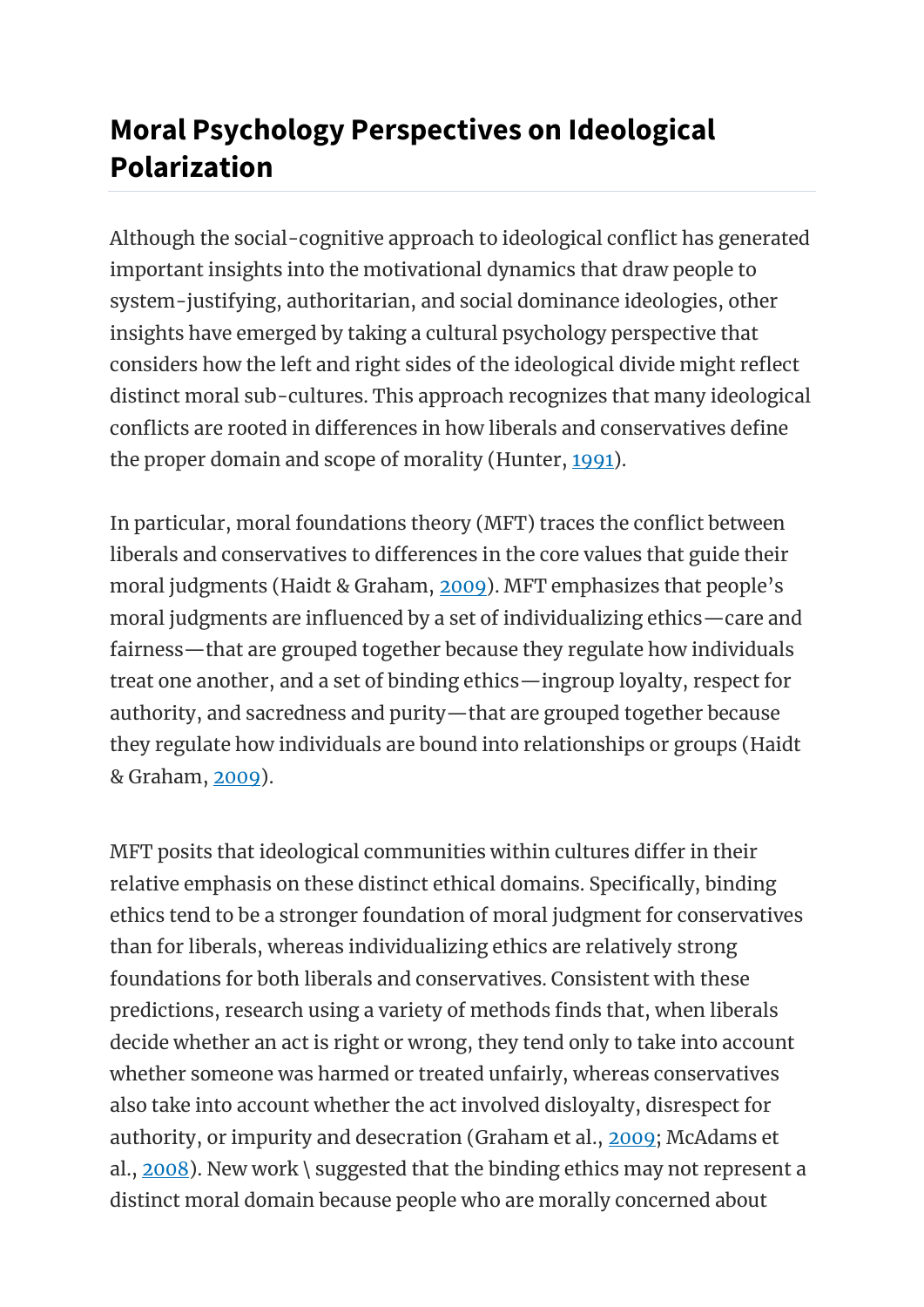loyalty, respect, and purity typically construe violations of these ethics as causing harm to persons, and thus these ethics may ultimately be reducible to an ethics of harm avoidance (e.g., Schein et al., [2015\)](https://oxfordre.com/psychology/view/10.1093/acrefore/9780190236557.001.0001/acrefore-9780190236557-e-240?utm_content=relatedarticles2&utm_source=adestra&utm_medium=email&utm_term=Researcher%20SocSci-Law-Psych&utm_campaign=oupac-campaign%3A%201430502204924832381#acrefore-9780190236557-e-240-bibItem-0103). Under this analysis, conservatives may not have a distinct moral psychology from liberals but rather conservatives may view disloyal, disrespectful, or impure acts as causing harm, whereas liberals may view such acts as relatively harmless.

### **Integrating Social-Cognitive and Moral Psychology Perspectives**

Although motivated social-cognition and moral psychology are sometimes framed as distinct, even conflicting, approaches to understanding the roots of ideology, there has been constructive work to integrate these approaches. Indeed, Cornwell and Higgins [\(2013\)](https://oxfordre.com/psychology/view/10.1093/acrefore/9780190236557.001.0001/acrefore-9780190236557-e-240?utm_content=relatedarticles2&utm_source=adestra&utm_medium=email&utm_term=Researcher%20SocSci-Law-Psych&utm_campaign=oupac-campaign%3A%201430502204924832381#acrefore-9780190236557-e-240-bibItem-0015) tested an integrative model in which a social-cognitive variable—prevention-focus versus promotion-focus determines an individual's motivation to emphasize binding moral foundations, and these binding foundations in turn determine whether they self-identify with conservative ideology.

Prevention-focus is a vigilant motivational orientation to prevent losses and avoid potential threats, which broadly fits the motivational profile of conservative, system-justifying ideologies according to both SJT and the dual-process model's theory of authoritarianism.

By contrast, promotion-focus is a motivational orientation to actively seek gains and pursue growth goals, which broadly fits the motivational profile of liberal, system-challenging ideologies according to those same theories. Cornwell and Higgins [\(2013\)](https://oxfordre.com/psychology/view/10.1093/acrefore/9780190236557.001.0001/acrefore-9780190236557-e-240?utm_content=relatedarticles2&utm_source=adestra&utm_medium=email&utm_term=Researcher%20SocSci-Law-Psych&utm_campaign=oupac-campaign%3A%201430502204924832381#acrefore-9780190236557-e-240-bibItem-0015) made a useful contribution by proposing that this link from self-regulatory orientations to political ideologies might be mediated by a more proximal link to moral foundations. Explaining this link, they hypothesized that the binding moral values of loyalty, respect, and sacredness provide constraining rules and normative "oughts" that offer the guidance that prevention-focused people seek in order to pursue their vigilant goals, whereas those same binding values would likely seem too stifling for promotion-focused people as they pursue personal growth. Consistent with these hypotheses, Cornwell and Higgins [\(2013\)](https://oxfordre.com/psychology/view/10.1093/acrefore/9780190236557.001.0001/acrefore-9780190236557-e-240?utm_content=relatedarticles2&utm_source=adestra&utm_medium=email&utm_term=Researcher%20SocSci-Law-Psych&utm_campaign=oupac-campaign%3A%201430502204924832381#acrefore-9780190236557-e-240-bibItem-0015) found that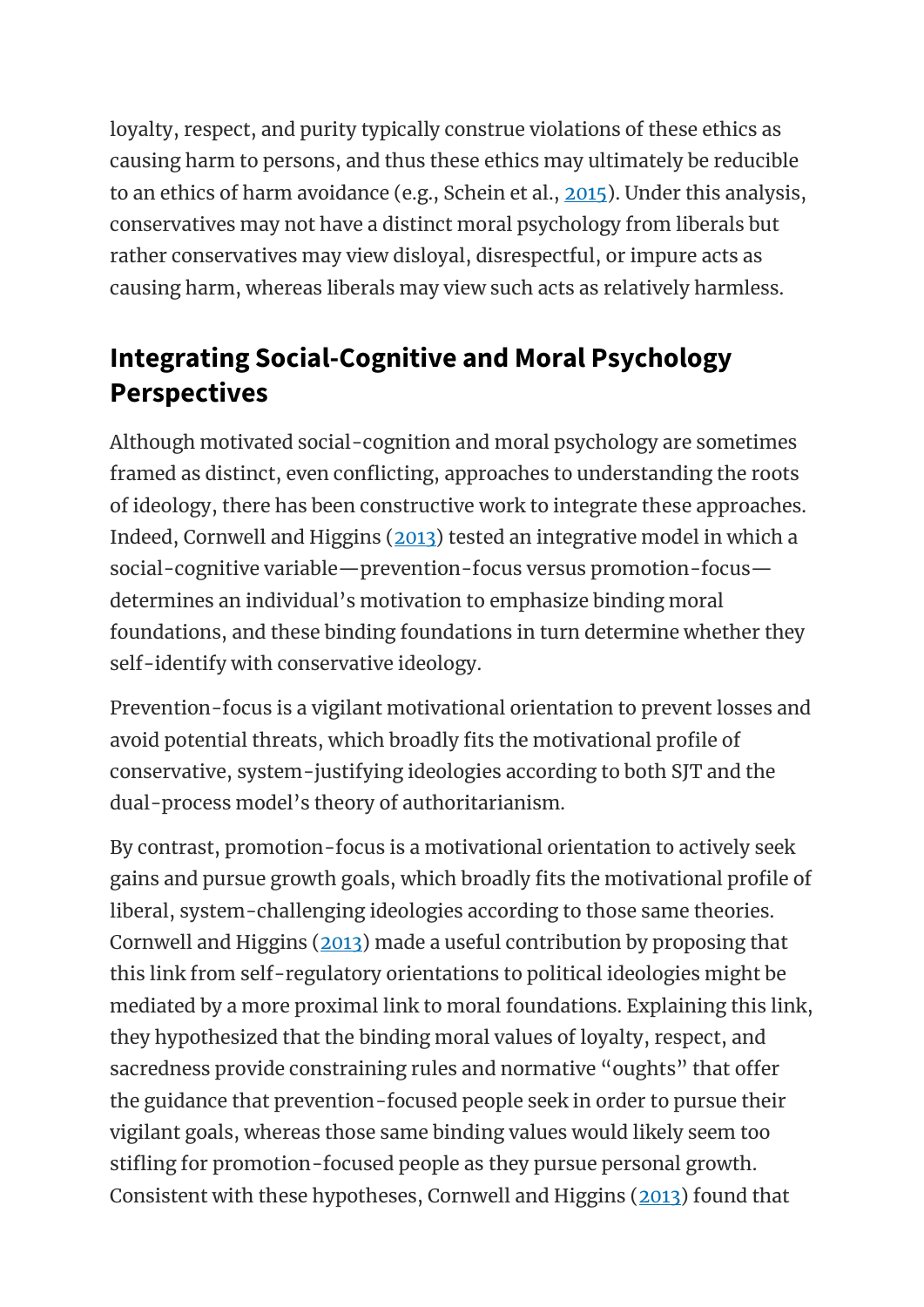chronic or experimentally induced prevention-focus led people to endorse binding ethics and these binding ethics in turn predicted greater endorsement of conservative ideology compared to chronic or induced promotion-focus.

This work is a valuable demonstration that motivated social cognition and moral psychology provide compatible insights into the psychological foundations of ideology. Furthermore, to the extent that in this model binding ethics are the more proximal determinant of sociopolitical ideology this suggests that there may be routes through binding ethics to conservative ideology that are not rooted in threat-avoidant epistemic and existential motives, even if threat avoidance is one major pathway to conservatism (Cornwell & Higgins, [2014\)](https://oxfordre.com/psychology/view/10.1093/acrefore/9780190236557.001.0001/acrefore-9780190236557-e-240?utm_content=relatedarticles2&utm_source=adestra&utm_medium=email&utm_term=Researcher%20SocSci-Law-Psych&utm_campaign=oupac-campaign%3A%201430502204924832381#acrefore-9780190236557-e-240-bibItem-0016).

# **Motivated Information Processing and Ideological Polarization**

Understanding ideological polarization requires not just understanding the factors that determine which ideology a person is likely to adopt but also how their adopted ideology then shapes their experience of the world, particularly their interpretations of social issues and their perceptions of their ideological adversaries. Social psychological research on this topic indicates that people are biased to seek out and interpret information in ways that tend to reinforce their ideological leanings and exaggerate their ideological distance from their adversaries. Reviewing this work provides valuable insights into the dynamics of ideological polarization.

### **Selective Exposure**

Selective exposure involves people self-segregating into ideologically homogeneous social networks or selectively attending to information that supports their ideological leanings. People's tendency to affiliate selectively with others who are ideologically similar to them is seen in online communities where, for example, websites link significantly more to sites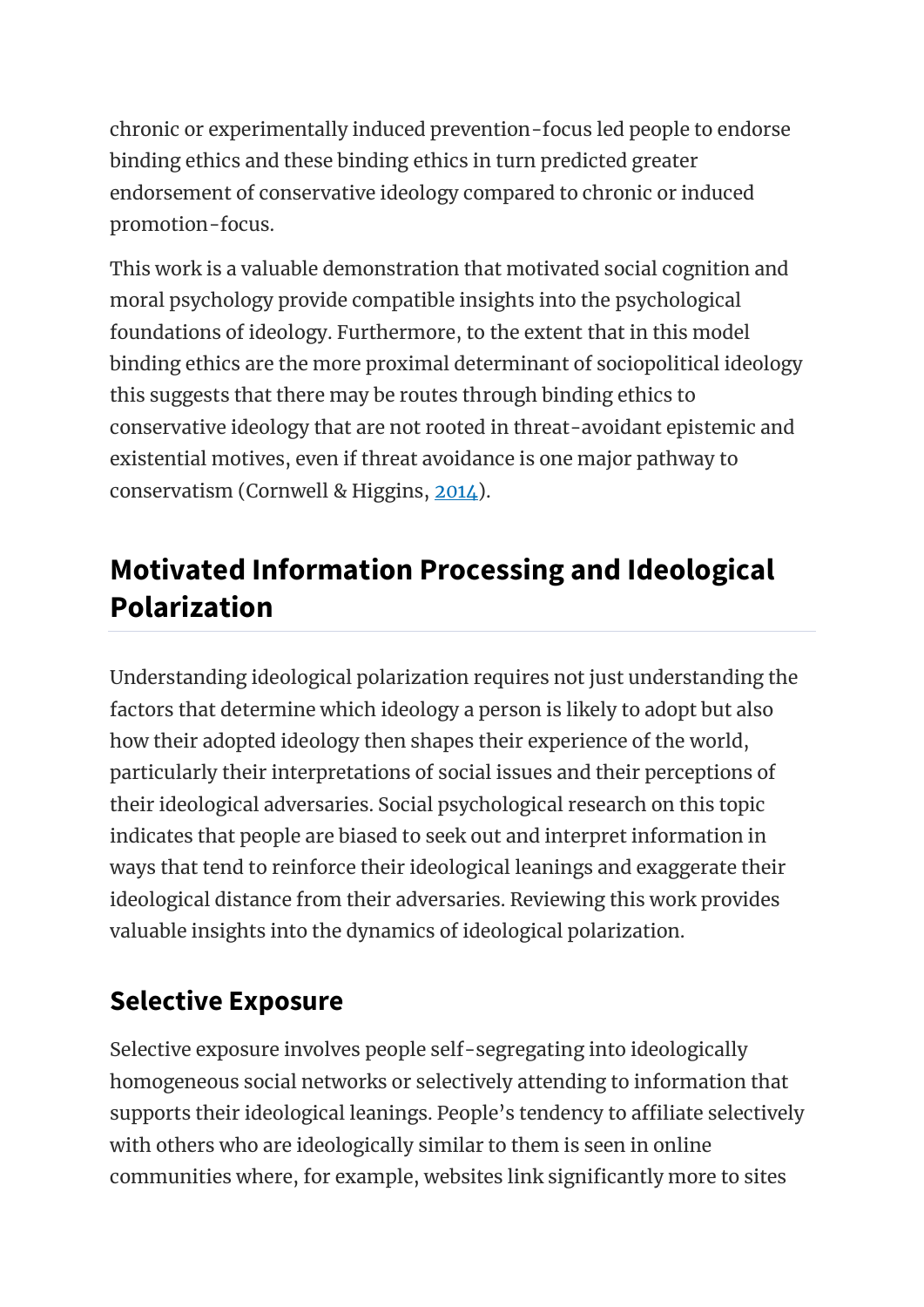that share the website's ideological leanings (Sunstein, [2001\)](https://oxfordre.com/psychology/view/10.1093/acrefore/9780190236557.001.0001/acrefore-9780190236557-e-240?utm_content=relatedarticles2&utm_source=adestra&utm_medium=email&utm_term=Researcher%20SocSci-Law-Psych&utm_campaign=oupac-campaign%3A%201430502204924832381#acrefore-9780190236557-e-240-bibItem-0119). It is also seen in offline communities, where, for example, people geographically cluster into ideologically segregated conservative and liberal neighborhoods (Massey et al., [2009\)](https://oxfordre.com/psychology/view/10.1093/acrefore/9780190236557.001.0001/acrefore-9780190236557-e-240?utm_content=relatedarticles2&utm_source=adestra&utm_medium=email&utm_term=Researcher%20SocSci-Law-Psych&utm_campaign=oupac-campaign%3A%201430502204924832381#acrefore-9780190236557-e-240-bibItem-0087).

The tendency to selectively seek out information sources that support one's views and avoid information on the opposing side is also a robust phenomenon, and this bias is particularly strong for sociopolitical issues (Hart et al., [2009\)](https://oxfordre.com/psychology/view/10.1093/acrefore/9780190236557.001.0001/acrefore-9780190236557-e-240?utm_content=relatedarticles2&utm_source=adestra&utm_medium=email&utm_term=Researcher%20SocSci-Law-Psych&utm_campaign=oupac-campaign%3A%201430502204924832381#acrefore-9780190236557-e-240-bibItem-0045). Indeed, people will even forgo the chance to win money in order to avoid reading information coming from an opposing ideological camp (Frimer et al., [2017\)](https://oxfordre.com/psychology/view/10.1093/acrefore/9780190236557.001.0001/acrefore-9780190236557-e-240?utm_content=relatedarticles2&utm_source=adestra&utm_medium=email&utm_term=Researcher%20SocSci-Law-Psych&utm_campaign=oupac-campaign%3A%201430502204924832381#acrefore-9780190236557-e-240-bibItem-0034). The bias to prefer congenial information sources over uncongenial sources appears to be a motivated phenomenon that people exhibit more strongly under conditions that promote belief defensiveness (Hart et al., [2009\)](https://oxfordre.com/psychology/view/10.1093/acrefore/9780190236557.001.0001/acrefore-9780190236557-e-240?utm_content=relatedarticles2&utm_source=adestra&utm_medium=email&utm_term=Researcher%20SocSci-Law-Psych&utm_campaign=oupac-campaign%3A%201430502204924832381#acrefore-9780190236557-e-240-bibItem-0045).

There has been especially keen interest in how social media may affect ideological segregation. A sophisticated analysis of Twitter users' retweets found that although there was an overall bias to retweet more posts from one's ideological allies than from adversaries, this bias emerged particularly if the content was an explicitly political topic and not for tweets about other current events (Barberá et al., [2015\)](https://oxfordre.com/psychology/view/10.1093/acrefore/9780190236557.001.0001/acrefore-9780190236557-e-240?utm_content=relatedarticles2&utm_source=adestra&utm_medium=email&utm_term=Researcher%20SocSci-Law-Psych&utm_campaign=oupac-campaign%3A%201430502204924832381#acrefore-9780190236557-e-240-bibItem-0009). There was also an intriguing tendency for exchanges about certain issues, such as a school shooting, to begin as apolitical discussions that were retweeted across ideological lines, but then become politicized and segregated into ideologically homogeneous transmission networks. Of note, conservatives engaged in more ideologically biased retweeting than liberals.

The tendency for people to cluster into ideologically segregated information networks should tend to promote ideological polarization because decades of research have documented that discussing issues with like-minded others leads people to develop more extreme opinions in whatever direction they were originally leaning (e.g., Myers & Bishop, [1970\)](https://oxfordre.com/psychology/view/10.1093/acrefore/9780190236557.001.0001/acrefore-9780190236557-e-240?utm_content=relatedarticles2&utm_source=adestra&utm_medium=email&utm_term=Researcher%20SocSci-Law-Psych&utm_campaign=oupac-campaign%3A%201430502204924832381#acrefore-9780190236557-e-240-bibItem-0091). Building on prior work on group polarization, Schkade et al. [\(2007\)](https://oxfordre.com/psychology/view/10.1093/acrefore/9780190236557.001.0001/acrefore-9780190236557-e-240?utm_content=relatedarticles2&utm_source=adestra&utm_medium=email&utm_term=Researcher%20SocSci-Law-Psych&utm_campaign=oupac-campaign%3A%201430502204924832381#acrefore-9780190236557-e-240-bibItem-0104) hypothesized that, to the extent that neighbors are ideologically similar, discussing political issues with one's neighbors is likely to increase polarization. To test this, Schkade et al.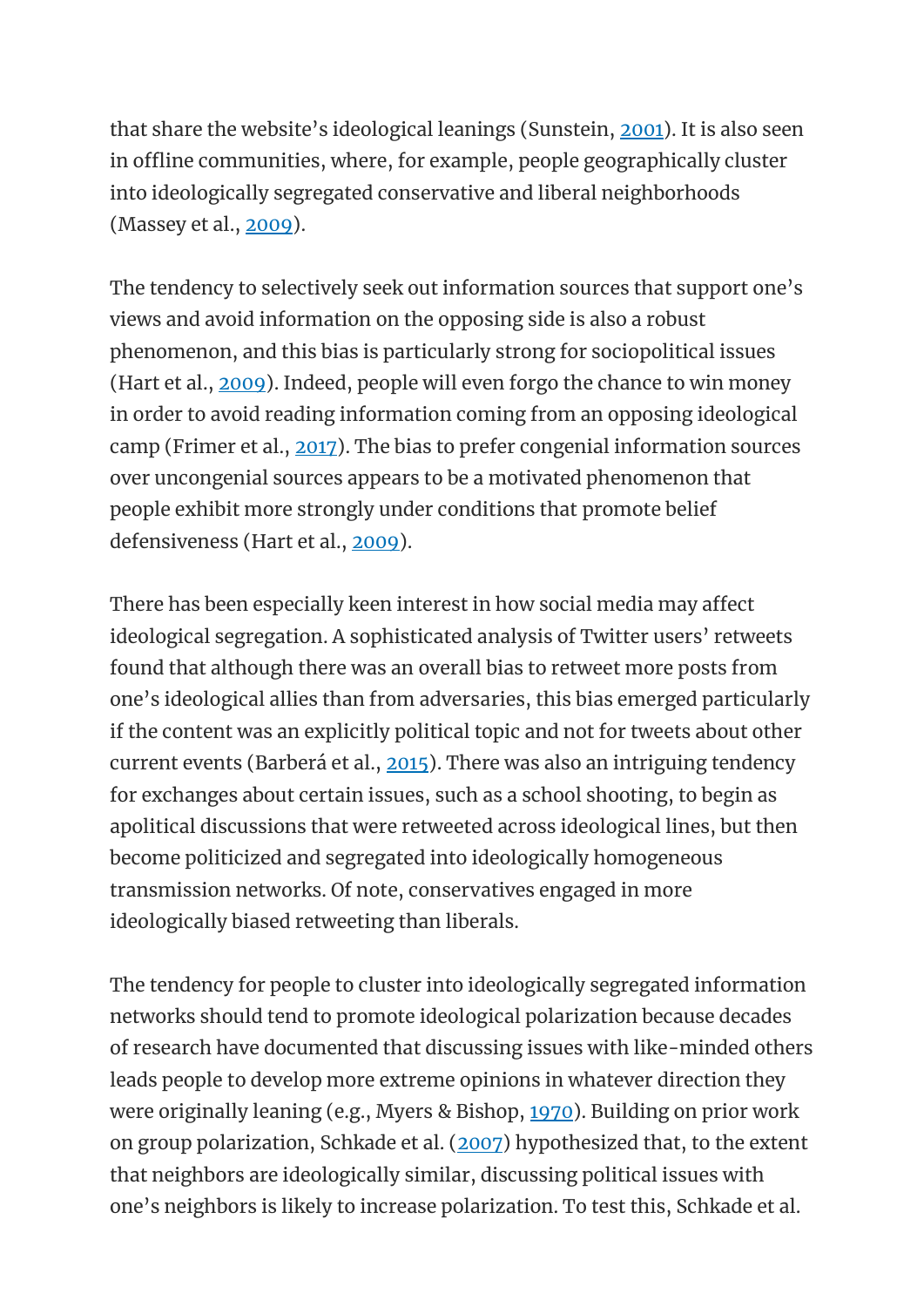[\(2007\)](https://oxfordre.com/psychology/view/10.1093/acrefore/9780190236557.001.0001/acrefore-9780190236557-e-240?utm_content=relatedarticles2&utm_source=adestra&utm_medium=email&utm_term=Researcher%20SocSci-Law-Psych&utm_campaign=oupac-campaign%3A%201430502204924832381#acrefore-9780190236557-e-240-bibItem-0104) held political discussion groups in a predominantly liberal city and a predominantly conservative city. When the researchers surveyed participants before and after these group discussions, they found that individuals from the liberal city became even more liberal, whereas individuals from the conservative city became even more conservative than each had been before those discussions.

To counteract the echo chamber of group polarization, people are often encouraged to expose themselves to opinions from the opposing ideological camp. The rationale is that if people were exposed to opinions from both sides, this should moderate their positions and thereby reduce polarization.

An experiment tested this by assigning a group of participants to follow a Twitter bot that exposed them to opinions from the opposite ideological camp (Bail et al., [2018\)](https://oxfordre.com/psychology/view/10.1093/acrefore/9780190236557.001.0001/acrefore-9780190236557-e-240?utm_content=relatedarticles2&utm_source=adestra&utm_medium=email&utm_term=Researcher%20SocSci-Law-Psych&utm_campaign=oupac-campaign%3A%201430502204924832381#acrefore-9780190236557-e-240-bibItem-0008). However, contrary to the hope that exposure to opposing viewpoints would moderate people's views, after four weeks of being fed information from the opposing side, liberal and conservative participants were even more polarized from each other than in a control condition.

The recommendation that ideological polarization could be reduced by forcing people to step out of their echo chambers to hear opinions from the opposing side assumes that people passively absorb whatever messages they are exposed to. However, in reality people tend to process information through motivational filters that allow them to readily absorb ideologically consistent information but actively keep out inconsistent information. Some of these more active information-processing biases are discussed in the section on ideologically biased skepticism.

### **Ideologically Biased Skepticism**

People tend to be motivated skeptics when they reason about evidence and arguments relevant to their own side versus the opposing side in an ideological conflict (e.g., Gampa et al., [2019;](https://oxfordre.com/psychology/view/10.1093/acrefore/9780190236557.001.0001/acrefore-9780190236557-e-240?utm_content=relatedarticles2&utm_source=adestra&utm_medium=email&utm_term=Researcher%20SocSci-Law-Psych&utm_campaign=oupac-campaign%3A%201430502204924832381#acrefore-9780190236557-e-240-bibItem-0035) Taber & Lodge, [2006\)](https://oxfordre.com/psychology/view/10.1093/acrefore/9780190236557.001.0001/acrefore-9780190236557-e-240?utm_content=relatedarticles2&utm_source=adestra&utm_medium=email&utm_term=Researcher%20SocSci-Law-Psych&utm_campaign=oupac-campaign%3A%201430502204924832381#acrefore-9780190236557-e-240-bibItem-0120). Specifically, people adjust their standards, showing credulity towards evidence that favors their side but skepticism towards evidence that favors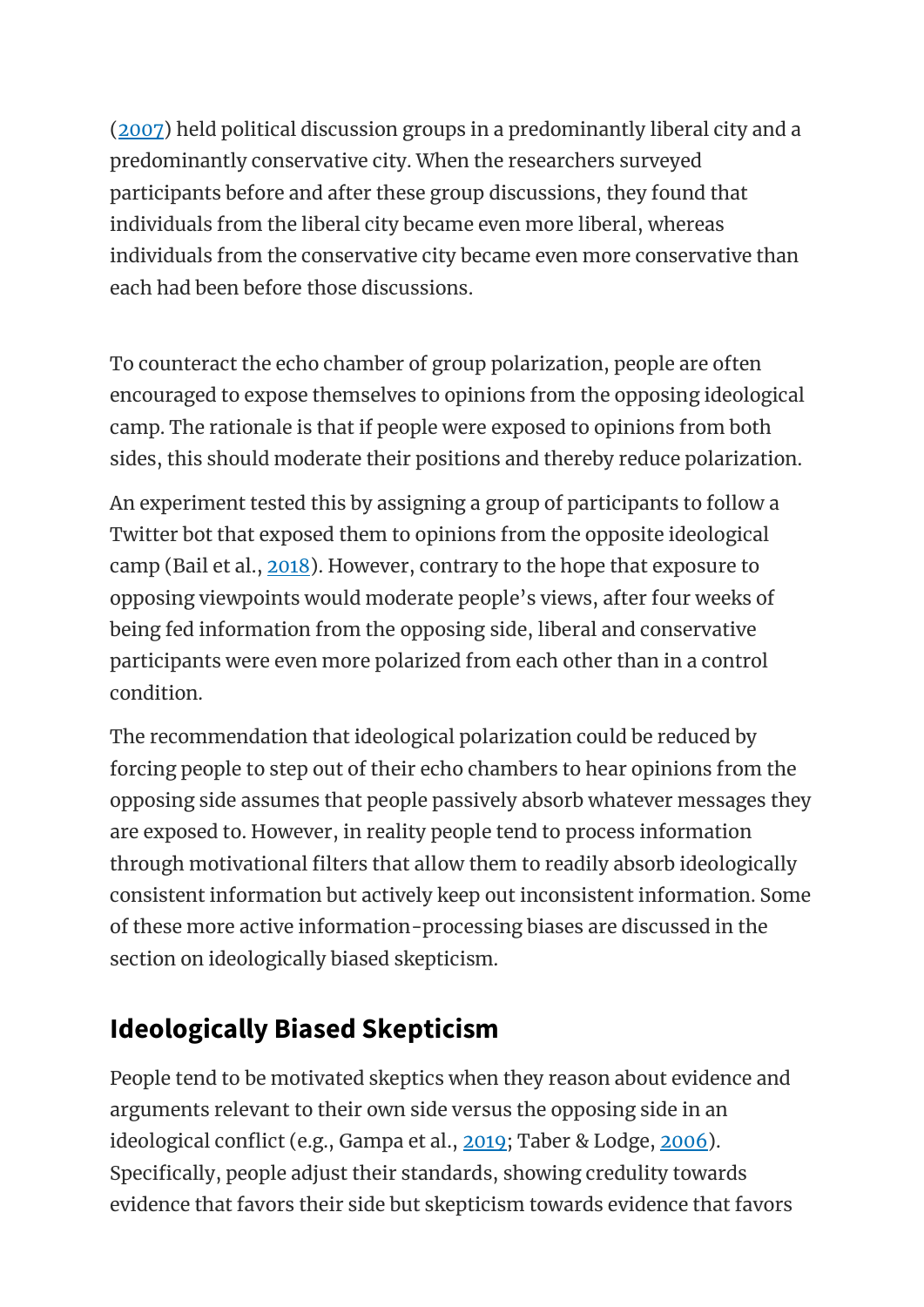the opposing side, as in the case of a person who reflexively dismisses as "fake news" any reports that challenge their views while readily questionable sources that align with their views. A related bias involves motivated correction, where people are biased to correct their initial interpretations of evidence if those interpretations conflict with their overarching ideology but not if those interpretations support their ideology (Skitka et al., [2005\)](https://oxfordre.com/psychology/view/10.1093/acrefore/9780190236557.001.0001/acrefore-9780190236557-e-240?utm_content=relatedarticles2&utm_source=adestra&utm_medium=email&utm_term=Researcher%20SocSci-Law-Psych&utm_campaign=oupac-campaign%3A%201430502204924832381#acrefore-9780190236557-e-240-bibItem-0111).

Evidence that ideologically skewed information processing is a motivated, belief-defensive process comes from research that shows that this bias is reduced if people are self-affirmed, a standard intervention to reduce motivated reasoning (Cohen et al., [2007\)](https://oxfordre.com/psychology/view/10.1093/acrefore/9780190236557.001.0001/acrefore-9780190236557-e-240?utm_content=relatedarticles2&utm_source=adestra&utm_medium=email&utm_term=Researcher%20SocSci-Law-Psych&utm_campaign=oupac-campaign%3A%201430502204924832381#acrefore-9780190236557-e-240-bibItem-0013). This finding that self-affirmation reduces biased skepticism not only supports the hypothesis that this bias is a motivated process but also suggests that self-affirmation could be used as a tool to foster more constructive political engagement across ideological lines. Perhaps many people might benefit from engaging in a brief selfaffirmation to check their biases before they read the daily news.

### **Value Tradeoffs and Complex Ideological Reasoning**

The research reviewed thus far indicates that, when individuals from opposing ideological camps think about issues relevant to their conflict, they tend to oversimplify those issues by seizing on evidence that supports their side and dismissing evidence that supports the opposing side.

However, if an issue brings two or more of the individual's own values into opposition, they tend to engage in more integratively complex reasoning about that issue as they seek to strike a balance between the opposing values that they see at stake in that issue (Tetlock, [1986;](https://oxfordre.com/psychology/view/10.1093/acrefore/9780190236557.001.0001/acrefore-9780190236557-e-240?utm_content=relatedarticles2&utm_source=adestra&utm_medium=email&utm_term=Researcher%20SocSci-Law-Psych&utm_campaign=oupac-campaign%3A%201430502204924832381#acrefore-9780190236557-e-240-bibItem-0121) Tetlock et al., [1994\)](https://oxfordre.com/psychology/view/10.1093/acrefore/9780190236557.001.0001/acrefore-9780190236557-e-240?utm_content=relatedarticles2&utm_source=adestra&utm_medium=email&utm_term=Researcher%20SocSci-Law-Psych&utm_campaign=oupac-campaign%3A%201430502204924832381#acrefore-9780190236557-e-240-bibItem-0122). For example, to the extent that an open borders immigration policy creates conflict between the conservative value of economic efficiency and the conservative value of social order then a conservative individual should tend to reason in an integratively complex, balanced way when trying to decide whether to support the policy.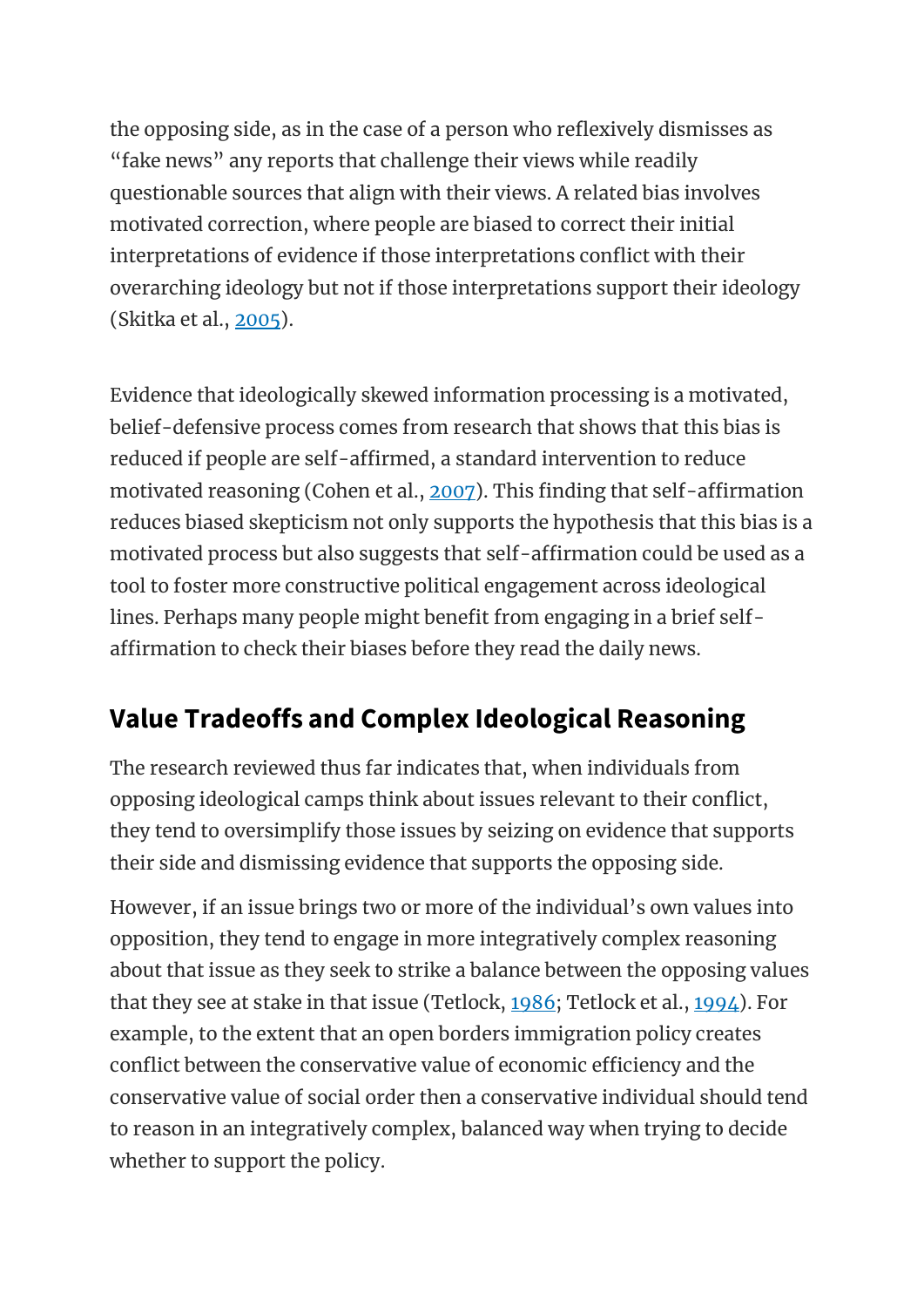Similarly, when a cultural minority's traditional religious practices restrict how women express themselves in public, this brings the liberal values of multiculturalism and gender equality into conflict, which may lead a liberal to reason in integratively complex ways when they decide whether to support a policy to regulate this traditional practice. So, while ideological conflict between people tends to promote more biased reasoning, ideological conflict within a person promotes more balanced reasoning.

### **Overestimation of Ideological Polarization**

Social psychologists have not only studied biases that produce ideological polarization, but they have also examined biases in how people perceive the ideological divide itself. This work finds that people tend to overestimate the magnitude of the polarization of the average members of opposing ideological camps.

For example, Americans overestimate the extremity of the conservatism of the average Republican voter and the liberalism of the average Democratic voter (Westfall et al., [2015\)](https://oxfordre.com/psychology/view/10.1093/acrefore/9780190236557.001.0001/acrefore-9780190236557-e-240?utm_content=relatedarticles2&utm_source=adestra&utm_medium=email&utm_term=Researcher%20SocSci-Law-Psych&utm_campaign=oupac-campaign%3A%201430502204924832381#acrefore-9780190236557-e-240-bibItem-0129). Furthermore, people overestimate the extremity of the views of their ideological opponents more than they overestimate the extremity of the views of their ideological allies (Westfall et al., [2015\)](https://oxfordre.com/psychology/view/10.1093/acrefore/9780190236557.001.0001/acrefore-9780190236557-e-240?utm_content=relatedarticles2&utm_source=adestra&utm_medium=email&utm_term=Researcher%20SocSci-Law-Psych&utm_campaign=oupac-campaign%3A%201430502204924832381#acrefore-9780190236557-e-240-bibItem-0129). Also, individuals with more extreme views especially tend to overestimate the polarization between their side and the opposing side in ideological conflicts (Van Boven et al., [2012\)](https://oxfordre.com/psychology/view/10.1093/acrefore/9780190236557.001.0001/acrefore-9780190236557-e-240?utm_content=relatedarticles2&utm_source=adestra&utm_medium=email&utm_term=Researcher%20SocSci-Law-Psych&utm_campaign=oupac-campaign%3A%201430502204924832381#acrefore-9780190236557-e-240-bibItem-0125).

Overestimation of ideological polarization is partly due to people's egocentric failure to realize that, when it comes to a complex, multidimensional issue, members of the opposing side might be focusing on a different dimension of the issue than members of their own side, which leads them to overestimate the gap between the opposing sides on whatever value dimension their side focuses on (Chambers et al., [2006\)](https://oxfordre.com/psychology/view/10.1093/acrefore/9780190236557.001.0001/acrefore-9780190236557-e-240?utm_content=relatedarticles2&utm_source=adestra&utm_medium=email&utm_term=Researcher%20SocSci-Law-Psych&utm_campaign=oupac-campaign%3A%201430502204924832381#acrefore-9780190236557-e-240-bibItem-0011).

For example, the abortion issue could be construed by focusing on its implications for the value of life or its implications for reproductive freedom. To the extent that pro-life advocates construe the abortion issue as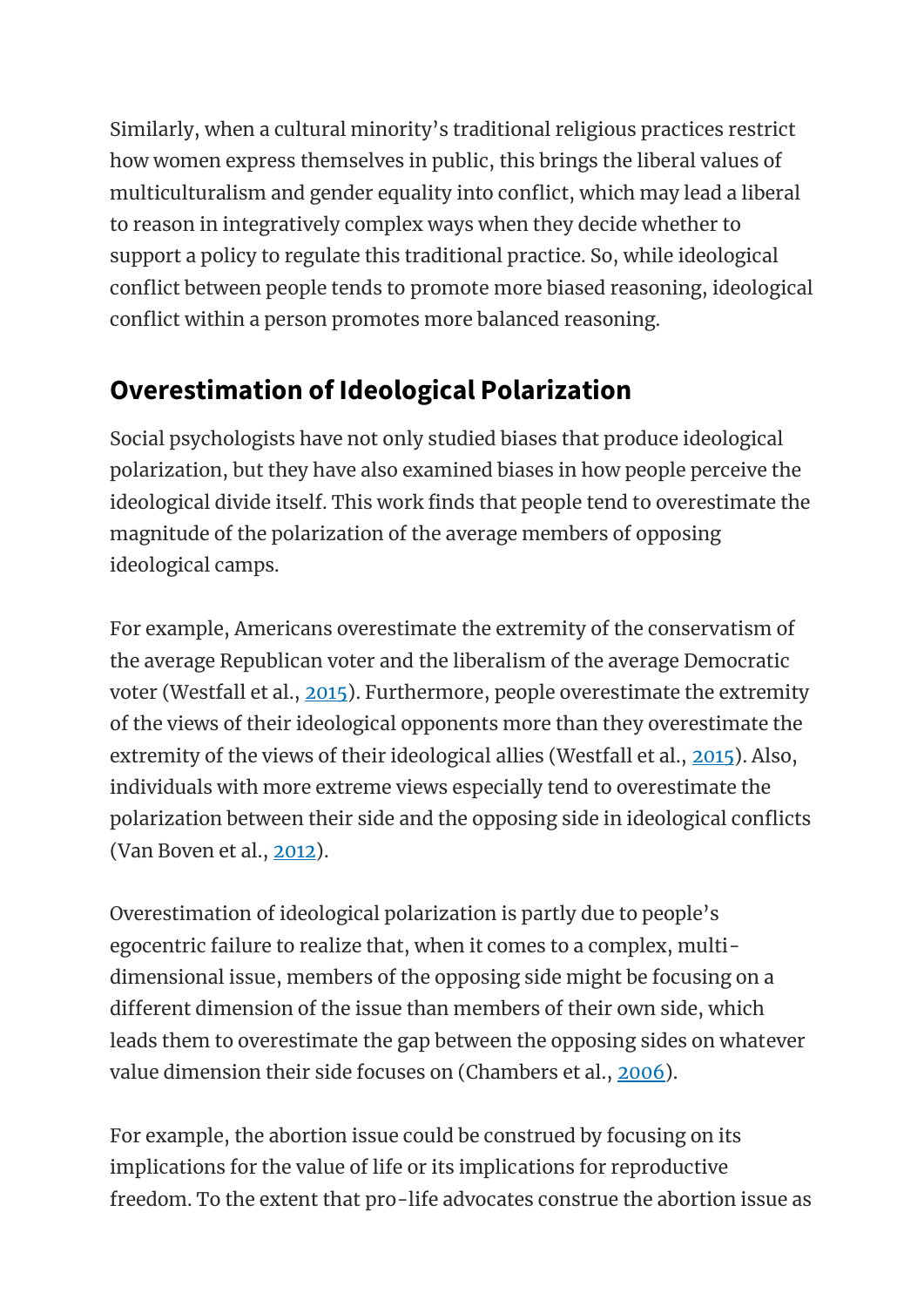being primarily about the value of life then they may assume that because pro-choice advocates disagree with them on abortion they must not value life. Similarly, to the extent that pro-choice advocates construe the abortion issue as being primarily about reproductive freedom then they may assume that because pro-life advocates disagree with them on abortion they must not value freedom. In reality, the average pro-choice advocate values life more than pro-life individuals give them credit for, and the average pro-life advocate values reproductive freedom more than pro-choice individuals give them credit for. The opposition between pro-life and pro-choice is not as much a difference in their fundamental values as each side thinks; rather, it is a difference in how they construe those values as being relevant to the specific issue.

Research on moral foundations theory makes a similar point about how egocentric construals of issue conflicts can lead people to misunderstand the other side in ideological conflicts. Specifically, Haidt and Graham [\(2009\)](https://oxfordre.com/psychology/view/10.1093/acrefore/9780190236557.001.0001/acrefore-9780190236557-e-240?utm_content=relatedarticles2&utm_source=adestra&utm_medium=email&utm_term=Researcher%20SocSci-Law-Psych&utm_campaign=oupac-campaign%3A%201430502204924832381#acrefore-9780190236557-e-240-bibItem-0043) hypothesized that to the extent that liberals have a narrower range of ethical considerations, encompassing individualizing ethics more than binding ethics, whereas conservatives see issues through the lens of both ethical codes, liberals may fail to understand the ethical conflicts conservatives experience on many social and moral issues. Haidt and Graham [\(2009\)](https://oxfordre.com/psychology/view/10.1093/acrefore/9780190236557.001.0001/acrefore-9780190236557-e-240?utm_content=relatedarticles2&utm_source=adestra&utm_medium=email&utm_term=Researcher%20SocSci-Law-Psych&utm_campaign=oupac-campaign%3A%201430502204924832381#acrefore-9780190236557-e-240-bibItem-0043) referred to this as "moral colorblindness of the left."

For example, if liberals view the issue of LGBT+ rights from their own egocentric vantage point, they may assume that conservatives' opposition to LGBT+ rights means they must not value fairness, failing to recognize that conservatives who oppose same-sex marriage may value fairness but on this topic conservatives' concerns about fairness are trumped by their concerns about sacredness.

To test this, Graham et al. [\(2009\)](https://oxfordre.com/psychology/view/10.1093/acrefore/9780190236557.001.0001/acrefore-9780190236557-e-240?utm_content=relatedarticles2&utm_source=adestra&utm_medium=email&utm_term=Researcher%20SocSci-Law-Psych&utm_campaign=oupac-campaign%3A%201430502204924832381#acrefore-9780190236557-e-240-bibItem-0038) asked participants to guess how the typical liberal and typical conservative would answer moral foundations questions, and these estimates were then compared to the actual moral foundations scores of the average liberal and conservative. Consistent with the "colorblindness of the left" hypothesis the results showed that liberals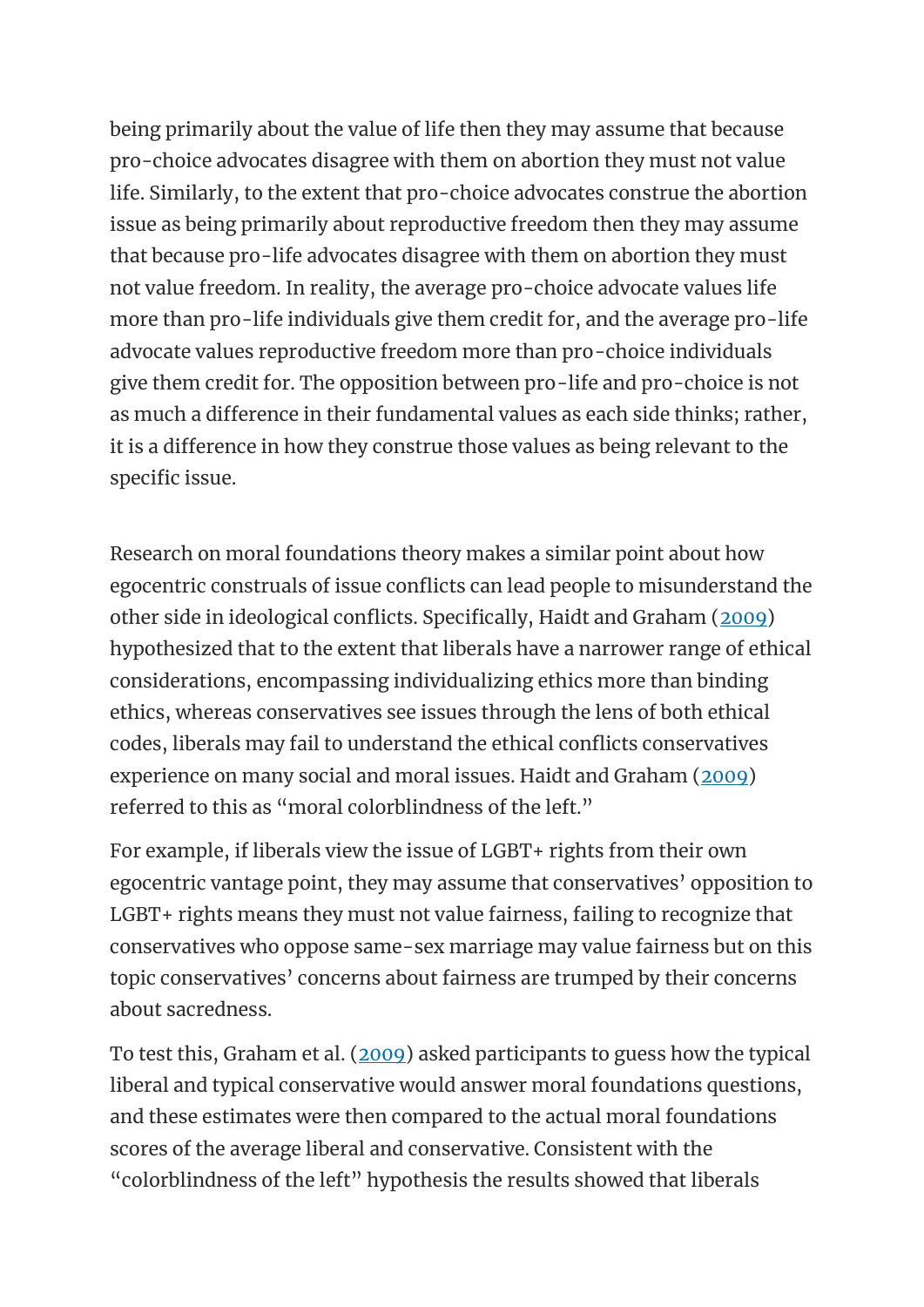systematically underestimated conservatives' support for the ethics of care and fairness.

### **Moralization of Ideological Conflict**

Another important line of work examines how ideological polarization tends to be magnified when the opposing ideologies are rooted in moral convictions (Skitka, [2010\)](https://oxfordre.com/psychology/view/10.1093/acrefore/9780190236557.001.0001/acrefore-9780190236557-e-240?utm_content=relatedarticles2&utm_source=adestra&utm_medium=email&utm_term=Researcher%20SocSci-Law-Psych&utm_campaign=oupac-campaign%3A%201430502204924832381#acrefore-9780190236557-e-240-bibItem-0110). To the extent that people report that their sociopolitical attitudes are based on moral convictions they tend to be more intolerant of others who disagree with them (Skitka & Morgan, [2014\)](https://oxfordre.com/psychology/view/10.1093/acrefore/9780190236557.001.0001/acrefore-9780190236557-e-240?utm_content=relatedarticles2&utm_source=adestra&utm_medium=email&utm_term=Researcher%20SocSci-Law-Psych&utm_campaign=oupac-campaign%3A%201430502204924832381#acrefore-9780190236557-e-240-bibItem-0113).

Specifically, people with strong moral convictions distance themselves more from ideological opponents, and they are willing to take extreme actions if necessary to promote their views compared to individuals who have equally strong attitudes that are not rooted in moral convictions (Skitka et al., [2005;](https://oxfordre.com/psychology/view/10.1093/acrefore/9780190236557.001.0001/acrefore-9780190236557-e-240?utm_content=relatedarticles2&utm_source=adestra&utm_medium=email&utm_term=Researcher%20SocSci-Law-Psych&utm_campaign=oupac-campaign%3A%201430502204924832381#acrefore-9780190236557-e-240-bibItem-0111) Skitka & Houston, [2001\)](https://oxfordre.com/psychology/view/10.1093/acrefore/9780190236557.001.0001/acrefore-9780190236557-e-240?utm_content=relatedarticles2&utm_source=adestra&utm_medium=email&utm_term=Researcher%20SocSci-Law-Psych&utm_campaign=oupac-campaign%3A%201430502204924832381#acrefore-9780190236557-e-240-bibItem-0112). While this tendency of moral convictions to promote ideological intolerance and extremity is of concern, it is important to note that moral convictions also have important prosocial consequences, such as promoting higher levels of civic engagement (Skitka & Houston, [2001\)](https://oxfordre.com/psychology/view/10.1093/acrefore/9780190236557.001.0001/acrefore-9780190236557-e-240?utm_content=relatedarticles2&utm_source=adestra&utm_medium=email&utm_term=Researcher%20SocSci-Law-Psych&utm_campaign=oupac-campaign%3A%201430502204924832381#acrefore-9780190236557-e-240-bibItem-0112).

# **Leveraging Insights to Bridge Ideological Divides**

Merely exposing people to views from the opposite side of the ideological divide is insufficient to reduce polarization and actually may backfire if it triggers them to engage in biased processing of the information (Bail et al., [2018;](https://oxfordre.com/psychology/view/10.1093/acrefore/9780190236557.001.0001/acrefore-9780190236557-e-240?utm_content=relatedarticles2&utm_source=adestra&utm_medium=email&utm_term=Researcher%20SocSci-Law-Psych&utm_campaign=oupac-campaign%3A%201430502204924832381#acrefore-9780190236557-e-240-bibItem-0008) Taber & Lodge, [2006\)](https://oxfordre.com/psychology/view/10.1093/acrefore/9780190236557.001.0001/acrefore-9780190236557-e-240?utm_content=relatedarticles2&utm_source=adestra&utm_medium=email&utm_term=Researcher%20SocSci-Law-Psych&utm_campaign=oupac-campaign%3A%201430502204924832381#acrefore-9780190236557-e-240-bibItem-0120). The tendency of motivated processing of political information to drive people to ideological extremes might seem to indicate that the only way to reduce ideological polarization is to put people on a "news fast" where they avoid engagement with political information for extended periods.

Supporting this notion, a recent study found that participants who were experimentally assigned to deactivate their Facebook account for 4 weeks leading up to an election were less informed about political news but also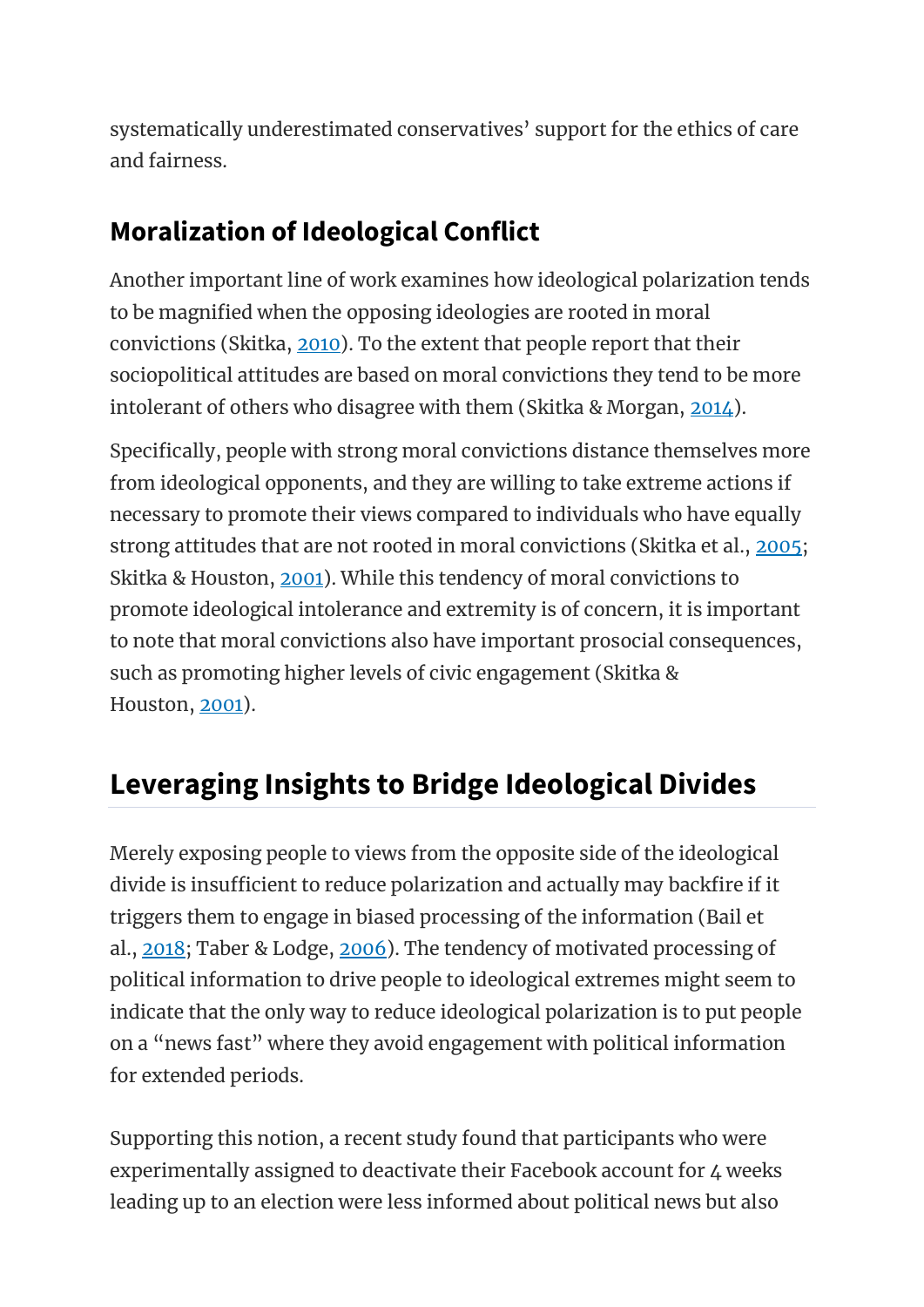showed less polarized political opinions compared to those who continued using Facebook (Allcott et al., [2019](https://oxfordre.com/psychology/view/10.1093/acrefore/9780190236557.001.0001/acrefore-9780190236557-e-240?utm_content=relatedarticles2&utm_source=adestra&utm_medium=email&utm_term=Researcher%20SocSci-Law-Psych&utm_campaign=oupac-campaign%3A%201430502204924832381#acrefore-9780190236557-e-240-bibItem-0004)). Encouraging people to go on "news fasts" seems like a rather desperate remedy for ideological polarization and has the very significant drawback of reducing people's political knowledge. Fortunately, theory and research on the social motivational and moral roots of people's ideological attachments and the information-processing biases that maintain ideologies offer a number of more constructive solutions.

One recommendation derives from research on value pluralism and integrative complexity (Tetlock, [1986\)](https://oxfordre.com/psychology/view/10.1093/acrefore/9780190236557.001.0001/acrefore-9780190236557-e-240?utm_content=relatedarticles2&utm_source=adestra&utm_medium=email&utm_term=Researcher%20SocSci-Law-Psych&utm_campaign=oupac-campaign%3A%201430502204924832381#acrefore-9780190236557-e-240-bibItem-0121). That work suggests that listening carefully to the voices of individuals who are personally committed to values that straddle the opposing sides of an ideological divide might provide integratively complex solutions that harmonize these conflicting values rather than seizing upon simplistic solutions that champion one side's values at the cost of disrespecting the other side. Individuals who have a personal commitment to values aligned with each of the opposing sides in an ideological conflict may help the opposing parties to move past seeing the conflict in an either/or frame to see the possibilities of both/and compromises.

Theory and research on the system justification motive could also be leveraged to promote more constructive political engagement and persuasion across ideological battle lines. For example, insights into the system-justification motive provide tools for framing issues in ways that could promote greater support for reforming aspects of the system (Feygina et al., [2010;](https://oxfordre.com/psychology/view/10.1093/acrefore/9780190236557.001.0001/acrefore-9780190236557-e-240?utm_content=relatedarticles2&utm_source=adestra&utm_medium=email&utm_term=Researcher%20SocSci-Law-Psych&utm_campaign=oupac-campaign%3A%201430502204924832381#acrefore-9780190236557-e-240-bibItem-0031) Friesen et al., [2019\)](https://oxfordre.com/psychology/view/10.1093/acrefore/9780190236557.001.0001/acrefore-9780190236557-e-240?utm_content=relatedarticles2&utm_source=adestra&utm_medium=email&utm_term=Researcher%20SocSci-Law-Psych&utm_campaign=oupac-campaign%3A%201430502204924832381#acrefore-9780190236557-e-240-bibItem-0033). Specifically, SJT predicts that if reforms to the system are framed as being necessary to preserve and maintain the essential properties of the system, this frame can convert people who have strong system-justification needs to support the cause of reform (Feygina et al., [2010;](https://oxfordre.com/psychology/view/10.1093/acrefore/9780190236557.001.0001/acrefore-9780190236557-e-240?utm_content=relatedarticles2&utm_source=adestra&utm_medium=email&utm_term=Researcher%20SocSci-Law-Psych&utm_campaign=oupac-campaign%3A%201430502204924832381#acrefore-9780190236557-e-240-bibItem-0031) Gaucher et al., [2018\)](https://oxfordre.com/psychology/view/10.1093/acrefore/9780190236557.001.0001/acrefore-9780190236557-e-240?utm_content=relatedarticles2&utm_source=adestra&utm_medium=email&utm_term=Researcher%20SocSci-Law-Psych&utm_campaign=oupac-campaign%3A%201430502204924832381#acrefore-9780190236557-e-240-bibItem-0036).

For example, Feygina et al. [\(2010\)](https://oxfordre.com/psychology/view/10.1093/acrefore/9780190236557.001.0001/acrefore-9780190236557-e-240?utm_content=relatedarticles2&utm_source=adestra&utm_medium=email&utm_term=Researcher%20SocSci-Law-Psych&utm_campaign=oupac-campaign%3A%201430502204924832381#acrefore-9780190236557-e-240-bibItem-0031) found that framing environmental reform policies as necessary to "preserve and protect the American way of life" increased support for pro-environment reforms among Americans who were high in system-justification motivation compared to a control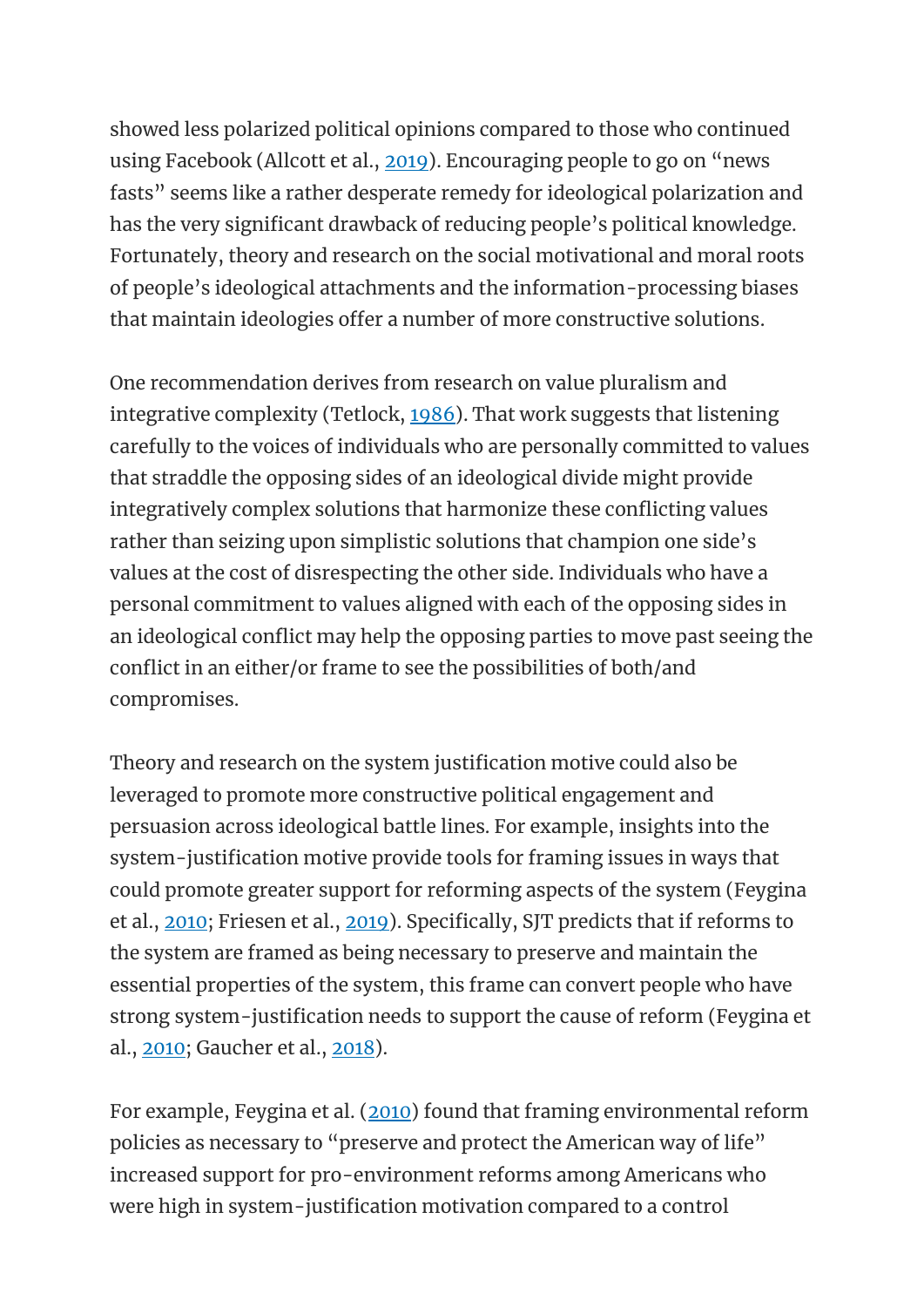condition that did not present a system-preserving frame for proenvironmental policies.

Theory and research on the moral foundations of ideology suggests other ways to reframe issues to promote more constructive engagement across ideological divides. This work shows that because people tend to construe sociopolitical issues in light of their own particular moral convictions, when liberals and conservatives try to persuade each other on issues of ideological conflict, they often fail to frame their arguments in ways that will appeal to the distinctive moral convictions of their opponents (Feinberg & Willer, [2015\)](https://oxfordre.com/psychology/view/10.1093/acrefore/9780190236557.001.0001/acrefore-9780190236557-e-240?utm_content=relatedarticles2&utm_source=adestra&utm_medium=email&utm_term=Researcher%20SocSci-Law-Psych&utm_campaign=oupac-campaign%3A%201430502204924832381#acrefore-9780190236557-e-240-bibItem-0030).

For example, when liberals frame arguments to persuade conservatives to support same-sex marriage rights, they fail to emphasize how conservative values might be promoted by same-sex marriage, and instead they emphasize liberal values and even attack conservative values relevant to the issue. However, research shows that conservatives would be more likely to support same-sex marriage rights if they received persuasive arguments that emphasized how same-sex marriage is consistent with conservative values than if they read arguments that framed same-sex marriage exclusively in terms of liberal values (Feinberg & Willer, [2015\)](https://oxfordre.com/psychology/view/10.1093/acrefore/9780190236557.001.0001/acrefore-9780190236557-e-240?utm_content=relatedarticles2&utm_source=adestra&utm_medium=email&utm_term=Researcher%20SocSci-Law-Psych&utm_campaign=oupac-campaign%3A%201430502204924832381#acrefore-9780190236557-e-240-bibItem-0030).

These findings highlight the importance of considering issues from the moral perspective of the other side and framing persuasive messages in ways that respect and engage their distinctive values (Day et al., [2014\)](https://oxfordre.com/psychology/view/10.1093/acrefore/9780190236557.001.0001/acrefore-9780190236557-e-240?utm_content=relatedarticles2&utm_source=adestra&utm_medium=email&utm_term=Researcher%20SocSci-Law-Psych&utm_campaign=oupac-campaign%3A%201430502204924832381#acrefore-9780190236557-e-240-bibItem-0017). Finally, recent research has explored methods to promote wiser reasoning about ideological conflicts. This research defines wise reasoning as involving the epistemic humility to recognize that one's understanding is only partial, a willingness to consider other viewpoints, and an appreciation that circumstances may change (Grossmann & Dorfman, [2019;](https://oxfordre.com/psychology/view/10.1093/acrefore/9780190236557.001.0001/acrefore-9780190236557-e-240?utm_content=relatedarticles2&utm_source=adestra&utm_medium=email&utm_term=Researcher%20SocSci-Law-Psych&utm_campaign=oupac-campaign%3A%201430502204924832381#acrefore-9780190236557-e-240-bibItem-0041) Oakes et al., [2019\)](https://oxfordre.com/psychology/view/10.1093/acrefore/9780190236557.001.0001/acrefore-9780190236557-e-240?utm_content=relatedarticles2&utm_source=adestra&utm_medium=email&utm_term=Researcher%20SocSci-Law-Psych&utm_campaign=oupac-campaign%3A%201430502204924832381#acrefore-9780190236557-e-240-bibItem-0097).

When people engage in such wise reasoning, they exhibit less polarization in their evaluation of their side and the opposing side in ideological conflicts (Brienza, [2017;](https://oxfordre.com/psychology/view/10.1093/acrefore/9780190236557.001.0001/acrefore-9780190236557-e-240?utm_content=relatedarticles2&utm_source=adestra&utm_medium=email&utm_term=Researcher%20SocSci-Law-Psych&utm_campaign=oupac-campaign%3A%201430502204924832381#acrefore-9780190236557-e-240-bibItem-0010) Grossmann & Brienza, [2018;](https://oxfordre.com/psychology/view/10.1093/acrefore/9780190236557.001.0001/acrefore-9780190236557-e-240?utm_content=relatedarticles2&utm_source=adestra&utm_medium=email&utm_term=Researcher%20SocSci-Law-Psych&utm_campaign=oupac-campaign%3A%201430502204924832381#acrefore-9780190236557-e-240-bibItem-0040) Grossmann et al., [2020\)](https://oxfordre.com/psychology/view/10.1093/acrefore/9780190236557.001.0001/acrefore-9780190236557-e-240?utm_content=relatedarticles2&utm_source=adestra&utm_medium=email&utm_term=Researcher%20SocSci-Law-Psych&utm_campaign=oupac-campaign%3A%201430502204924832381#acrefore-9780190236557-e-240-bibItem-0042). A key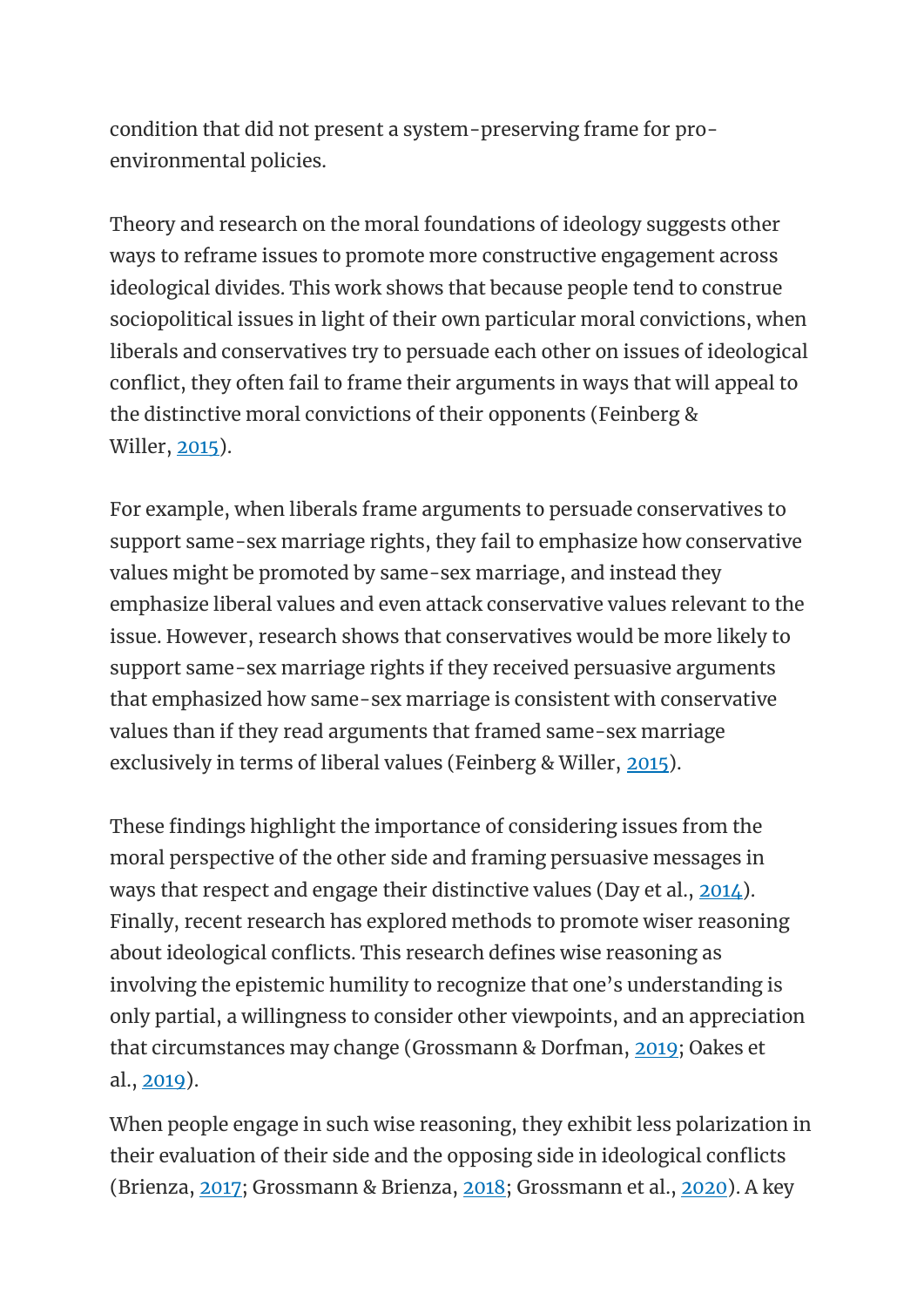insight from this research is that detaching one's ego from an issue of ideological conflict promotes wiser reasoning about that issue. For instance, when people are experimentally induced to consider an issue of ideological conflict from a neutral third party's vantage point, this leads them to reason more wisely about the issue (Kross & Grossmann, [2012\)](https://oxfordre.com/psychology/view/10.1093/acrefore/9780190236557.001.0001/acrefore-9780190236557-e-240?utm_content=relatedarticles2&utm_source=adestra&utm_medium=email&utm_term=Researcher%20SocSci-Law-Psych&utm_campaign=oupac-campaign%3A%201430502204924832381#acrefore-9780190236557-e-240-bibItem-0077). The intriguing implication is that revitalizing practices for cultivating wisdom within the culture may help to address problems of ideological polarization (Grossmann et al., [2020\)](https://oxfordre.com/psychology/view/10.1093/acrefore/9780190236557.001.0001/acrefore-9780190236557-e-240?utm_content=relatedarticles2&utm_source=adestra&utm_medium=email&utm_term=Researcher%20SocSci-Law-Psych&utm_campaign=oupac-campaign%3A%201430502204924832381#acrefore-9780190236557-e-240-bibItem-0042).

# **Conclusion: Promoting Ideological Diversity Within Social Psychology**

Social psychology offers valuable insights into the social motivational dynamics of ideology that could be applied to help address problems related to ideological polarization. However, for social psychologists the struggle to bridge ideological divisions may need to begin in their home discipline. Surveys of contemporary social psychologists find that the majority self-identify as liberals, particularly on social issues (Inbar & Lammers, [2012\)](https://oxfordre.com/psychology/view/10.1093/acrefore/9780190236557.001.0001/acrefore-9780190236557-e-240?utm_content=relatedarticles2&utm_source=adestra&utm_medium=email&utm_term=Researcher%20SocSci-Law-Psych&utm_campaign=oupac-campaign%3A%201430502204924832381#acrefore-9780190236557-e-240-bibItem-0053).

Furthermore, conservative and moderate social psychologists report that they fear that their mostly liberal colleagues would discriminate against them because of their political views. Indeed, some social psychologists admit that they are at least somewhat likely to discriminate against conservative colleagues, such as preferentially hiring a liberal job candidate over an equally qualified conservative (Inbar & Lammers, [2012\)](https://oxfordre.com/psychology/view/10.1093/acrefore/9780190236557.001.0001/acrefore-9780190236557-e-240?utm_content=relatedarticles2&utm_source=adestra&utm_medium=email&utm_term=Researcher%20SocSci-Law-Psych&utm_campaign=oupac-campaign%3A%201430502204924832381#acrefore-9780190236557-e-240-bibItem-0053).

Such intolerance not only transgresses humane ideals, but it also raises concerns that theory and research in the discipline might be skewed by the overrepresentation of liberal viewpoints. Ideological assumptions can potentially influence what social phenomena researchers choose to study, the hypotheses they develop to explain those phenomena, the methods they design to test those hypotheses, and the conclusions that they draw from their findings (Duarte et al., [2015\)](https://oxfordre.com/psychology/view/10.1093/acrefore/9780190236557.001.0001/acrefore-9780190236557-e-240?utm_content=relatedarticles2&utm_source=adestra&utm_medium=email&utm_term=Researcher%20SocSci-Law-Psych&utm_campaign=oupac-campaign%3A%201430502204924832381#acrefore-9780190236557-e-240-bibItem-0019). In addition to the underrepresentation of conservative voices within social psychology, others have noted a relative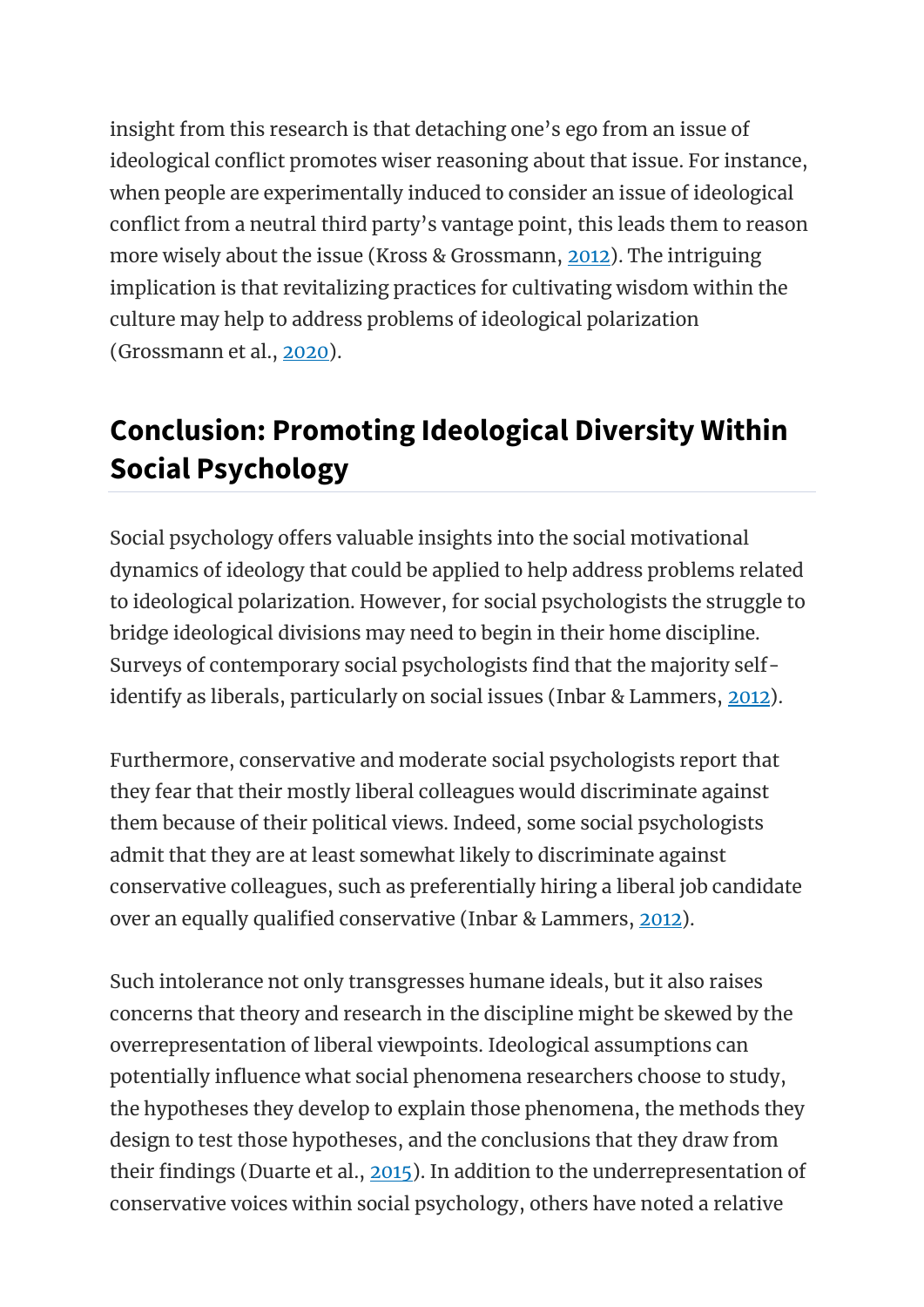lack of scholarship representing a more liberationist perspective (e.g., Lott, [2016;](https://oxfordre.com/psychology/view/10.1093/acrefore/9780190236557.001.0001/acrefore-9780190236557-e-240?utm_content=relatedarticles2&utm_source=adestra&utm_medium=email&utm_term=Researcher%20SocSci-Law-Psych&utm_campaign=oupac-campaign%3A%201430502204924832381#acrefore-9780190236557-e-240-bibItem-0086) Salter & Adams, [2013\)](https://oxfordre.com/psychology/view/10.1093/acrefore/9780190236557.001.0001/acrefore-9780190236557-e-240?utm_content=relatedarticles2&utm_source=adestra&utm_medium=email&utm_term=Researcher%20SocSci-Law-Psych&utm_campaign=oupac-campaign%3A%201430502204924832381#acrefore-9780190236557-e-240-bibItem-0102). These critics suggest that psychological science is biased to take a center-left, meliorist approach in its analyses of social issues and interventions, and these critics highlight a need for more vigorous engagement with revolutionary ideological frameworks.

The evidence of ideological narrowness within social psychology (Inbar & Lammers, [2012\)](https://oxfordre.com/psychology/view/10.1093/acrefore/9780190236557.001.0001/acrefore-9780190236557-e-240?utm_content=relatedarticles2&utm_source=adestra&utm_medium=email&utm_term=Researcher%20SocSci-Law-Psych&utm_campaign=oupac-campaign%3A%201430502204924832381#acrefore-9780190236557-e-240-bibItem-0053), and within academia more generally (Gross, [2013\)](https://oxfordre.com/psychology/view/10.1093/acrefore/9780190236557.001.0001/acrefore-9780190236557-e-240?utm_content=relatedarticles2&utm_source=adestra&utm_medium=email&utm_term=Researcher%20SocSci-Law-Psych&utm_campaign=oupac-campaign%3A%201430502204924832381#acrefore-9780190236557-e-240-bibItem-0039), has inspired lively discussion about potential strategies to promote more ideologically diverse and inclusive scholarship (e.g., Duarte et al., [2015;](https://oxfordre.com/psychology/view/10.1093/acrefore/9780190236557.001.0001/acrefore-9780190236557-e-240?utm_content=relatedarticles2&utm_source=adestra&utm_medium=email&utm_term=Researcher%20SocSci-Law-Psych&utm_campaign=oupac-campaign%3A%201430502204924832381#acrefore-9780190236557-e-240-bibItem-0019) Inbar & Lammers, [2015;](https://oxfordre.com/psychology/view/10.1093/acrefore/9780190236557.001.0001/acrefore-9780190236557-e-240?utm_content=relatedarticles2&utm_source=adestra&utm_medium=email&utm_term=Researcher%20SocSci-Law-Psych&utm_campaign=oupac-campaign%3A%201430502204924832381#acrefore-9780190236557-e-240-bibItem-0054) Nisbett, [2015;](https://oxfordre.com/psychology/view/10.1093/acrefore/9780190236557.001.0001/acrefore-9780190236557-e-240?utm_content=relatedarticles2&utm_source=adestra&utm_medium=email&utm_term=Researcher%20SocSci-Law-Psych&utm_campaign=oupac-campaign%3A%201430502204924832381#acrefore-9780190236557-e-240-bibItem-0095) Washburn et al., [2015\)](https://oxfordre.com/psychology/view/10.1093/acrefore/9780190236557.001.0001/acrefore-9780190236557-e-240?utm_content=relatedarticles2&utm_source=adestra&utm_medium=email&utm_term=Researcher%20SocSci-Law-Psych&utm_campaign=oupac-campaign%3A%201430502204924832381#acrefore-9780190236557-e-240-bibItem-0127). If such efforts by social psychologists to put theoretical insights into practice within the home discipline prove successful, they may produce a model that other communities could follow to bridge ideological divisions.

### **References**

- Adorno, T. W., Frenkel-Brunswik, E., Levinson, D. J., & Sanford, R. N. (1950). *The authoritarian personality*. Harper.
- Afifi, T. D., Zamanzadeh, N., Harrison, K., & Torrez, D. P. (2020). [Explaining](https://doi.org/10.1177/0265407519846566) the impact of [differences](https://doi.org/10.1177/0265407519846566) in voting patterns on resilience and relational load in romantic [relationships](https://doi.org/10.1177/0265407519846566) during the transition to the Trump [presidency](https://doi.org/10.1177/0265407519846566). *Journal of Social and Personal Relationships*, *37*(1), 3–26.
- Ahn, W. Y., Kishida, K. T., Gu, X., Lohrenz, T., Harvey, A., Alford, J. R., Smith, K. B., Yaffe, G., Hibbing, J. R., Dayan, P., & Montague, P. R. (2014). [Nonpolitical](https://doi.org/10.1016/j.cub.2014.09.050) images evoke neural [predictors](https://doi.org/10.1016/j.cub.2014.09.050) of political ideology. *Current Biology*, *24*(22), 2693–2699.
- Allcott, H., Braghieri, L., Eichmeyer, S., & Gentzkow, M. (2019). *The [welfare](https://www.nber.org/papers/w25514) [effects](https://www.nber.org/papers/w25514) of social media* [NBER Working Paper No. 25514]. National Bureau of Economic Research.
- Altemeyer, B. (1988). *Enemies of freedom: Understanding right-wing authoritarianism*. Jossey-Bass.
- Amodio, D. M., Jost, J. T., Master, S. L., & Yee, C. M. (2007). [Neurocognitive](http://doi.org/10.1038/nn1979) correlates of liberalism and [conservatism](http://doi.org/10.1038/nn1979). *Nature Neuroscience*, *10*(10), 1246–1247.
- Auyero, J. (2012). *Patients of the state: The politics of waiting in Argentina*. Duke University Press.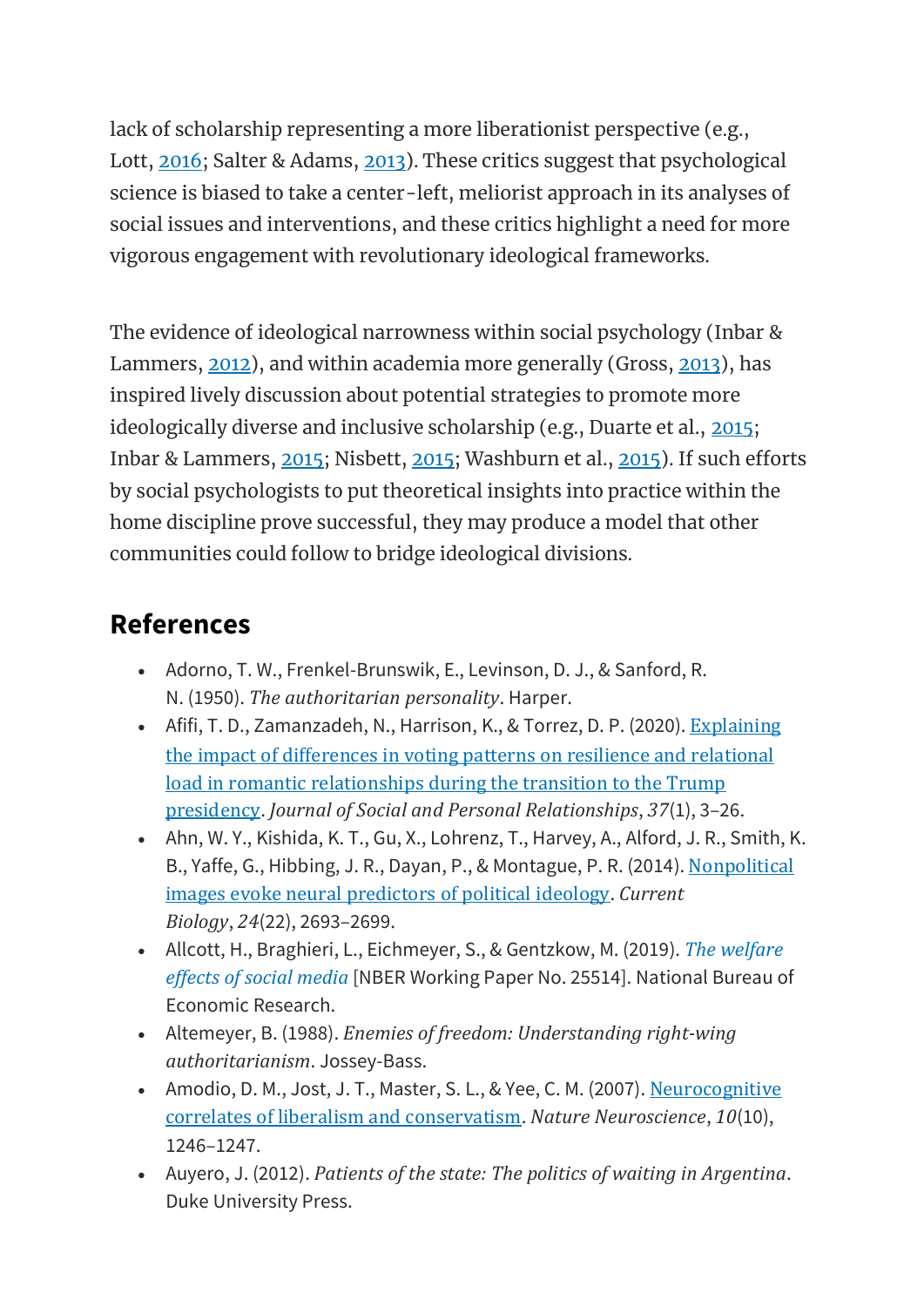- Bail, C. A., Argyle, L. P., Brown, T. W., Bumpus, J. P., Chen, H., Fallin Hunzaker, M. B., Lee, J., Mann, M., Merhout, F., & Volfovsky, A. (2018). [Exposure](https://doi.org/10.1073/pnas.1804840115) to [opposing](https://doi.org/10.1073/pnas.1804840115) views on social media can increase political [polarization](https://doi.org/10.1073/pnas.1804840115). *Proceedings of the National Academy of Sciences*, *115*, 9216– 9221.
- Barberá, P., Jost, J. T., Nagler, J., Tucker, J. A., & Bonneau, R. (2015). Tweeting from left to right: Is online political [communication](https://doi.org/10.1177/0956797615594620) more than an echo [chamber?](https://doi.org/10.1177/0956797615594620). *Psychological Science*, *26*, 1531–1542.
- Brienza, J. P. (2017). *Exploring the utility of state-level wise [reasoning:](https://uwspace-uwaterloo-ca.proxy.lib.uwaterloo.ca/handle/10012/12133) New [assessment](https://uwspace-uwaterloo-ca.proxy.lib.uwaterloo.ca/handle/10012/12133) and facilitation methods* [Unpublished doctoral dissertation]. University of Waterloo.
- Chambers, J. R., Baron, R. S., & Inman, M. L. (2006). [Misperceptions](https://doi.org/10.1111/j.1467-9280.2005.01662.x) in intergroup conflict: [Disagreeing](https://doi.org/10.1111/j.1467-9280.2005.01662.x) about what we disagree [about](https://doi.org/10.1111/j.1467-9280.2005.01662.x). *Psychological Science*, *17*(1), 38–45.
- Chiao, J. Y., Mathur, V. A., Harada, T., & Lipke, T. (2009). [Neural](https://doi.org/10.1111/j.1749-6632.2009.04508.x) basis of preference for human social hierarchy versus [egalitarianism](https://doi.org/10.1111/j.1749-6632.2009.04508.x). *Annual New York Academy of Sciences*, *1167*(1), 174–181.
- Cohen, G. L., Sherman, D. K., Bastardi, A., Hsu, L., McGoey, M., & Ross, L. (2007). Bridging the partisan divide: [Self-affirmation](https://doi.apa.org/doi/10.1037/0022-3514.93.3.415) reduces ideological [closed-mindedness](https://doi.apa.org/doi/10.1037/0022-3514.93.3.415) and inflexibility in negotiation. *Journal of Personality and Social Psychology*, *93*(3), 415–430.
- Conway, L. G., III, Houck, S. C., Gornick, L. J., & Repke, M. A. (2018). [Finding](https://doi.org/10.1111/pops.12470) the Loch Ness Monster: Left‐Wing [authoritarianism](https://doi.org/10.1111/pops.12470) in the United [States](https://doi.org/10.1111/pops.12470). *Political Psychology*, *39*(5), 1049–1067.
- Cornwell, J. F. M., & Higgins, E. T. (2013). [Morality](https://doi.org/10.1177/0146167213489036) and its relation to political ideology: The role of promotion and [prevention](https://doi.org/10.1177/0146167213489036) concerns. *Personality and Social Psychology Bulletin*, *39*(9), 1164–1172.
- Cornwell, J. F. M., & Higgins, E. T. (2014). [Locomotion](https://doi.org/10.1016/j.jesp.2013.09.007) concerns with moral usefulness: When liberals endorse [conservative](https://doi.org/10.1016/j.jesp.2013.09.007) binding moral [foundations](https://doi.org/10.1016/j.jesp.2013.09.007). *Journal of Experimental Social Psychology*, *50*, 109–117.
- Day, M. V., Fiske, S. T., Downing, E. L., & Trail, T. E. (2014). [Shifting](https://doi.org/10.1177/0146167214551152) liberal and [conservative](https://doi.org/10.1177/0146167214551152) attitudes using moral foundations theory. *Personality and Social Psychology Bulletin*, *40*(12), 1559–1573.
- Doosje, B., Loseman, A., & van den Bos, K. (2013). [Determinants](https://doi.org/10.1111/josi.12030) of [radicalization](https://doi.org/10.1111/josi.12030) of Islamic youth in the Netherlands: Personal uncertainty, perceived injustice, and [perceived](https://doi.org/10.1111/josi.12030) group threat. *Journal of Social Issues*, *69*(3), *5*86–604.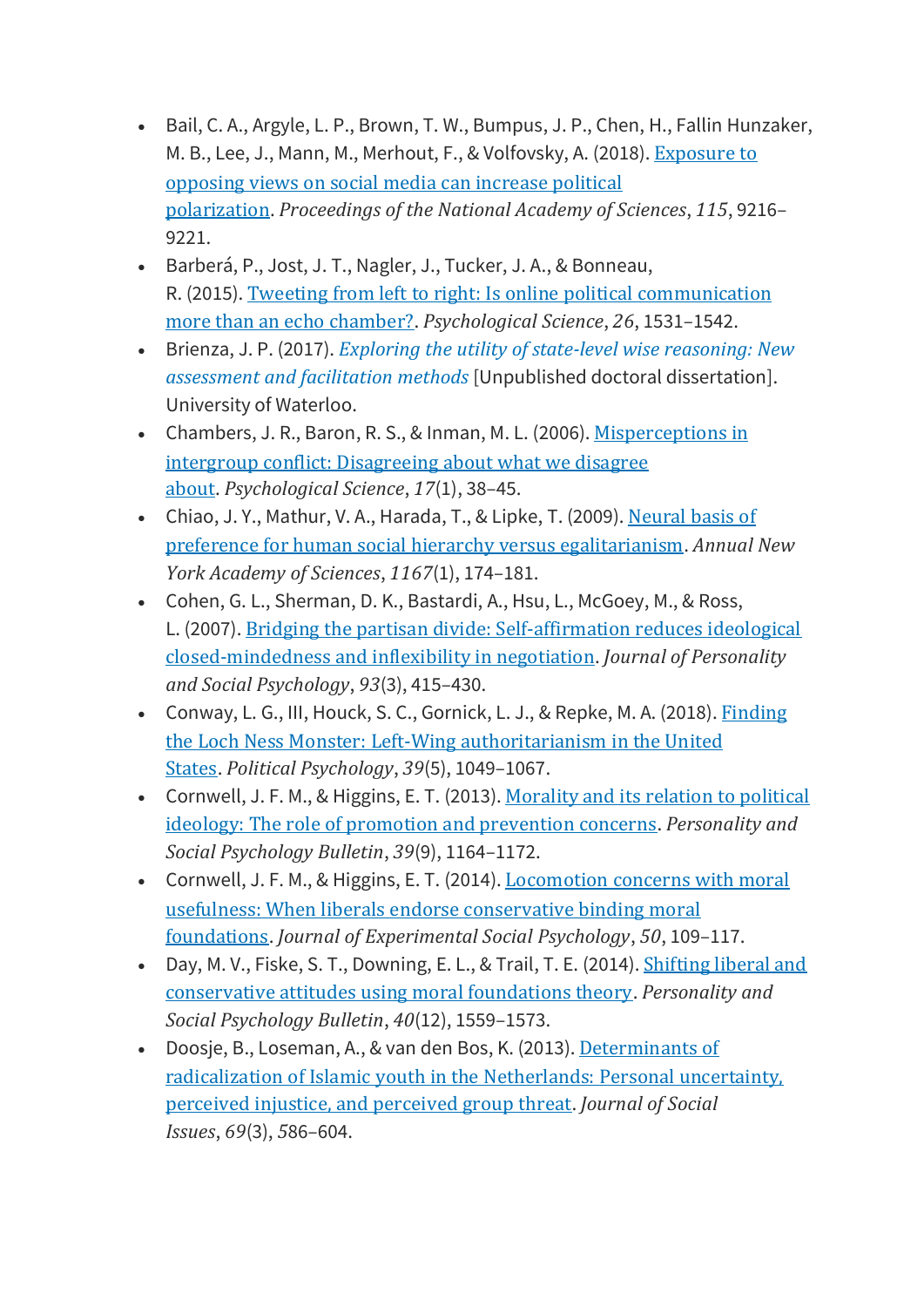- Duarte, J. L., Crawford, J. T., Stern, C., Haidt, J., Jussim, L., & Tetlock, P. E. (2015). Political diversity will improve social [psychological](https://doi.org/10.1017/S0140525X14000430) [science](https://doi.org/10.1017/S0140525X14000430). *Behavioral and Brain Sciences*, *38*, e130.
- Duckitt, J. (2001). A dual-process cognitive-motivational theory of ideology and prejudice. In M. P. Zanna (Ed.), *Advances in experimental social psychology* (Vol. 33, pp. 41–113). Academic Press.
- Duckitt, J., Bizumic, B., Krauss, S., & Heled, E. (2010). A tripartite [approach](http://www.jstor.org/stable/20779594) to right-wing authoritarianism: The [authoritarianism-conservatism](http://www.jstor.org/stable/20779594)[traditionalism](http://www.jstor.org/stable/20779594) model. *Political Psychology*, *31*(5), 685–715.
- Duckitt, J., & Fisher, K. (2003). The impact of social threat on [worldview](https://doi.org/10.1111/0162-895X.00322) and [ideological](https://doi.org/10.1111/0162-895X.00322) attitudes. *Political Psychology*, *24*(1), 199–222.
- Eagleton, T. (2007). *Ideology: An introduction* (new and updated edition). Verso.
- Eibach, R. P., & Ehrlinger, J. (2006). "Keep your eyes on the prize": [Reference](https://doi.org/10.1177/0146167205279585) points and racial [differences](https://doi.org/10.1177/0146167205279585) in assessing progress toward [equality](https://doi.org/10.1177/0146167205279585). *Personality and Social Psychology Bulletin*, *32*(1), 66–77.
- Eibach, R. P., & Keegan, T. (2006). "Free at last?": Social [dominance,](https://doi.org/10.1037/0022-3514.90.3.453) loss aversion, and White and Black Americans' differing [assessments](https://doi.org/10.1037/0022-3514.90.3.453) of racial [progress](https://doi.org/10.1037/0022-3514.90.3.453). *Journal of Personality and Social Psychology*, *90*(3), 453–467.
- Eibach, R. P., & Purdie-Vaughns, V. (2009). [Change](https://doi.org/10.1017/S1742058X09090080) we can believe in? Barack Obama's framing [strategies](https://doi.org/10.1017/S1742058X09090080) for bridging racial divisions. *Du Bois Review*, *6*(1), 137–151.
- Eibach, R. P., Wilmot, M. O., & Libby, L. K. (2015). The [system-justifying](https://doi.org/10.1111/spc3.12184) function of [gratitude](https://doi.org/10.1111/spc3.12184) norms. *Social and Personality Psychology Compass*, *9*(7), 348–358.
- Ellis, R. J. (1998). *The dark side of the left: Illiberal egalitarianism in America*. University Press of Kansas.
- Esses, V. M., Dovidio, J. F., Jackson, L. M., & Armstrong, T. L. (2001). [The](https://doi.org/10.1111/0022-4537.00220) immigration dilemma: The role of perceived group [competition,](https://doi.org/10.1111/0022-4537.00220) ethnic [prejudice,](https://doi.org/10.1111/0022-4537.00220) and national identity. *Journal of Social Issues*, *57*(3), 389–412.
- Feinberg, M., & Willer, R. (2015). From gulf to [bridge:](https://doi.org/10.1177/0146167215607842) When do moral [arguments](https://doi.org/10.1177/0146167215607842) facilitate political influence?. *Personality and Social Psychology Bulletin*, *41*(12), 1665–1681.
- Feygina, I., Jost, J. T., & Goldsmith, R. E. (2010). System [justification,](https://doi.org/10.1177/0146167209351435) the denial of global warming, and the possibility of "system[-sanctioned](https://doi.org/10.1177/0146167209351435) [change."](https://doi.org/10.1177/0146167209351435) *Personality and Social Psychology Bulletin*, *36*(3), 326–338.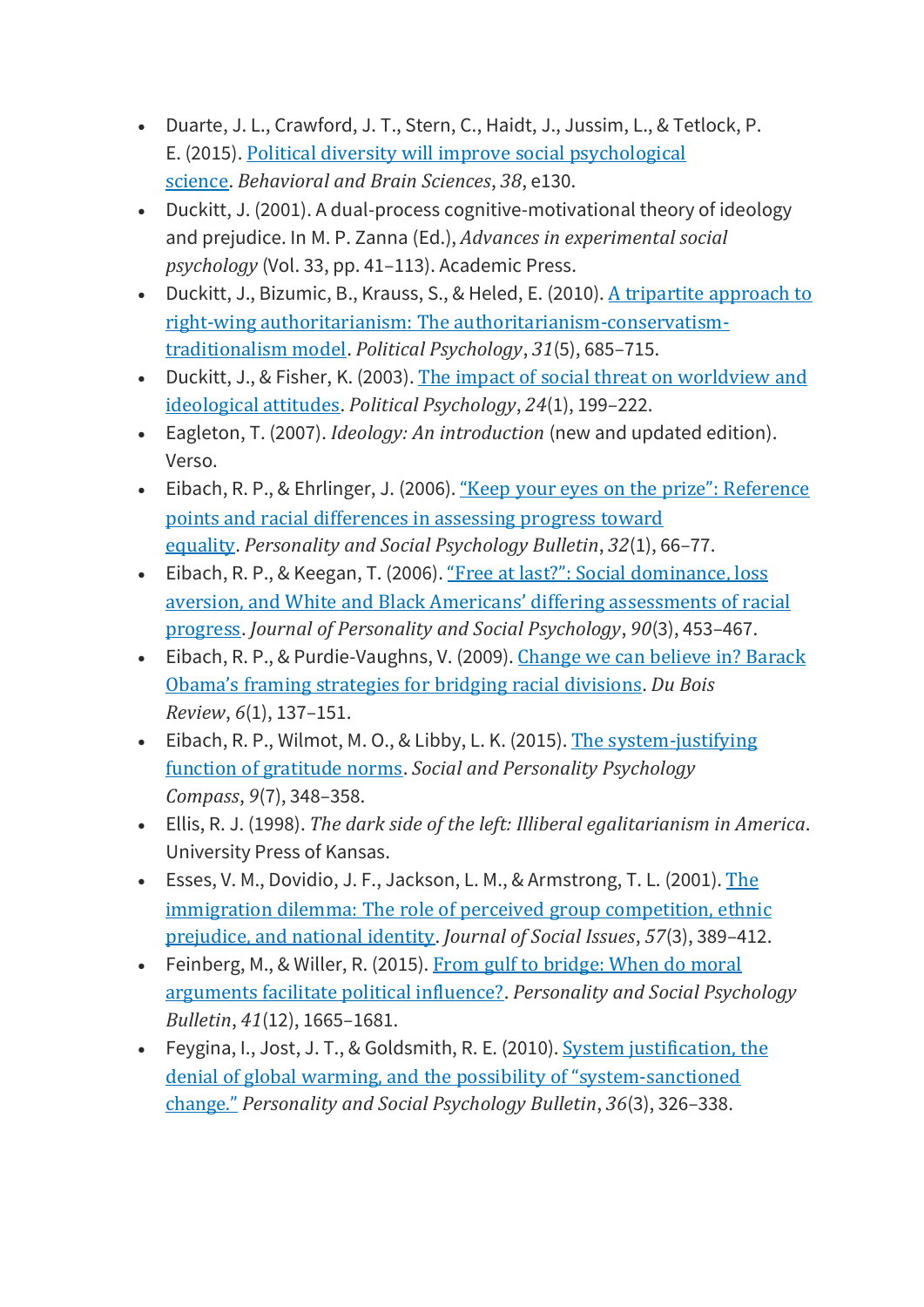- Friesen, J. P., Kay, A. C., Eibach, R. P., & Galinsky, A. D.  $(2014)$ . [Seeking](https://doi.apa.org/doi/10.1037/a0035620) structure in social organization: [Compensatory](https://doi.apa.org/doi/10.1037/a0035620) control and the [psychological](https://doi.apa.org/doi/10.1037/a0035620) advantages of hierarchy. *Journal of Personality and Social Psychology*, *106*(4), 590–609.
- Friesen, J. P., Laurin, K., Shepherd, S., Gaucher, D., & Kay, A. C. (2019). [System](https://doi.org/10.1111/bjso.12278) justification: [Experimental](https://doi.org/10.1111/bjso.12278) evidence, its contextual nature, and implications for social [change](https://doi.org/10.1111/bjso.12278). *British Journal of Social Psychology*, *58*(2), 315–339.
- Frimer, J. A., Skitka, L. J., & Motyl, M. (2017). Liberals and [conservatives](https://doi.org/10.1016/j.jesp.2017.04.003) are similarly [motivated](https://doi.org/10.1016/j.jesp.2017.04.003) to avoid exposure to one another's opinions. *Journal of Experimental Social Psychology*, *72*, 1–12.
- Gampa, A., Wojcik, S. P., Motyl, M., Nosek, B. A., & Ditto, P. H. (2019). [\(Ideo\)logical](https://doi.org/10.1177/1948550619829059) reasoning: Ideology impairs sound reasoning. *Social Psychological and Personality Science*, *10*(8), 1075–1083.
- Gaucher, D., Friesen, J. P., Neufeld, K. H. S., & Esses, V. M. (2018). [Changes](https://doi.org/10.1177/1948550617746463) in the positivity of migrant stereotype content: How [system-sanctioned](https://doi.org/10.1177/1948550617746463) promigrant ideology can affect public opinions of [migrants](https://doi.org/10.1177/1948550617746463). *Social Psychological and Personality Science*, *9*(2), 223–233.
- Glick, P., & Fiske, S. T. (2001). An [ambivalent](http://doi.org/10.1037/0003-066X.56.2.109) alliance: Hostile and benevolent sexism as [complementary](http://doi.org/10.1037/0003-066X.56.2.109) justifications for gender [inequality](http://doi.org/10.1037/0003-066X.56.2.109). *American Psychologist*, *56*(2), 109–118.
- Graham, J., Haidt, J., & Nosek, B. A. (2009). Liberals and [conservatives](http://doi.org/10.1037/a0015141) rely on different sets of moral [foundations](http://doi.org/10.1037/a0015141). *Journal of Personality and Social Psychology*, *96*(5), 1029–1046.
- Gross, N. (2013). *Why are professors liberal and why do conservatives care?* Harvard University Press.
- Grossmann, I., & Brienza, J. P. (2018). The [strengths](https://doi.org/10.3390/jintelligence6020022) of wisdom provide unique contributions to improved leadership, [sustainability,](https://doi.org/10.3390/jintelligence6020022) inequality, gross national happiness, and civic discourse in the face of [contemporary](https://doi.org/10.3390/jintelligence6020022) world [problems](https://doi.org/10.3390/jintelligence6020022). *Journal of Intelligence*, *6*(2), 22.
- Grossmann, I., & Dorfman, A. (2019). Wise reasoning in an uncertain world. In R. J. Sternberg, H. C. Nusbaum, & J. Glück (Eds.), *Applying wisdom to contemporary world problems* (pp. 51–79). Palgrave Macmillan.
- Grossmann, I., Weststrate, N. M., Ardelt, M., Brienza, J. P., Dong, M., Ferrari, M., Fournier, M. A., Chao, S. H., Nusbaum, H. C., & Vervaeke, J. (2020). [The](https://doi.org/10.1080/1047840X.2020.1750917) science of wisdom in a [polarized](https://doi.org/10.1080/1047840X.2020.1750917) world: Knowns and [unknowns](https://doi.org/10.1080/1047840X.2020.1750917). *Psychological Inquiry*, *31*(2), 103–133.
- Haidt, J., & Graham, J. (2009). Planet of the Durkheimians, where community, authority, and sacredness are foundations of morality. In J. T.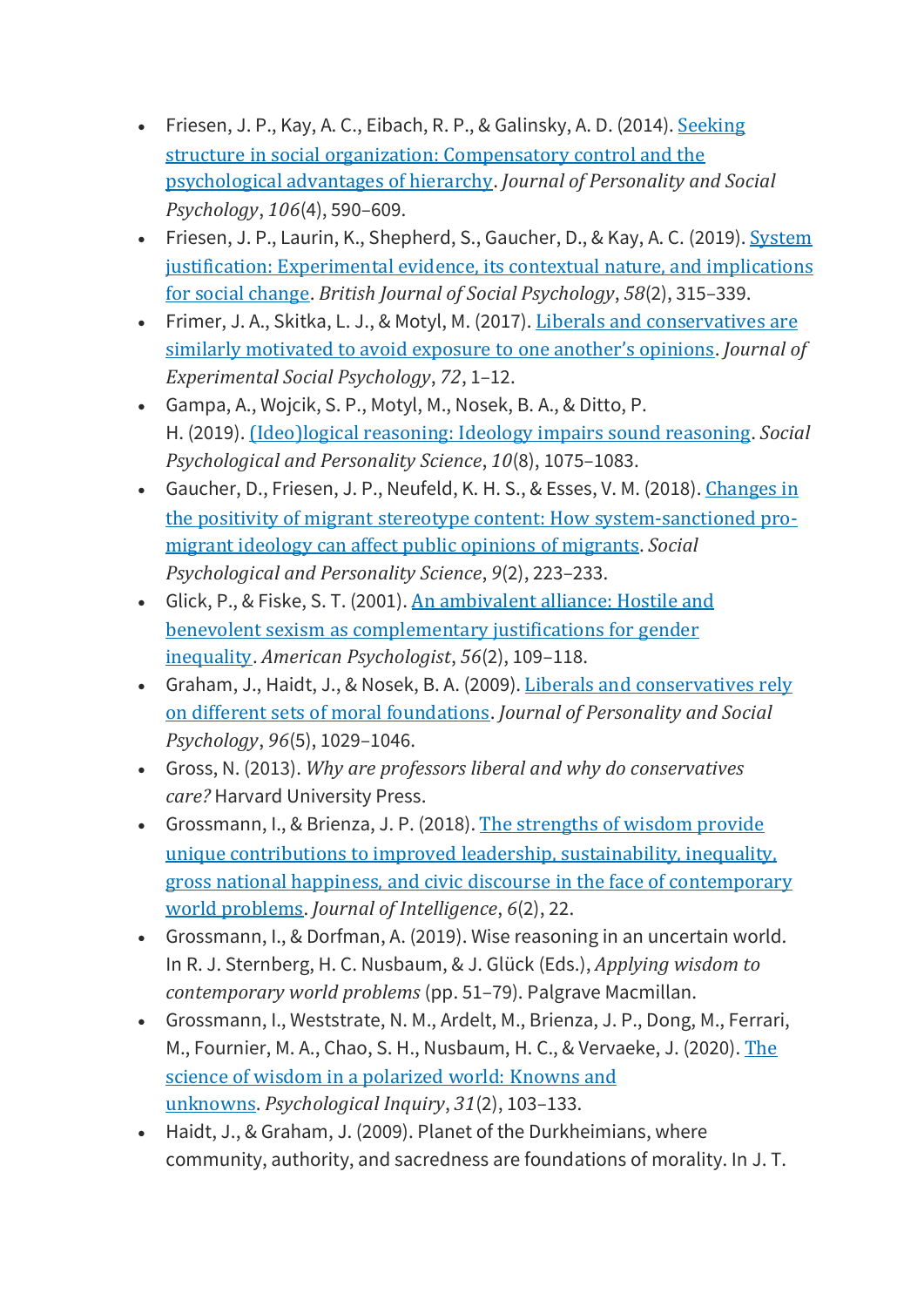Jost, A. C. Kay, & H. Thorisdottir (Eds.), *Social and psychological bases of ideology and system justification* (pp. 371–401). Oxford University Press.

- Haidt, J., & Hersh, M. (2001). Sexual [morality:](https://doi.org/10.1111/j.1559-1816.2001.tb02489.x) The cultures and reasons of liberals and [conservatives](https://doi.org/10.1111/j.1559-1816.2001.tb02489.x). *Journal of Applied Social Psychology*, *31*(1), 191– 221.
- Hart, W., Albarracín, D., Eagly, A. H., Brechan, I., Lindberg, M. J., & Merrill, L. (2009). Feeling validated versus being correct: A [meta-analysis](http://doi.org/10.1037/a0015701) of selective exposure to [information](http://doi.org/10.1037/a0015701). *Psychological Bulletin*, *135*(4), 555–588.
- Heine, S. J., Proulx, T., & Vohs, K. D. (2006). The meaning [maintenance](https://doi.org/10.1207/s15327957pspr1002_1) model: On the coherence of social [motivations](https://doi.org/10.1207/s15327957pspr1002_1). *Personality and Social Psychology Review*, *10*(2), 88–110.
- Hennes, E. P., Nam, H. H., Stern, C., & Jost, J. T. (2012). Not all [ideologies](https://doi.org/10.1521/soco.2012.30.6.669) are created equal: Epistemic, [existential,](https://doi.org/10.1521/soco.2012.30.6.669) and relational needs predict system[justifying](https://doi.org/10.1521/soco.2012.30.6.669) attitudes. *Social Cognition*, *30*(6), 669–688.
- Hetherington, M. J., & Weiler, J. D. (2009). *Authoritarianism and polarization in American politics*. Cambridge University Press.
- Hibbing, J., Smith, K., & Alford, J. (2014). [Differences](https://doi.org/10.1017/S0140525X13001192) in negativity bias underlie [variations](https://doi.org/10.1017/S0140525X13001192) in political ideology. *Behavioral and Brain Sciences*, *37*(3), 297–307.
- Hofstadter, R. (1954). The [pseudo-conservative](http://www.jstor.org/stable/41207907) revolt. *The American Scholar*, *24*(1), 9–27.
- Hogg, M. A. (2014). From uncertainty to extremism: Social [categorization](https://doi.org/10.1177/0963721414540168) and identity [processes](https://doi.org/10.1177/0963721414540168). *Current Directions in Psychological Science*, *23*(5), 338–342.
- Hunter, J. T. (1991). *Culture wars: The struggle to define America*. Basic Books.
- Inbar, Y., & Lammers, J. (2012). Political diversity in social and [personality](https://doi.org/10.1177/1745691612448792) [psychology](https://doi.org/10.1177/1745691612448792). *Perspectives on Psychological Science*, *7*(5), 496–503.
- Inbar, Y., & Lammers, J. (2015). Increasing [ideological](https://doi.org/10.1017/S0140525X1400123X) tolerance in social [psychology](https://doi.org/10.1017/S0140525X1400123X). *Behavioral and Brain Sciences*, *38*, e147.
- Inbar, Y., & Pizarro, D. A. (2016). [Pathogens](https://doi.org/10.1111/spc3.12250) and politics: Current research and new [questions](https://doi.org/10.1111/spc3.12250). *Social and Personality Psychology Compass*, *10*(6), 365– 374.
- Inbar, Y., Pizarro, D. A., & Bloom, P. (2009). [Conservatives](https://doi.org/10.1080/02699930802110007) are more easily [disgusted](https://doi.org/10.1080/02699930802110007) than liberals. *Cognition and Emotion*, *23*(4), 714–725.
- Inbar, Y., Pizarro, D. A., Iyer, R., & Haidt, J. (2012). Disgust [sensitivity,](https://doi.org/10.1177/1948550611429024) political [conservatism,](https://doi.org/10.1177/1948550611429024) and voting. *Social Psychological and Personality Science*, *3*(5), 537–544.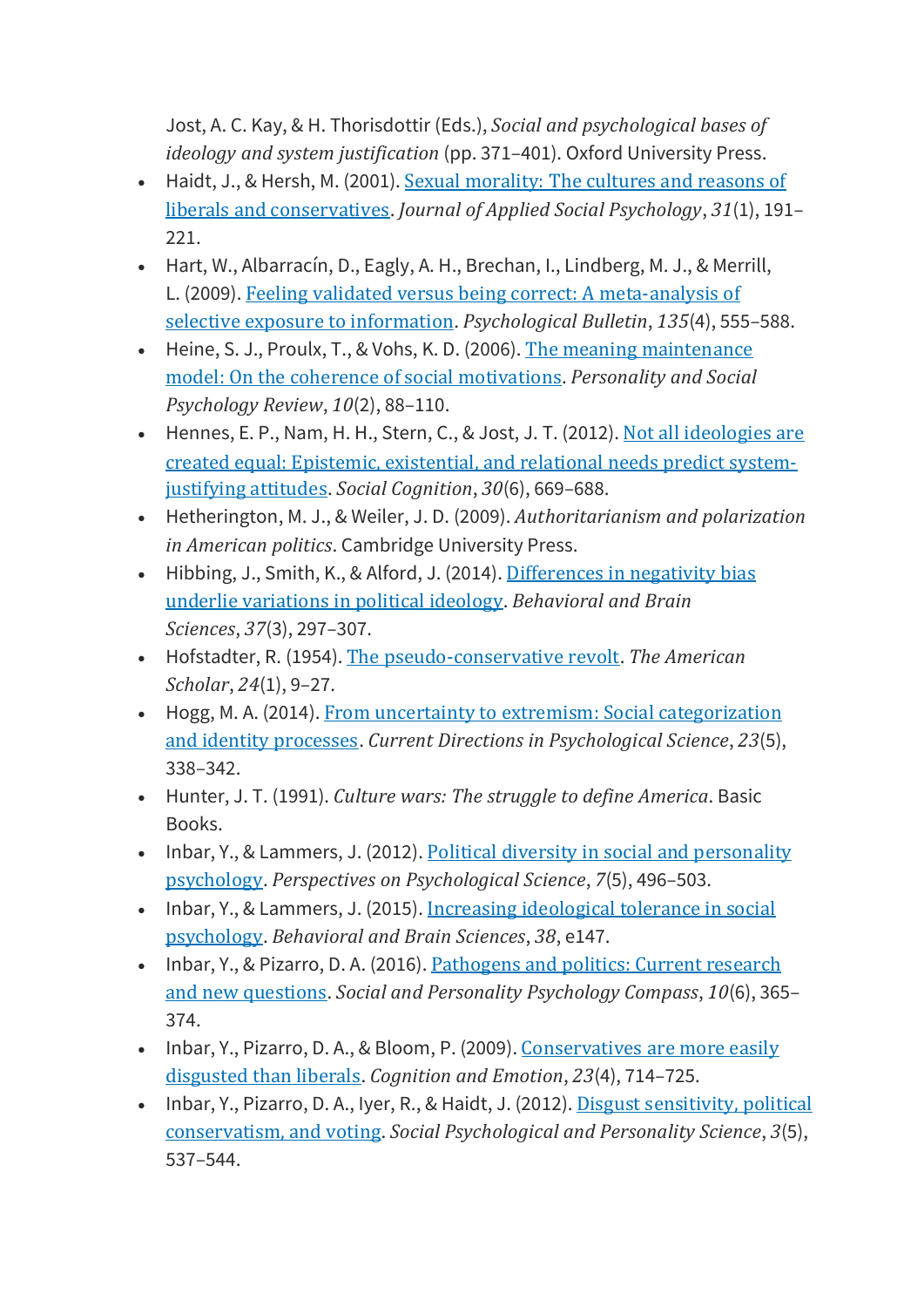- Iyengar, S., Lelkes, Y., Levendusky, M., Malhotra, N., & Westwood, S. J. (2019). The origins and [consequences](https://doi.org/10.1146/annurev-polisci-051117-073034) of affective polarization in the [United](https://doi.org/10.1146/annurev-polisci-051117-073034) States. *Annual Review of Political Science*, *22*, 129–146.
- Jonas, E., McGregor, I., Klackl, J., Agroskin, D., Fritsche, I., Holbrook, C., Nash, K., Proulx, T., & Quirin, M. (2014). Threat and defense: From anxiety to approach. In J. Olson & M. Zanna (Eds.), *Advances in experimental social psychology* (Vol. 49, pp. 219–286). Academic Press.
- Jost, J. T. (2017). Ideological [asymmetries](https://doi.org/10.1111/pops.12407) and the essence of political [psychology](https://doi.org/10.1111/pops.12407). *Political Psychology*, *38*(2), 167–208.
- Jost, J. T., Banaji, M. R., & Nosek, B. A. (2004). A decade of [system](https://doi.org/10.1111/j.1467-9221.2004.00402.x) justification theory: [Accumulated](https://doi.org/10.1111/j.1467-9221.2004.00402.x) evidence of conscious and unconscious [bolstering](https://doi.org/10.1111/j.1467-9221.2004.00402.x) of the status quo. *Political Psychology*, *25*(6), 881–919.
- Jost, J. T., Becker, J., Osborne, D., & Badaan, V. (2017). Missing in [\(collective\)](https://doi.org/10.1177/0963721417690633) action: Ideology, system justification, and the [motivational](https://doi.org/10.1177/0963721417690633) antecedents of two types of protest [behavior](https://doi.org/10.1177/0963721417690633). *Current Directions in Psychological Science*, *26*(2), 99–108.
- Jost, J. T., Federico, C. M., & Napier, J. L. (2009). Political [ideology:](https://doi.org/10.1146/annurev.psych.60.110707.163600) Its structure, [functions,](https://doi.org/10.1146/annurev.psych.60.110707.163600) and elective affinities. *Annual Review of Psychology*, *60*, 307–337.
- Jost, J. T., & Hunyady, O. (2003). The psychology of system [justification](https://doi.org/10.1080/10463280240000046) and the [palliative](https://doi.org/10.1080/10463280240000046) function of ideology. *European Review of Social Psychology*, *13*(1), 111–153.
- Jost, J. T., & Hunyady, O. (2005). Antecedents and [consequences](https://doi.org/10.1111/j.0963-7214.2005.00377.x) of systemjustifying [ideologies](https://doi.org/10.1111/j.0963-7214.2005.00377.x). *Current Directions in Psychological Science*, *14*(5), 260– 265.
- Jost, J. T., & Kay, A. C. (2005). Exposure to [benevolent](https://doi.org/10.1037/0022-3514.88.3.498) sexism and [complementary](https://doi.org/10.1037/0022-3514.88.3.498) gender stereotypes: Consequences for specific and diffuse forms of system [justification](https://doi.org/10.1037/0022-3514.88.3.498). *Journal of Personality and Social Psychology*, *88*(3), 498–509.
- Jost, J. T., Kivetz, Y., Rubini, M., Guermandi, G., & Mosso, C. (2005). [System](https://doi.org/10.1007/s11211-005-6827-z)justifying functions of [complementary](https://doi.org/10.1007/s11211-005-6827-z) regional and ethnic stereotypes: [Cross-national](https://doi.org/10.1007/s11211-005-6827-z) evidence. *Social Justice Research*, *18*, 305–333.
- Jost, J. T., Liviatan, I., van der Toorn, J., Ledgerwood, A., Mandisodza, A., & Nosek, B. A. (2010). System justification: How do we know it's motivated? In D. R. Bobocel, A. C. Kay, M. P. Zanna, & J. M. Olson (Eds.), *The psychology of justice and legitimacy: The Ontario symposium, Vol. 11* (pp. 173–203). Erlbaum.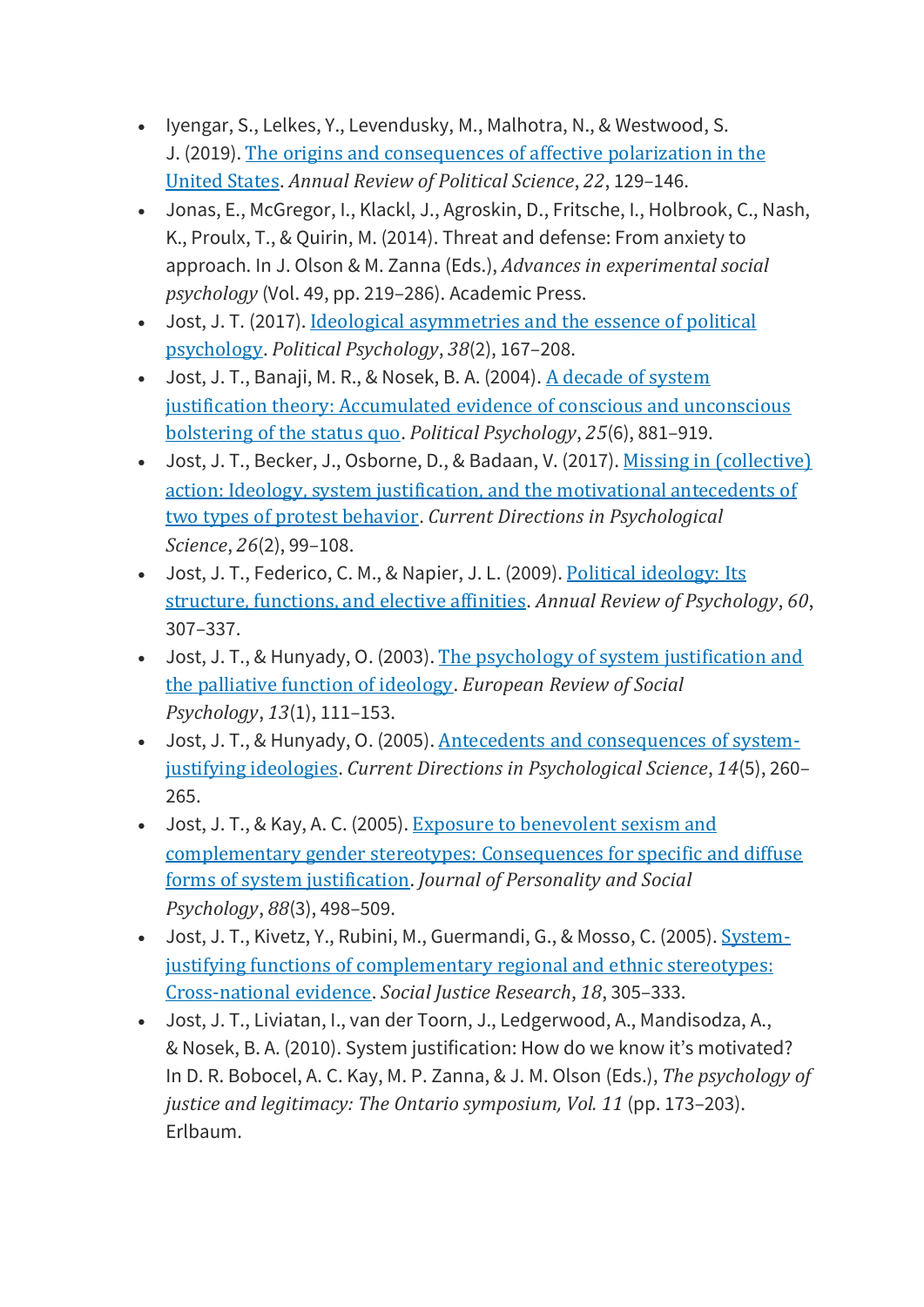- Jost, J. T., Nosek, B. A., & Gosling, S. D. (2008). <u>Ideology: Its [resurgence](https://doi.org/10.1111/j.1745-6916.2008.00070.x) in</u> social, [personality,](https://doi.org/10.1111/j.1745-6916.2008.00070.x) and political psychology. *Perspectives on Psychological Science*, *3*(2), 126–136.
- Kay, A. C., & Eibach, R. P. (2013). [Compensatory](https://doi.org/10.1111/josi.12029) control and its implications for [ideological](https://doi.org/10.1111/josi.12029) extremism. *Journal of Social Issues*, *69*(3), 564–585.
- Kay, A. C., & Friesen, J. (2011). On social [stability](https://doi.org/10.1177/0963721411422059) and social change: [Understanding](https://doi.org/10.1177/0963721411422059) when system justification does and does not occur. *Current Directions in Psychological Science*, *20*(6), 60–64.
- Kay, A. C., Gaucher, D., Napier, J. L., Callan, M. J., & Laurin, K. (2008). [God](https://doi.org/10.1037/0022-3514.95.1.18) and the government: Testing a [compensatory](https://doi.org/10.1037/0022-3514.95.1.18) control mechanism for the support of [external](https://doi.org/10.1037/0022-3514.95.1.18) systems. *Journal of Personality and Social Psychology*, *95*(1), 18–35.
- Kay, A. C., Gaucher, D., Peach, J. M., Laurin, K., Friesen, J., Zanna, M. P., & Spencer, S. J. (2009). Inequality, [discrimination,](https://doi.org/10.1037/a0015997) and the power of the status quo: Direct evidence for a [motivation](https://doi.org/10.1037/a0015997) to see the way things are as the way they [should](https://doi.org/10.1037/a0015997) be. *Journal of Personality and Social Psychology*, *97*(3), 421–434.
- Kay, A. C., Jost, J. T., Mandisodza, A. N., Sherman, S. J., Petrocelli, J. V., & Johnson, A. L. (2007). Panglossian ideology in the service of system justification: How complementary stereotypes help us to rationalize inequality. In M. P. Zanna (Ed.), *Advances in experimental social psychology* (Vol. 39, pp. 305–358). Academic.
- Kay, A. C., Moscovitch, D. A., & Laurin, K. (2010). [Randomness,](https://doi.org/10.1177/0956797609357750) attributions of [arousal,](https://doi.org/10.1177/0956797609357750) and belief in god. *Psychological Science*, *21*(2), 216–218.
- Kay, A. C., & Zanna, M. P. (2009). A contextual analysis of the system justification motive and its societal consequences. In J. T. Jost, A. C. Kay, & H. Thorisdottir (Eds.), *Social and psychological bases of ideology and system justification* (pp. 158–181). Oxford University Press.
- Kross, E., & Grossmann, I. (2012). [Boosting](https://doi-org.proxy.lib.uwaterloo.ca/10.1037/a0024158) wisdom: distance from the self enhances wise [reasoning,](https://doi-org.proxy.lib.uwaterloo.ca/10.1037/a0024158) attitudes, and behavior. *Journal of Experimental Psychology: General*, *141*(1), 43–48.
- Kteily, N., Ho, A. K., & Sidanius, J. (2012). Hierarchy in the mind: The predictive power of social dominance orientation across social contexts and domains. *Journal of Experimental Social Psychology*, *48*(2), 543–549.
- Landau, M. J., Solomon, S., Greenberg, J., Cohen, F., Pyszczynski, T., Arndt, J., Miller, C. H., Oglivie, D. M., & Cook, A. (2004). [Deliver](https://doi.org/10.1177%2F0146167204267988) us from evil: The effects of mortality salience and [reminders](https://doi.org/10.1177%2F0146167204267988) of 9/11 on support for [President](https://doi.org/10.1177%2F0146167204267988) George W. Bush. *Personality and Social Psychology Bulletin*, *30*(9), 1136–1150.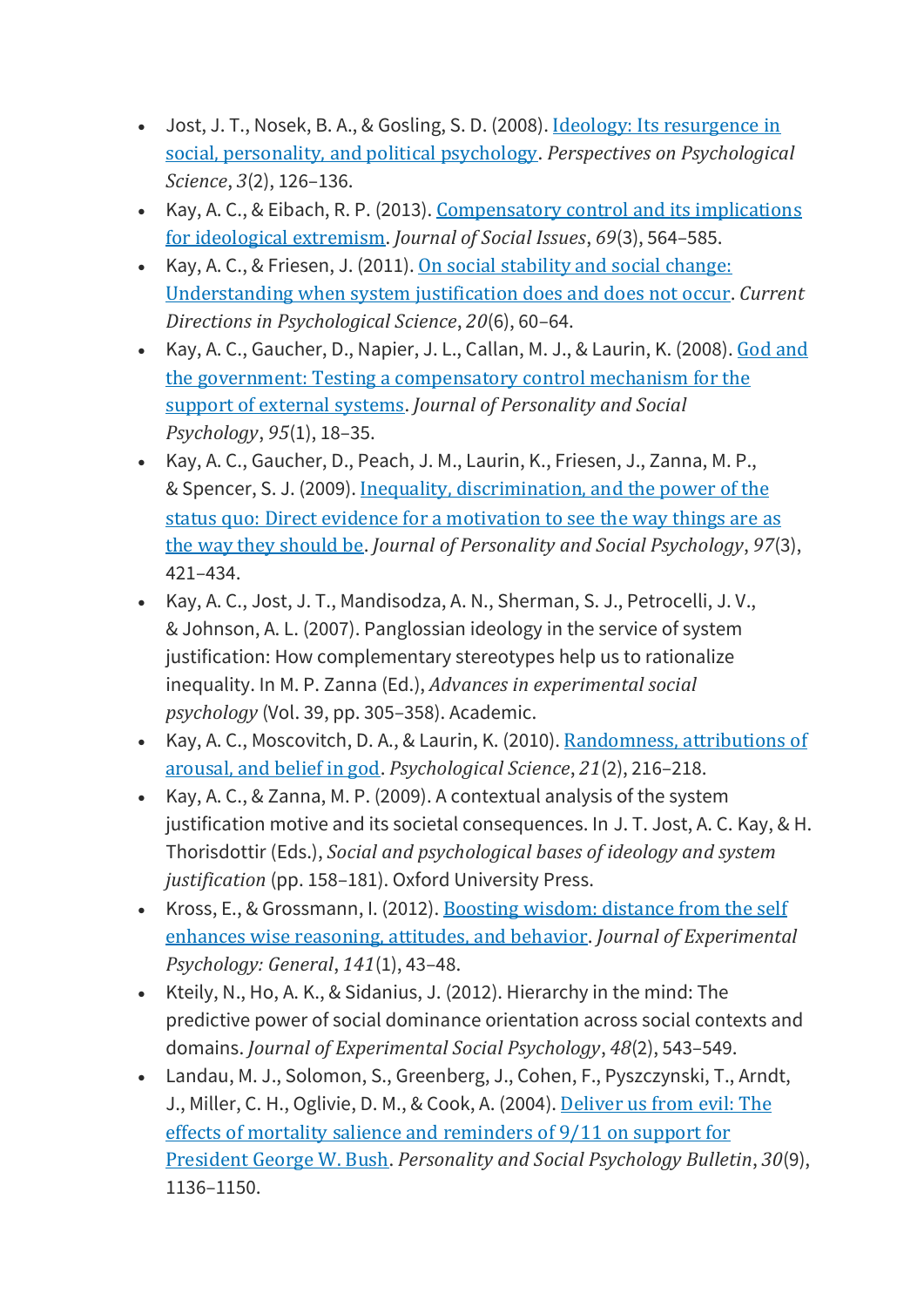- Lau, G. P., Kay, A. C., & Spencer, S. J. (2008). [Loving](https://doi.org/10.1111/j.1467-9280.2008.02040.x) those who justify [inequality:](https://doi.org/10.1111/j.1467-9280.2008.02040.x) The effects of system threat on attraction to women who embody [benevolent](https://doi.org/10.1111/j.1467-9280.2008.02040.x) sexist ideals. *Psychological Science*, *19*(1), 20–21.
- Laurin, K., Fitzsimons, G. M., & Kay, A. C. (2011). Social [disadvantage](https://doi.org/10.1037/a0021343) and the [self-regulatory](https://doi.org/10.1037/a0021343) function of justice beliefs. *Journal of Personality and Social Psychology*, *100*(1), 149–171.
- Laurin, K., Shepherd, S., & Kay, A. C. (2010). Restricted [emigration,](https://doi.org/10.1177/0956797610375448) system inescapability, and the defense of the status quo: [System-justifying](https://doi.org/10.1177/0956797610375448) [consequences](https://doi.org/10.1177/0956797610375448) of restricted exit opportunities. *Psychological Science*, *21*(8), 1075–1082.
- Lavine, H., Burgess, D., Snyder, M., Transue, J., Sullivan, J. L., Haney, B., & Wagner, S. H. (1999). Threat, [authoritarianism,](https://doi.org/10.1177/0146167299025003006) and voting: An [investigation](https://doi.org/10.1177/0146167299025003006) of personality and persuasion. *Personality and Social Psychology Bulletin*, *25*(3), 337–347.
- Liviatan, I., & Jost, J. T. (2011). System [justification](https://doi.org/10.1521/soco.2011.29.3.231) theory: Motivated social [cognition](https://doi.org/10.1521/soco.2011.29.3.231) in the service of the status quo. *Social Cognition*, *29*(3), 231–237.
- Liviatan, I., & Jost, J. T. (2014). A social [cognitive](https://doi.org/10.1521/soco.2014.32.2.95) analysis of system [justification](https://doi.org/10.1521/soco.2014.32.2.95) goal striving. *Social Cognition*, *32*(2), 95–129.
- Lott, B. (2016). Relevance to [psychology](https://doi.org/10.1111/asap.12092) of beliefs about socialism: Some new research [questions](https://doi.org/10.1111/asap.12092). *Analyses of Social Issues and Public Policy*, *16*(1), 261–277.
- Massey, D. S., Rothwell, J., & Domina, T. (2009). The [changing](https://doi.org/10.1177/0002716209343558) bases of [segregation](https://doi.org/10.1177/0002716209343558) in the United States. *The ANNALS of the American Academy of Political and Social Science*, *626*(1), 74–90.
- McAdams, D. P., Albaugh, M., Farber, E., Daniels, J., Logan, R. L., & Olson, B. (2008). Family metaphors and moral intuitions: How [conservatives](https://doi.org/10.1037/a0012650) and liberals [narrate](https://doi.org/10.1037/a0012650) their lives. *Journal of Personality and Social Psychology*, *95*(4), 978–990.
- McAdams, D. P., Hanek, K. J., & Dadabo, J. G. (2013). [Themes](https://doi.org/10.1111/j.1467-9221.2012.00933.x) of selfregulation and self‐ [exploration](https://doi.org/10.1111/j.1467-9221.2012.00933.x) in the life stories of religious American [conservatives](https://doi.org/10.1111/j.1467-9221.2012.00933.x) and liberals. *Political Psychology*, *34*(2), 201–219.
- McGregor, I., Zanna, M. P., Holmes, J. G., & Spencer, S. J. (2001). [Compensatory](https://doi.org/10.1037/0022-3514.80.3.472) conviction in the face of personal uncertainty: Going to [extremes](https://doi.org/10.1037/0022-3514.80.3.472) and being oneself. *Journal of Personality and Social Psychology*, *80*(3), 472–488.
- Myers, D. G., & Bishop, G. D. (1970). [Discussion](https://doi.org/10.1126/science.169.3947.778) effects on racial [attitudes](https://doi.org/10.1126/science.169.3947.778). *Science*, *169*(3947), 778–779.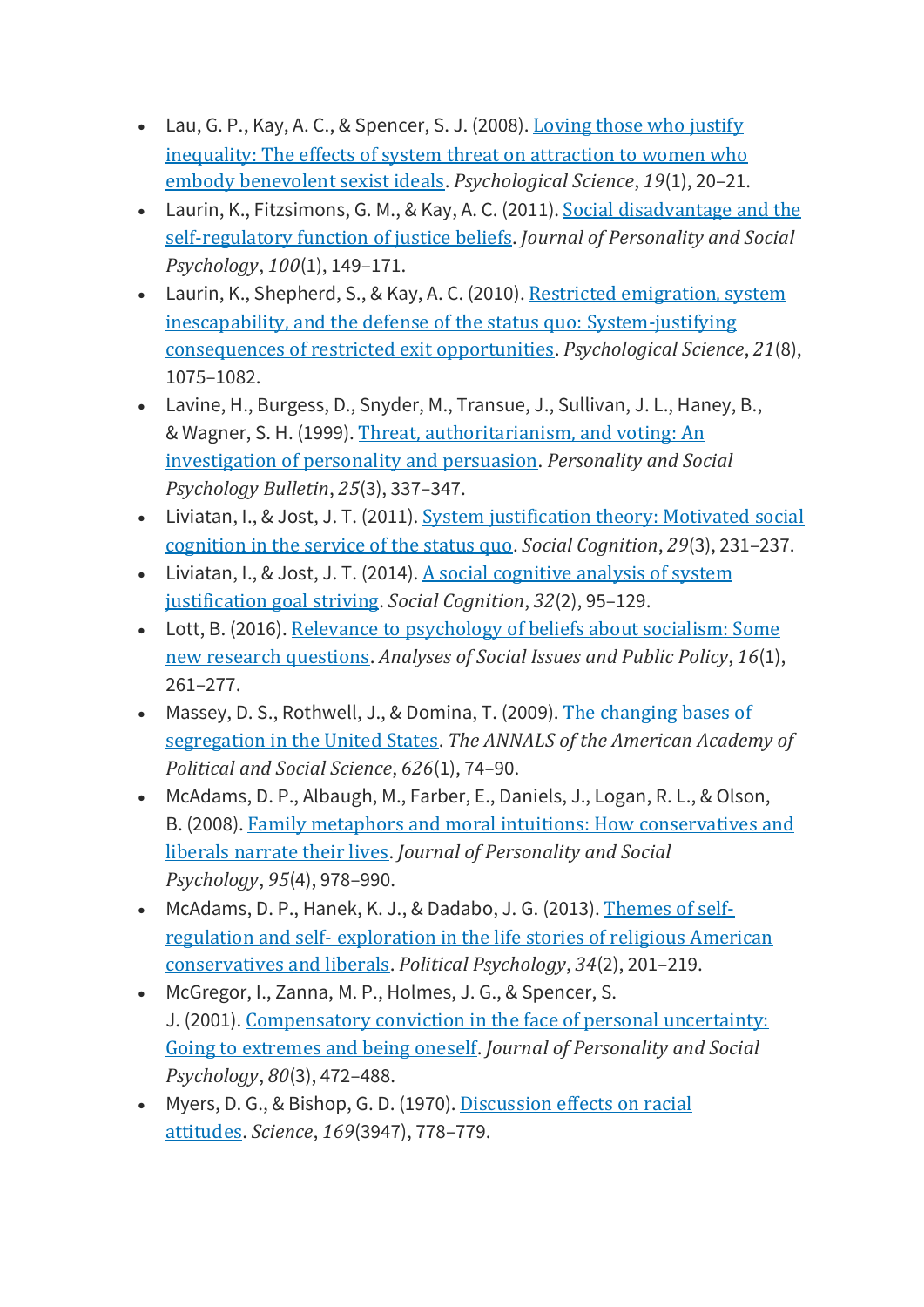- Nail, P. R., McGregor, I., Drinkwater, A. E., Steele, G. M., & Thompson, A. W. (2009). Threat causes liberals to think like [conservatives](https://doi.org/10.1016/j.jesp.2009.04.013). *Journal of Experimental Social Psychology*, *45*(4), 901–907.
- Nam, H. H., Jost, J. T., Kaggen, L., Campbell-Meiklejohn, D., & Van Bavel, J. J. (2018). [Amygdala](https://doi.org/10.1038/s41562-017-0248-5) structure and the tendency to regard the social system as [legitimate](https://doi.org/10.1038/s41562-017-0248-5) and desirable. *Nature Human Behavior*, *2*, 133–138.
- Napier, J. L., & Jost, J. T. (2008). Why are [conservatives](https://doi.org/10.1111/j.1467-9280.2008.02124.x) happier than [liberals](https://doi.org/10.1111/j.1467-9280.2008.02124.x)? *Psychological Science*, *19*(6), 565–572.
- Nisbett, R. (2015). Welcoming [conservatives](https://doi.org/10.1017/S0140525X14001277) to the field. *Behavioral and Brain Sciences*, *38*, e152.
- Norton, M. I., & Sommers, S. R. (2011). Whites see racism as a [zero-sum](https://doi.org/10.1177/1745691611406922) game that they are now [losing](https://doi.org/10.1177/1745691611406922). *Perspectives on Psychological Science*, *6*(3), 215–218.
- Oakes, H., Brienza, J. P., Elnakouri, A., & Grossmann, I. (2019). [Wise](https://doi.org/10.1017/9781108568272.011) reasoning: [Converging](https://doi.org/10.1017/9781108568272.011) evidence for the psychology of sound judgment. In R. J. Sternberg & J. Glück (Eds.), *The Cambridge handbook of wisdom* (pp. 202–225). Cambridge University Press.
- Pratto, F., & Shih, M. (2000). Social dominance [orientation](https://doi.org/10.1111/1467-9280.00299) and group context in implicit group [prejudice](https://doi.org/10.1111/1467-9280.00299). *Psychological Science*, *11*(6), 515–518.
- Pratto, F., Sidanius, J., Stallworth, L. M., & Malle, B. F. (1994). [Social](https://doi.org/10.1037/0022-3514.67.4.741) dominance [orientation:](https://doi.org/10.1037/0022-3514.67.4.741) A personality variable predicting social and political [attitudes](https://doi.org/10.1037/0022-3514.67.4.741). *Journal of Personality and Social Psychology*, *67*(4), 741– 763.
- Sales, S. M. (1972). Economic threat as a [determinant](https://doi.org/10.1037/h0033157) of conversion rates in authoritarian and [nonauthoritarian](https://doi.org/10.1037/h0033157) churches. *Journal of Personality and Social Psychology*, *23*(3), 420–428.
- Sales, S. M. (1973). Threat as a factor in [authoritarianism:](https://doi.org/10.1037/h0035588) An analysis of [archival](https://doi.org/10.1037/h0035588) data. *Journal of Personality and Social Psychology*, *28*(1), 44–57.
- Salter, P., & Adams, G. (2013). Toward a critical race [psychology](https://doi.org/10.1111/spc3.12068). *Social and Personality Psychology Compass*, *7*(11), 781–793.
- Schein, C., Goranson, A., & Gray, K. (2015). The uncensored truth about morality. *The Psychologist*, *28*(12), 982–985.
- Schkade, D., Sunstein, C., & Hastie, R. (2007). What [happened](https://doi.org/10.2307/20439113) on [deliberation](https://doi.org/10.2307/20439113) day?. *California Law Review*, *95*(3), 915–940.
- Shepherd, S., Eibach, R. P., & Kay, A. C. (2017). "One [Nation](https://doi.org/10.1111/pops.12353) under God": The [system‐justifying](https://doi.org/10.1111/pops.12353) function of symbolically aligning God and [government](https://doi.org/10.1111/pops.12353). *Political Psychology*, *38*(5), 703–720.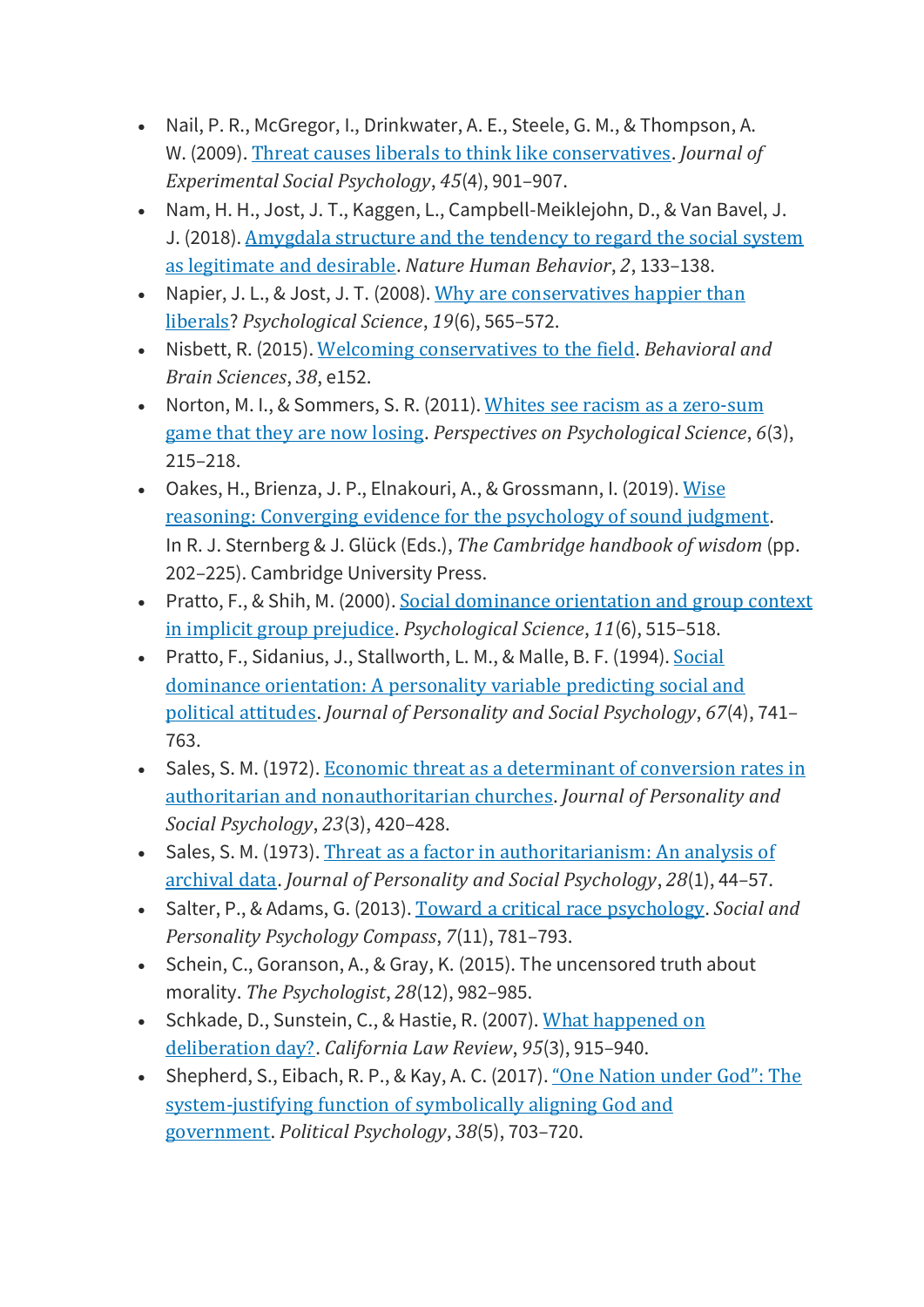- Shepherd, S., & Kay, A. C. (2012). On the [perpetuation](https://doi.org/10.1037/a0026272) of ignorance: System [dependence,](https://doi.org/10.1037/a0026272) system justification, and the motivated avoidance of [sociopolitical](https://doi.org/10.1037/a0026272) information. *Journal of Personality and Social Psychology*, *102*(2), 264–280.
- Sibley, C. G., & Duckitt, J. (2008). Personality and prejudice: A [meta-analysis](https://doi.org/10.1177/1088868308319226) and [theoretical](https://doi.org/10.1177/1088868308319226) review. *Personality and Social Psychology Review*, *12*(3), 248–279.
- Sidanius, J., Levin, S., Frederico, C. M., & Pratto, F. (2001). Legitimizing ideologies: The social dominance approach. In J. T. Jost & B. Major (Eds.), *The psychology of legitimacy: Emerging perspectives on ideology, justice, and intergroup relations* (pp. 307–331). Cambridge University Press.
- Sidanius, J., & Pratto, F. (1999). *Social dominance: An intergroup theory of social hierarchy and oppression*. Cambridge University Press.
- Skitka, L. J. (2010). The [psychology](https://doi.org/10.1111/j.1751-9004.2010.00254.x) of moral conviction. *Social and Personality Psychology Compass*, *494*, 267–281.
- Skitka, L. J., Bauman, C. W., & Sargis, E. G. (2005). Moral [conviction:](https://doi.org/10.1037/0022-3514.88.6.895) Another [contributor](https://doi.org/10.1037/0022-3514.88.6.895) to attitude strength or something more? *Journal of Personality and Social Psychology*, *88*(6), 895–917.
- Skitka, L. J., & Houston, D. (2001). When due process is of no [consequence:](https://doi.org/10.1023/A:1014372008257) Moral mandates and presumed [defendant](https://doi.org/10.1023/A:1014372008257) guilt or innocence. *Social Justice Research*, *14*, 305–326.
- Skitka, L. J., & Morgan, G. S. (2014). Moral [conviction](https://doi.org/10.1111/pops.12166). *Political Psychology*, *35*(S1), 95–110.
- Skitka, L. J., Mullen, E., Griffin, T., Hutchinson, S., & Chamberlin, B. (2002). Dispositions, scripts, or motivated correction? [Understanding](https://doi.org/10.1037/0022-3514.83.2.470) ideological differences in [explanations](https://doi.org/10.1037/0022-3514.83.2.470) for social problems. *Journal of Personality and Social Psychology*, *83*(2), 470–487.
- Sterling, J., Jost, J., & Pennycook, G. (2016). Are [neoliberals](http://search.proquest.com/docview/1808897386/) more [susceptible](http://search.proquest.com/docview/1808897386/) to bullshit?. *Judgment and Decision Making*, *11*(4), 352–360.
- Stern, C., West, T. V., Jost, J. T., & Rule, N. O. (2014). "Ditto [heads":](https://doi.org/10.1177/0146167214537834) Do [conservatives](https://doi.org/10.1177/0146167214537834) perceive greater consensus within their ranks than [liberals?](https://doi.org/10.1177/0146167214537834). *Personality and Social Psychology Bulletin*, *40*(9), 1162–1177.
- Stone, W. F. (1980). The myth of left-wing [authoritarianism](https://doi.org/10.2307/3790998). *Political Psychology*, *2*(3–4), 3–19.
- Sullivan, A. (2006). *The conservative soul: Fundamentalism, freedom, and the future of the right*. Harper.
- Sunstein, C. R. (2001). *Republic.com*. Princeton University Press.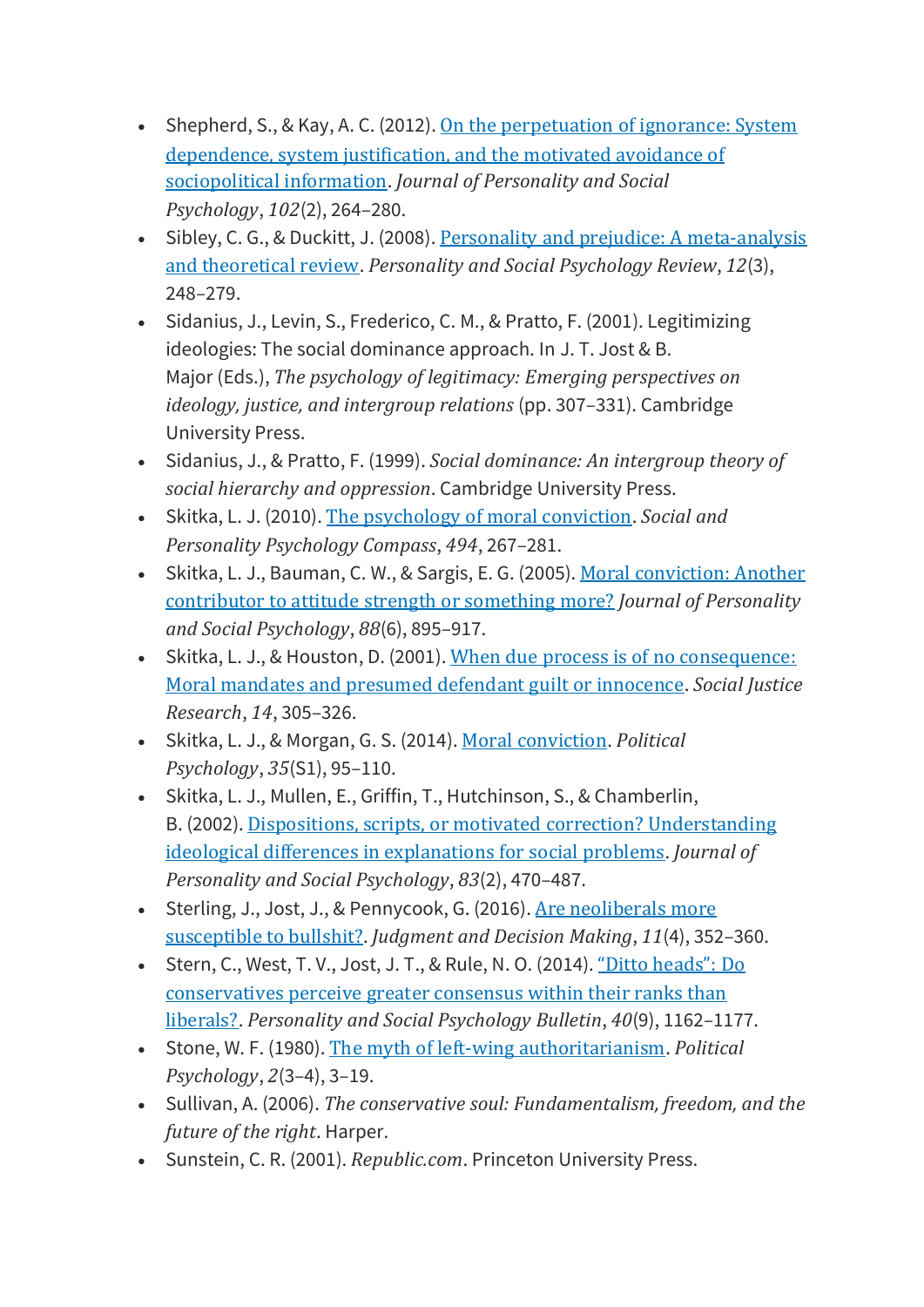- Taber, C. S., & Lodge, M. (2006). Motivated [skepticism](https://doi.org/10.1111/j.1540-5907.2006.00214.x) in the evaluation of [political](https://doi.org/10.1111/j.1540-5907.2006.00214.x) beliefs. *American Journal of Political Science*, *50*(3), 755–769.
- Tetlock, P. E. (1986). A value pluralism model of [ideological](https://doi.org/10.1037/0022-3514.50.4.819) [reasoning](https://doi.org/10.1037/0022-3514.50.4.819). *Journal of Personality and Social Psychology*, *50*(4), 819–827.
- Tetlock, P. E., Armor, D., & Peterson, R. S. (1994). The [slavery](https://doi.org/10.1037/0022-3514.66.1.115) debate in [antebellum](https://doi.org/10.1037/0022-3514.66.1.115) America: Cognitive style, value conflict, and the limits of [compromise](https://doi.org/10.1037/0022-3514.66.1.115). *Journal of Personality and Social Psychology*, *66*(1), 115–126.
- Tritt, S. M., Peterson, J. B., Page-Gould, E., & Inzlicht, M. (2016). [Ideological](https://doi.org/10.1037/emo0000150) reactivity: Political [conservatism](https://doi.org/10.1037/emo0000150) and brain responsivity to emotional and [neutral](https://doi.org/10.1037/emo0000150) stimuli. *Emotion*, *16*(8), 1172–1185.
- Tybur, J. M., Inbar, Y., Aarøe, L., Barclay, P., Kate Barlow, F., de Barra, M., Vaughn Becker, D., Borovoi, L., Choi, I., An Choi, J., Consedine, N. S., Conway, A., Rebecca Conway, J., Conway, P., Adoric, V. C., Demirci, D. E., Fernández, A. M., Conque Seco Ferreira, D., Ishii, K., Jakšić, I., … Žeželj, I.. (2016). Parasite stress and pathogen [avoidance](https://doi.org/10.1073/pnas.1607398113) relate to distinct [dimensions](https://doi.org/10.1073/pnas.1607398113) of political ideology across 30 nations. *Proceedings of the National Academy of Sciences*, *113*(44), 12408–12413.
- Van Boven, L., Judd, C. M., & Sherman, D. K. (2012). Political [polarization](https://doi.org/10.1037/a0028145) [projection:](https://doi.org/10.1037/a0028145) Social projection of partisan attitude extremity and attitudinal [processes](https://doi.org/10.1037/a0028145). *Journal of Personality and Social Psychology*, *103*(1), 84–100.
- Van den Bos, K. (2009). Making sense of life: The [existential](https://doi.org/10.1080/10478400903333411) self trying to deal with personal [uncertainty](https://doi.org/10.1080/10478400903333411). *Psychological Inquiry*, *20*(4), 197–217.
- Washburn, A., Morgan, G., & Skitka, L. (2015). A [checklist](https://doi.org/10.1017/S0140525X14001435) to facilitate objective hypothesis testing in social [psychology](https://doi.org/10.1017/S0140525X14001435) research. *Behavioral and Brain Sciences*, *38*, e161.
- Weise, D. R., Arciszewski, T., Verlhiac, J. F., Pyszczynski, T., & Greenberg, J. (2012). Terror [management](http://doi.org/10.1027/1016-9040/A000056) and attitudes toward immigrants differential effects of mortality salience for low and high [right-wing](http://doi.org/10.1027/1016-9040/A000056) [authoritarians](http://doi.org/10.1027/1016-9040/A000056). *European Psychologist*, *17*(1), 63–72.
- Westfall, J., Van Boven, L., Chambers, J. R., & Judd, C. M. (2015). [Perceiving](https://doi.org/10.1177/1745691615569849) political [polarization](https://doi.org/10.1177/1745691615569849) in the United States: Party identity strength and attitude extremity [exacerbate](https://doi.org/10.1177/1745691615569849) the perceived partisan divide. *Perspectives on Psychological Science*, *10*(2), 145–158.
- Willer, R. (2004). The effects of government-issued terror warnings on Presidential approval ratings. *Current Research in Social Psychology*, *10*, 1– 13.
- Wilson, M., & Sibley, C. (2013). Social dominance [orientation](https://doi.org/10.1111/j.1467-9221.2012.00929.x) and right-wing [authoritarianism:](https://doi.org/10.1111/j.1467-9221.2012.00929.x) Additive and interactive effects on political [conservatism](https://doi.org/10.1111/j.1467-9221.2012.00929.x). *Political Psychology*, *34*(2), 277–284.